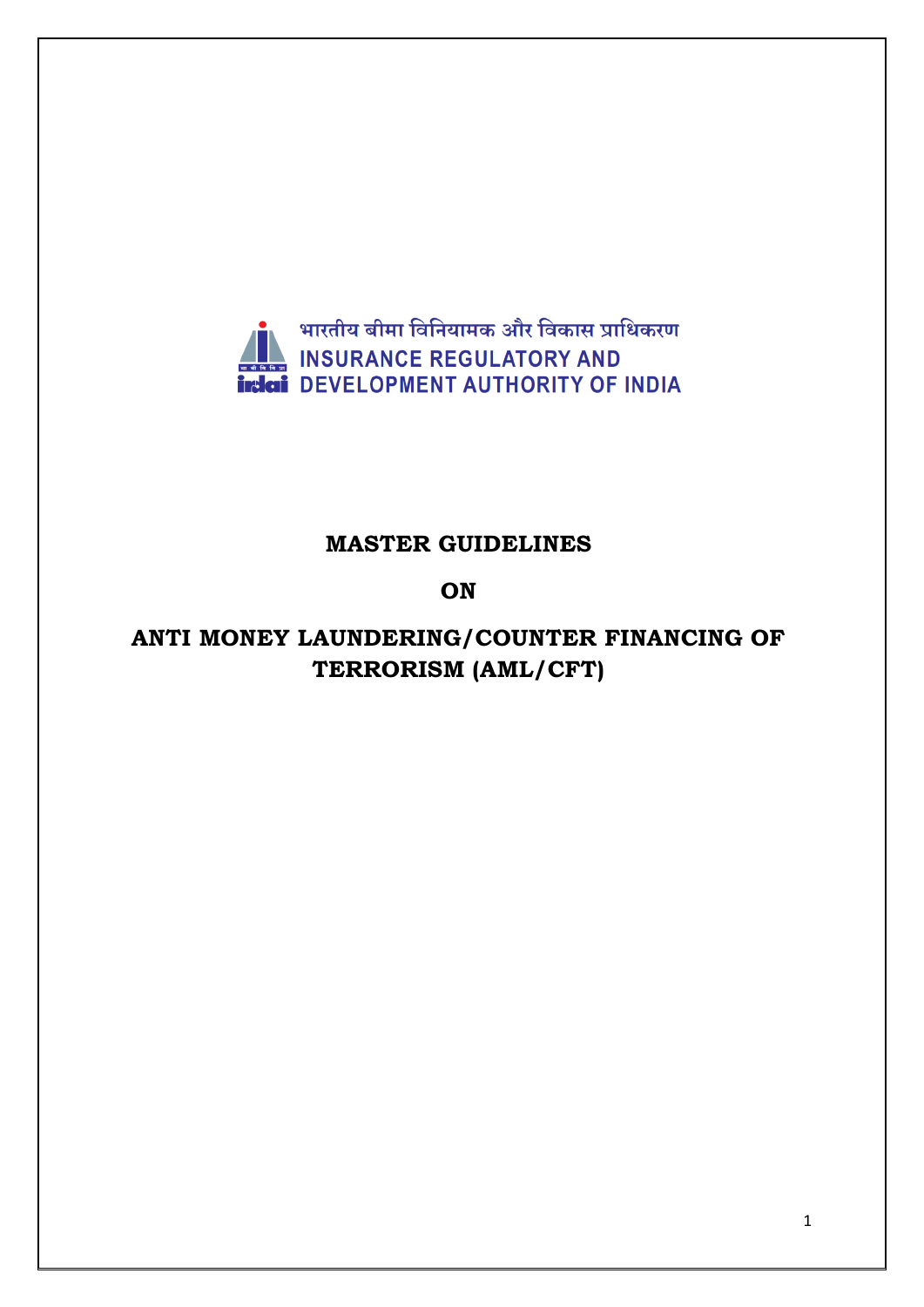# **Contents**

| S. No.         | Particulars                                                                               | Page           |
|----------------|-------------------------------------------------------------------------------------------|----------------|
| 1              | Introduction                                                                              |                |
| $\overline{2}$ | Short Title, Applicability and Commencement                                               |                |
| 3              | Definitions                                                                               |                |
| $\overline{4}$ | Background                                                                                | 6              |
| 5              | What is Money Laundering                                                                  | $\overline{7}$ |
| 6              | Internal policies, procedures, and controls                                               | $\overline{7}$ |
| $\overline{7}$ | Appointment of a Designated Director and a Principal Officer                              | 9              |
| 8              | Recruitment and Training                                                                  | 10             |
| 9              | Internal Control/Audit                                                                    | 11             |
| 10             | Know Your Customer (KYC) Norms                                                            | 12             |
| 11             | Simplified Due Diligence (SDD)                                                            | 16             |
| 12             | Enhanced Due Diligence (EDD)                                                              | 17             |
| 13             | Sharing KYC information with Central KYC Registry (CKYCR)                                 | 18             |
| 14             | Reliance on third party KYC                                                               | 20             |
| 15             | Risk Assessment/ Categorization                                                           | 21             |
| 16             | Contracts with Politically Exposed Persons (PEPs)                                         |                |
| 17             | New Business Practices/Developments:                                                      |                |
| 18             | Implementation of Section 51A of the Unlawful Activities<br>(Prevention) Act, 1967 (UAPA) | 24             |
| 19             | Contracts emanating from countries identified as deficient in<br>AML/CFT regime           | 25             |
| 20             | <b>Reporting Obligations</b>                                                              | 26             |
| 21             | Record Keeping                                                                            | 27             |
| 22             | Information to be maintained                                                              | 29             |
| 23             | Sharing of Information                                                                    | 29             |
| 24             | Monitoring of Transactions                                                                | 29             |
| 25             | <b>Compliance Arrangements</b>                                                            | 30             |
| 26             | Exemptions/Relaxation                                                                     | 31             |
| 27             | Repeal Provisions                                                                         | 32             |
| Annexure I     | List of Documents for KYC purposes (Other than individual)                                | 33             |
| Annexure II    | List of Documents for KYC purposes (Individual)                                           | 35             |
| Annexure III   | <b>VBIP</b>                                                                               | 37             |
| Annexure IV    | Implementation of Section 51A of UAPA                                                     |                |
| Annexure V     | Illustrative list of Suspicious Transactions                                              | 45             |
| Annexure VI    | AML / CFT Data Returns                                                                    | 46             |
| Appendix       | List of Circulars (repealed)                                                              | 47             |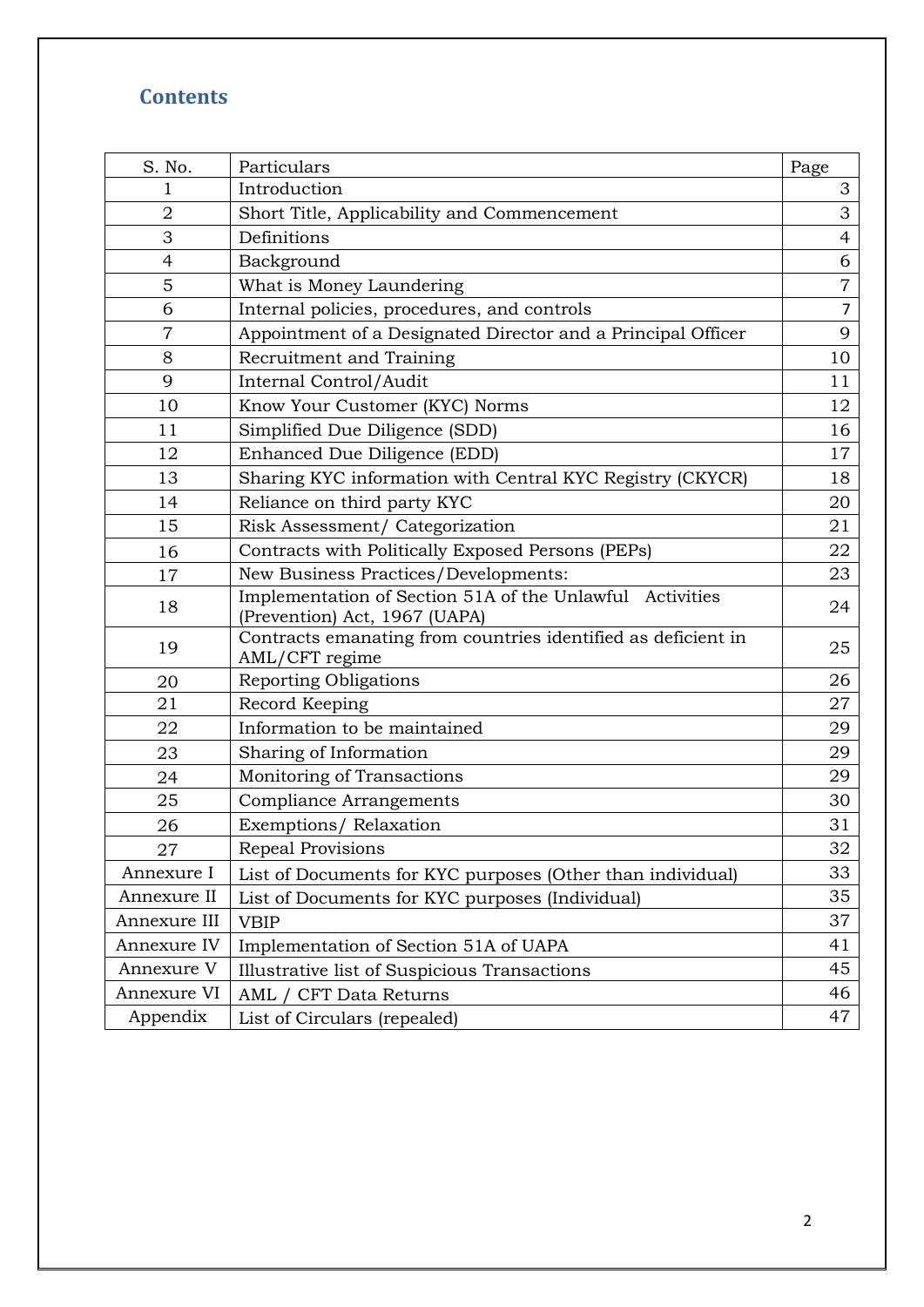The Chairperson/ CEOs of all the Insurers

## **1. Introduction**

In terms of the provisions of Prevention of Money- Laundering Act, 2002 and the Prevention of Money- Laundering (Maintenance of records) Rules, 2005 (as amended from time to time), insurers are required to follow Customer Identification Procedures while undertaking a transaction at the time of establishing an account based relationship/ client based relationship and monitor their transaction. Insurers shall take steps to implement provisions of Prevention of Money-Laundering Act, 2002 ("PMLA") and the Prevention of Money-Laundering (Maintenance of Records) Rules, 2005, ("PML Rules") as amended from time to time, including operational instructions issued in pursuance of such amendment(s).

## **2. Short Title, Applicability and Commencement**

- 2.1 These guidelines shall be called as Master Guidelines on Anti-Money laundering/Counter Financing of Terrorism (AML/CFT) for all the insurers. These guidelines are issued by exercising the power enshrined under Section 34 of Insurance Act, 1938, Section 14(1) of Insurance Regulatory and Development Authority Act 1999 and provisions 4,5,7,9, 9A & 10 of the PML Rules.
- 2.2 These Guidelines would be applicable for all class of Life, General or Health Insurance business carried out by the 'Insurers' except Re-insurance business carried out by the 'Indian Insurance company' or 'foreign company' in India.
- 2.3 These guidelines would come into force after three months from the date of notification.

To,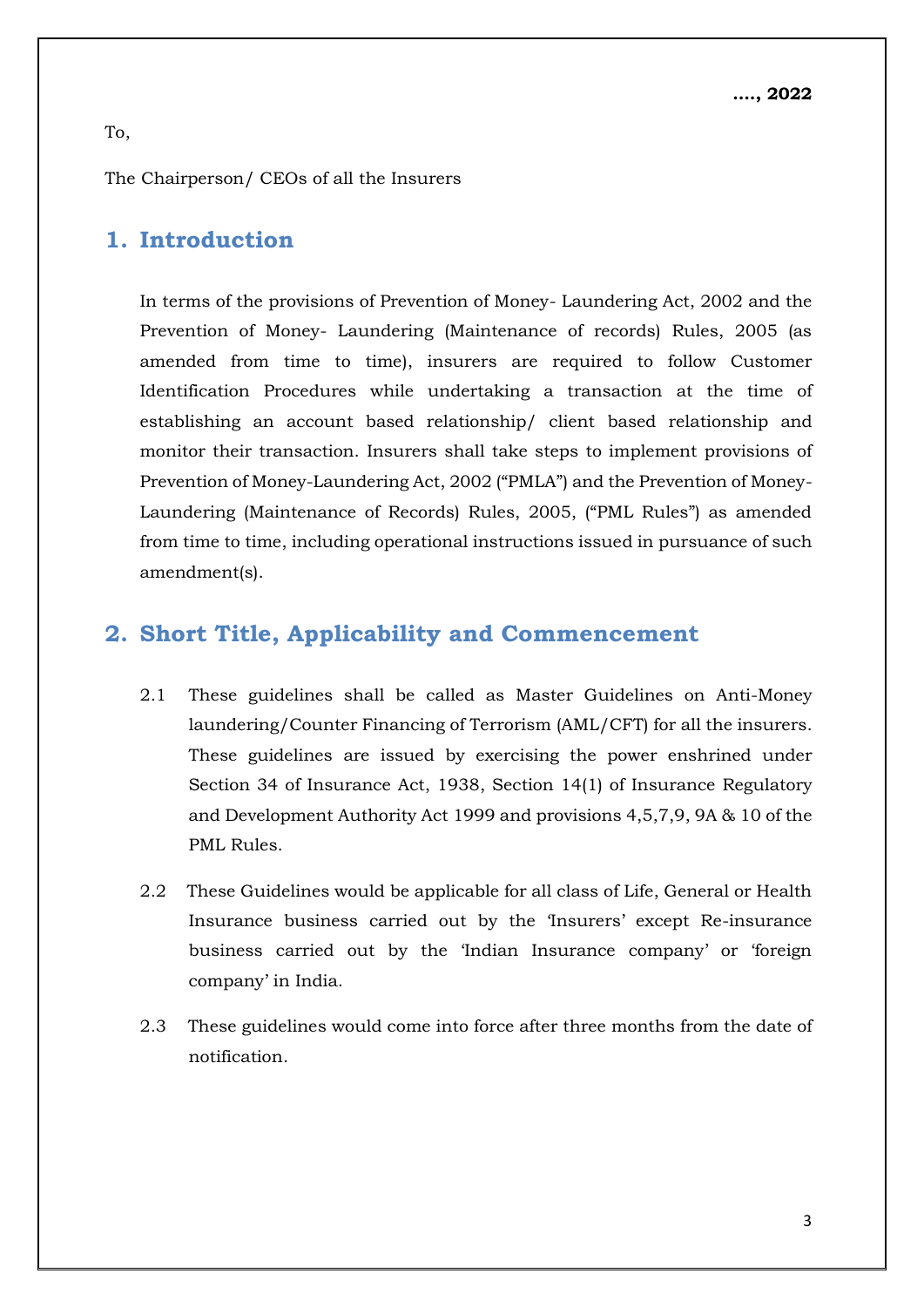#### **3. Definitions**

In these guidelines, unless the context otherwise requires, the terms herein shall bear the meanings assigned to them as below:

- 3.1 "Aadhaar number", shall have the meaning assigned to it under clause(a) of section 2 of the Aadhaar (Targeted Delivery of Financial and Other Subsidies, Benefits and Services) Act, 2016, hereinafter referred to as 'The Aadhaar Act',
- 3.2 "Act" and "Rules" means the Prevention of Money-Laundering Act, 2002 and the Prevention of Money-Laundering (Maintenance of Records) Rules, 2005, respectively and amendments thereto.
- 3.3 "Authentication", means the process as defined under clause (c) of section 2 of the Aadhaar (Targeted Delivery of Financial and Other Subsidies, Benefits and Services) Act, 2016 as amended from time to time.
- 3.4 "Beneficial owner" shall have the meaning assigned to it under sub clause (fa) of clause (1) of Section 2 of the PML Act.
- 3.5 "Central KYC Records Registry" (CKYCR) means an entity defined under clause (ac) of sub rule (1) of Rule 2 of the Rules, to receive, store, safeguard and retrieve the KYC records in digital form of a customer.
- 3.6 "Client" shall have the meaning assigned to it under sub clause (ha) of clause (1) of Section 2 of the PML Act

Explanation: For the purpose of this guideline, the term client includes a customer/ person (Natural or Juridical) who may be a proposer or policyholder or Master policyholder or life assured or beneficiaries or assignees, as the case may be.

- 3.7 "Client Due Diligence" shall have the meaning assigned to it under sub clause (b) of clause (1) of Rule 2 of the PML Rules.
- 3.8 "Designated Director" shall have the meaning assigned to it under sub clause (ba) of clause (1) of Rule 2 of the PML Rules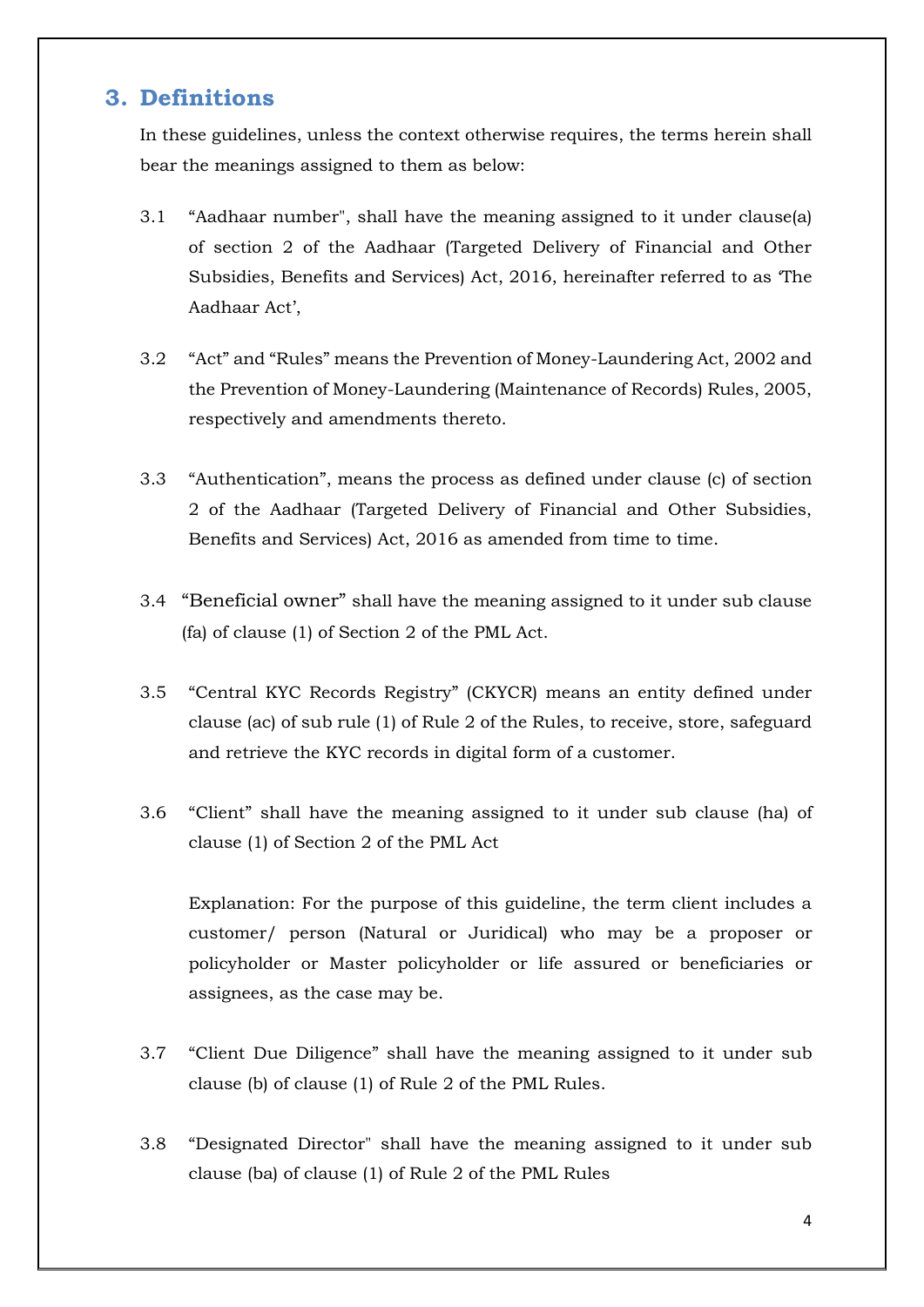- 3.9 "Digital KYC" shall have the meaning assigned to it under sub clause (bba) of clause (1) of Rule 2 of the PML Rules
- 3.10 "KYC Templates" means templates prepared to facilitate collating and reporting the KYC data to the CKYCR, for individuals and legal entities.
- 3.11 "Offline verification" shall have the same meaning as assigned to it in clause (pa) of section 2 of the Aadhaar (Targeted Delivery of Financial and Other Subsidies, Benefits and Services) Act, 2016 (18 of 2016).
- 3.12 "On-going Due Diligence" means regular monitoring of transactions to ensure that they are consistent with the customers' profile and source of funds.
- 3.13 "Officially valid document" shall have the meaning assigned to it under sub clause (d) of clause (1) of Rule 2 of the PML Rules.
- 3.14 "Politically Exposed Persons (PEPs)" means the individuals who are or have been entrusted with prominent public functions in a foreign country e.g., Heads of States/Governments, senior politicians, senior government/judicial/military officers, senior executives of state-owned corporations, important political party officials, etc.
- 3.15 "Principal Officer" shall have the meaning assigned to it under sub clause (f) of clause (1) of Rule 2 of the PML Rules.
- 3.16 "Specified Transaction" means any transaction or class of transactions, as prescribed by the Government, were there is a high money-laundering or terrorist financing risk.
- 3.17 "Suspicious Transaction" shall have the meaning assigned to it under sub clause (g) of clause (1) of Rule 2 of the PML Rules
- 3.18 "Video Based Identification Process (VBIP)"means an alternative (optional)electronic process of Identification/ KYC in paperless form, carried out by the insurer/authorised person (person authorised by the insurer and specifically trained for face-to-face VBIP) by undertaking seamless, secure, real-time, consent based audio-visual interaction with the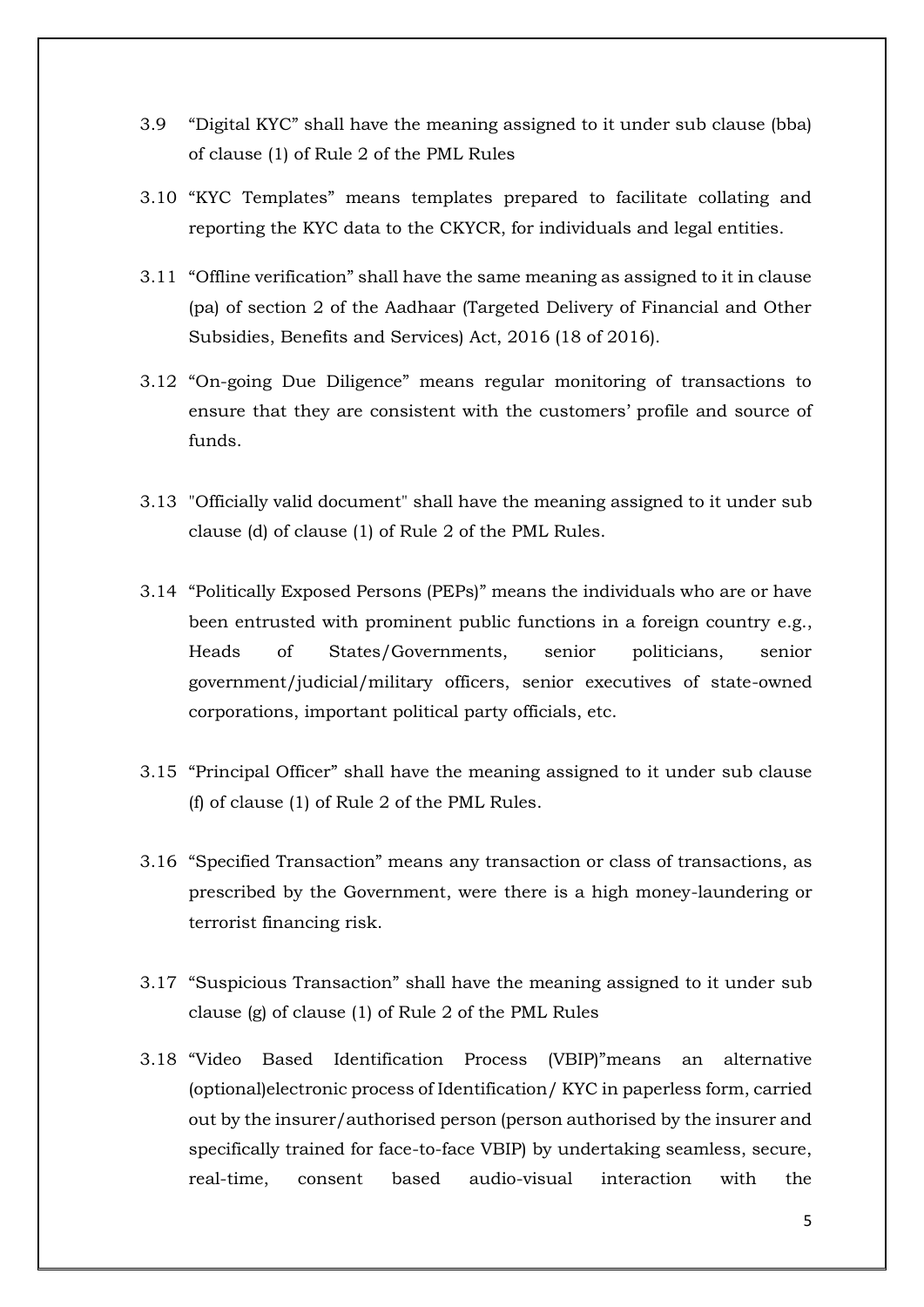customer/beneficiary to obtain identification information including the necessary KYC documents required for the purpose of client due diligence and to ascertain the veracity of the information furnished by the customer/ beneficiary.

3.19 Words and expressions used and not defined in these guidelines but defined in the Insurance Act, 1938 (4 of 1938), Insurance Regulatory and Development Authority Act, 1999 (41 of 1999), the Prevention of Money Laundering Act, 2002, the Prevention of Money Laundering (Maintenance of Records) Rules, 2005,the Aadhaar (Targeted Delivery of Financial and Other Subsidies, Benefits and Services) Act, 2016shall have the meanings respectively assigned to them in those Acts, Rules, Regulations, Guidelines issued under those Acts, as the case may be.

## **4. Background:**

4.1 The Prevention of Money Laundering Act, 2002 came into force with effect from 1st July 2005.

The Central Government by exercising the power under section 73 of the PMLA has issued PML (Maintenance of Records) Rules 2005 and has amended the same from time to time to carry out the provisions of the PML Act.

- 4.2 Insurers offer a variety of products aimed at transferring certain financial risks from the insured to insurers. These products include Life, General and Health insurance contracts. These products are offered to the public through trained agents and also through a number of alternate distribution channels.
- 4.3 The obligation to establish an anti-money laundering program applies to insurers as per provisions of Rule 9(14) (ii)& (iii) of the PML Rules. They have the responsibility for guarding against insurance products and services being used to launder unlawfully derived funds or to finance terrorist acts.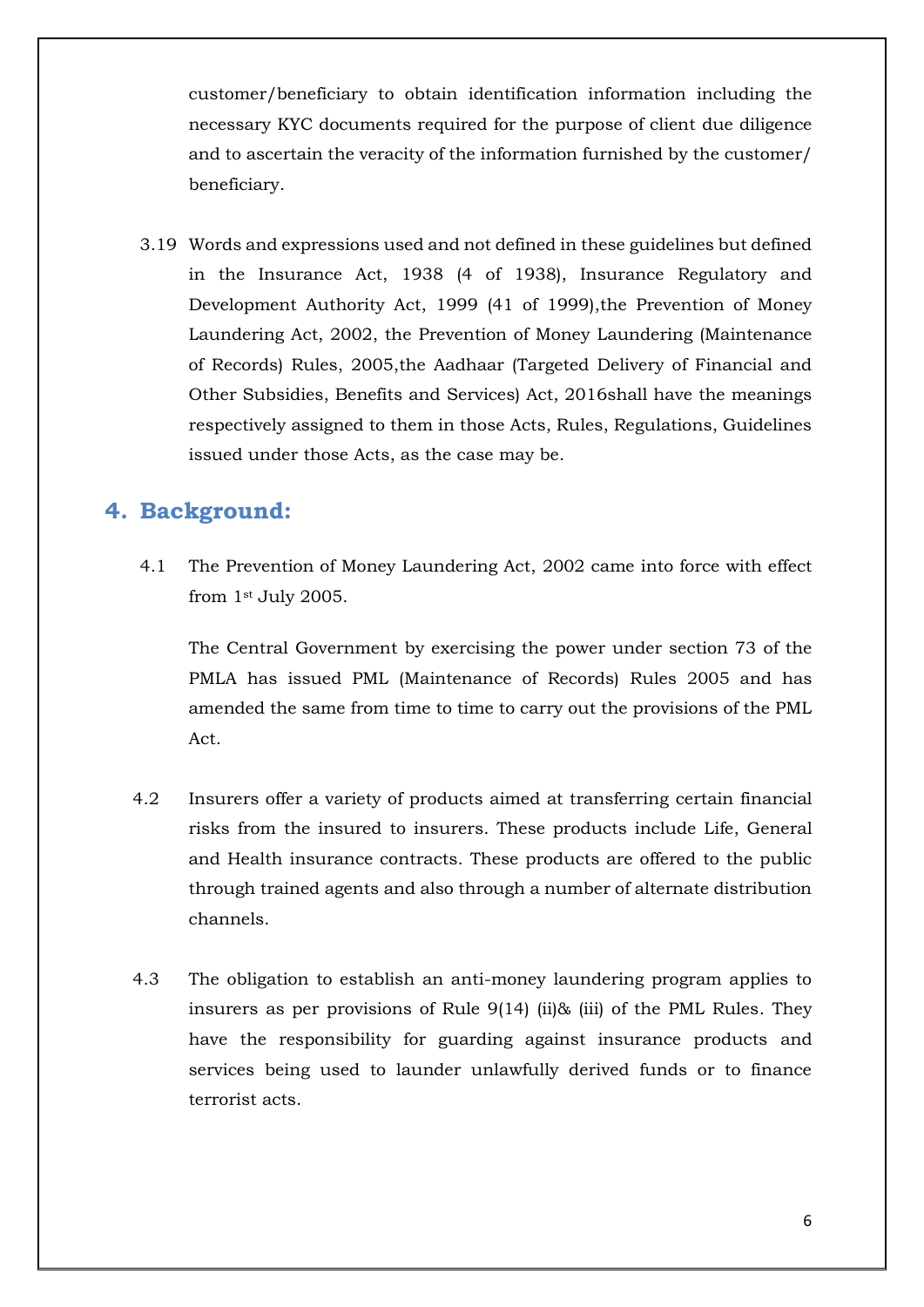## **5. What is Money Laundering?**

- 5.1 Money Laundering is a process or activity of moving illegally acquired money through financial systems so that it appears to be legally acquired. Section 3 of PMLA specifies the Offence of Money Laundering.
- 5.2 There are three common stages of money laundering as detailed below which are resorted to by the launderers. Insurers may unwittingly get exposed to a potential criminal activity while undertaking normal business transactions: -
	- 5.2.1 **Placement** the physical disposal of cash proceeds derived from illegal activity;
	- 5.2.2 **Layering** separating illicit proceeds from their source by creating complex layers of financial transactions designed to disguise the source of money, subvert the audit trail and provide anonymity; and
	- 5.2.3 **Integration** creating the impression of apparent legitimacy to criminally derived wealth.

If the layering process has succeeded, integration schemes place the laundered proceeds back into the economy in such a way that they re-enter the financial system appearing to be normal business funds. Insurers are therefore placed with a statutory duty to make a disclosure to Financial Intelligence Unit-India (FIU-IND) when knowing or suspecting that any property, in whole or in part, directly or indirectly, representing the proceeds of drug trafficking or of a predicated offence, or was or is intended to be used in that connection is passing through the insurers. Such disclosures are protected by law, enabling the person with information to be able to disclose the same without any fear.

## **6. Internal policies, procedures, and controls:**

6.1 Every Insurer has to establish and implement policies, procedures, and internal controls that effectively serve to prevent and impede Money Laundering (ML) and Terrorist Financing (TF).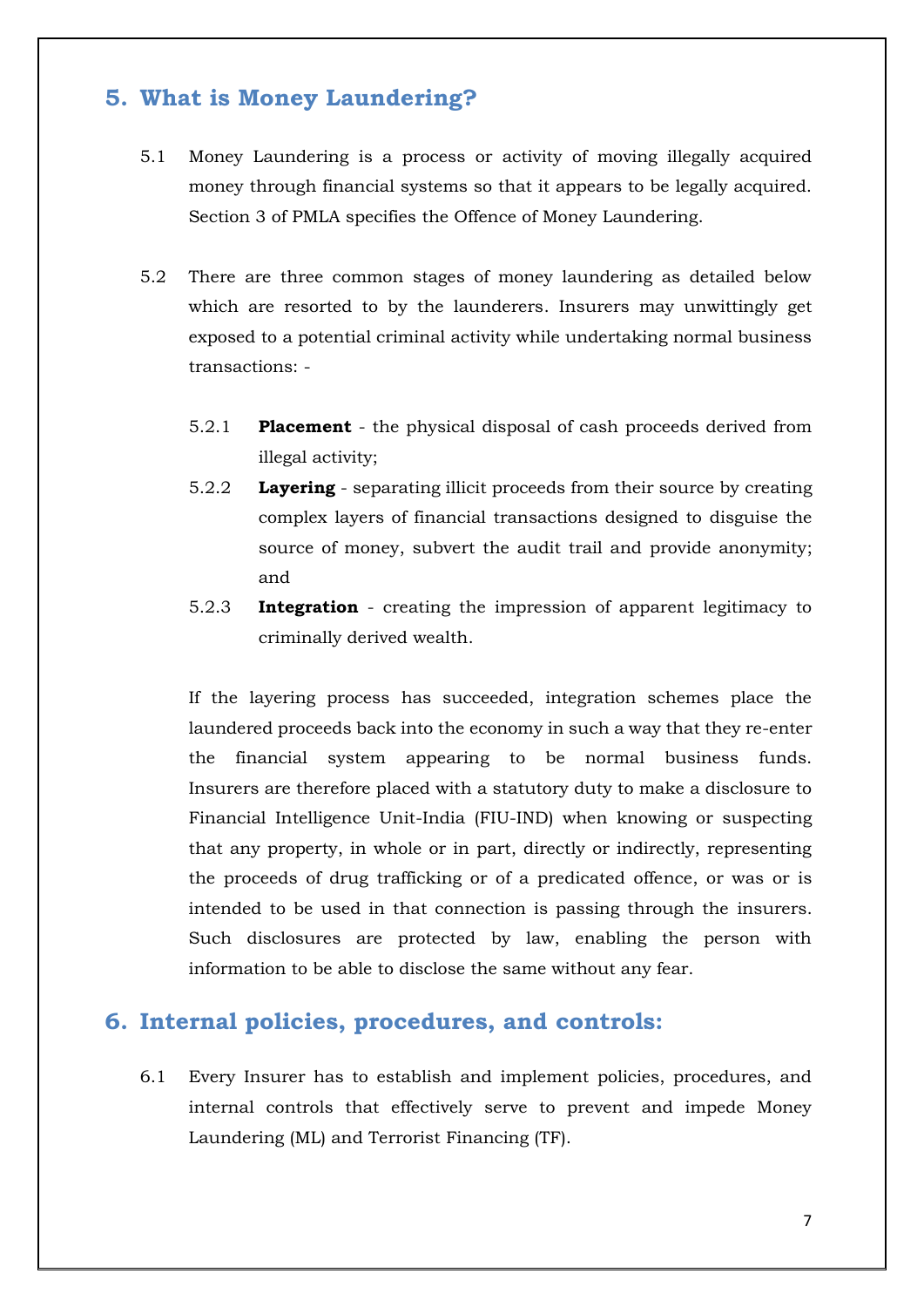- 6.2 To be in compliance with these obligations, the senior management of insurers shall be fully committed to establishing appropriate policies and procedures for the prevention of ML and TF and ensuring their effectiveness and compliance with all relevant legal and regulatory requirements. The insurers shall:
	- 6.2.1 Develop an AML/CFT program comprising of policies and procedures, for dealing with Money- laundering (ML) and Terrorist Financing (TF) reflecting the current statutory and regulatory requirements
	- 6.2.2 Ensure that the content of these guidelines are understood by all staff members/agents.
	- 6.2.3 Review the AML/CFT program atleast once in a year on the prevention of ML and TF to ensure their effectiveness. Further, in order to ensure the effectiveness of policies and procedures and to avoid conflict of interest, the person doing such a review shall be different from one who has framed such policies and procedures
	- 6.2.4 Adopt client acceptance policies and procedures which are sensitive to the risk of ML and TF
	- 6.2.5 Undertake client due diligence ("CDD") measures to an extent that is sensitive to the risk of ML and TF depending on the type of client, business relationship or transaction
	- 6.2.6 Have in place a system for identifying, monitoring and reporting suspected ML or TF transactions to the law enforcement authorities (if so required); and
	- 6.2.7 Develop staff members'/agents' awareness and vigilance to guard against ML and TF
- 6.3 Policies and procedures set under AML/CFT program shall cover:
	- 6.3.1 Communication of policies relating to prevention of ML and TF to all management and relevant staff that handle policyholder's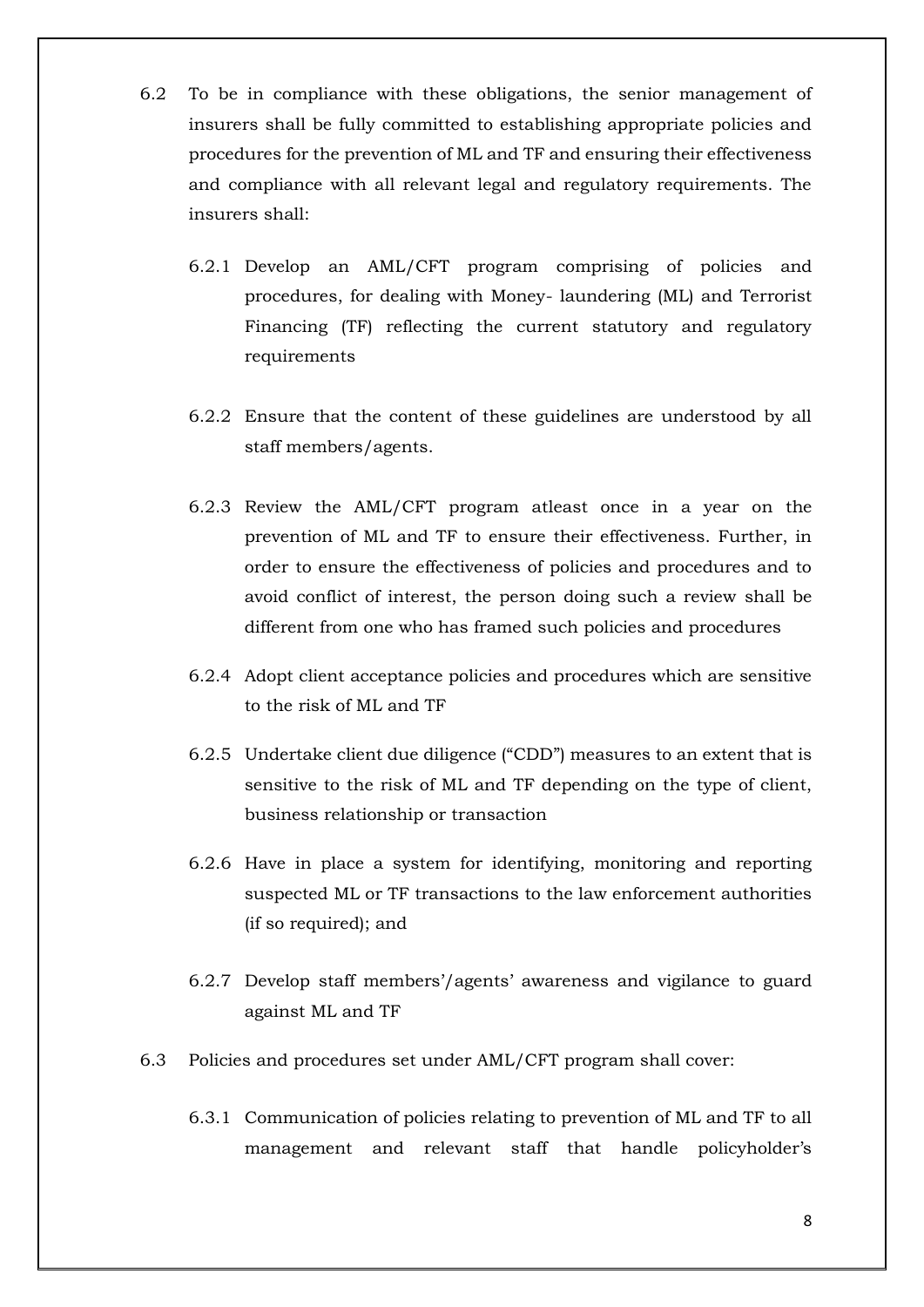information, (whether in branches or departments) in all the offices of the insurer;

- 6.3.2 Client due diligence measures, including requirements for proper identification;
- 6.3.3 Maintenance of records;
- 6.3.4 Compliance with relevant statutory and regulatory requirements;
- 6.3.5 Co-operation with the relevant law enforcement authorities, including the timely disclosure of information;
- 6.3.6 Role of internal audit or compliance function to ensure compliance with the policies, procedures, and controls relating to the prevention of ML and TF, including the testing of the system for detecting suspected money laundering transactions, evaluating and checking the adequacy of exception reports generated on large and/or irregular transactions, the quality of reporting of suspicious transactions and the level of awareness of front line staff, of their responsibilities in this regard. The internal audit function shall be independent, adequately resourced and commensurate with the size of the business and operations, organization structure, number of clients and other such factors.
- 6.3.7 AML/CFT program should be reviewed from time to time to conform with the extant PMLA and PML Rules.

# **7. Appointment of a Designated Director and a Principal Officer:**

- 7.1. A "Designated Director" has to ensure overall compliance with the obligations imposed under chapter IV of the Act and the Rules shall be appointed or designated by the insurers.
- 7.2. A Principal Officer (PO) at a senior level and preferably not below the level of Head (Audit/Compliance)/Chief Risk Officer shall be appointed to ensure compliance with the obligations imposed under chapter IV of the Act and the Rules.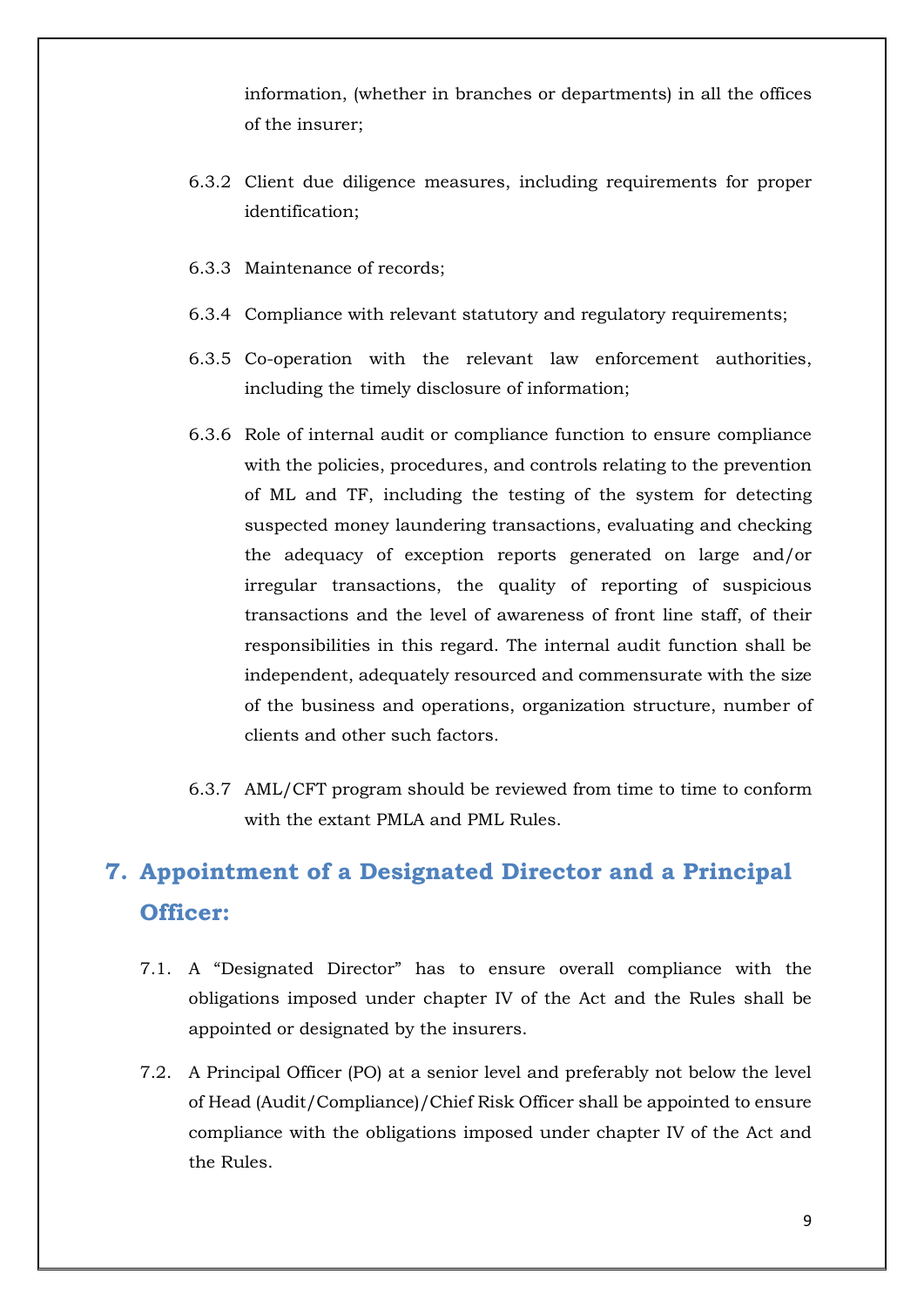- 7.3. The contact details with mobile no. and email id of the Designated Director and the Principal Officer or any changes thereon shall be communicated to IRDAI and FIU-IND within 7 days of its effect.
- 7.4. In terms of Section 13(2) of the PMLA, the Director, FIU-IND can take appropriate action, including imposing a monetary penalty on insurers or its Designated Director or any of its employees for failure to comply with any of its AML/CFT obligations.

### **8. Recruitment and Training:**

Periodic risk management reviews should be conducted at least once in a year to ensure Insurer's strict adherence to laid down process and strong ethical and control environment. The concept of AML/CFT should be part of in-house training curriculum for employees/ agents.

- 8.1 Insurers should have adequate screening procedures while engaging employees/ agents/ Director/ Key Management Personnel (KMPs).
- 8.2 They should identify the key positions within their own organization structures having regard to the risk of money laundering and terrorist financing and the size of their business and ensure the employees taking up such key positions are suitable and competent to perform their duties.
- 8.3 Instruction manuals on the procedures for selling insurance products, customer identification, record-keeping, acceptance and processing of insurance proposals, issue of insurance policies should be set out.
- 8.4 The following training requirements are considered essential based on the class of employees/Agents:
	- 8.4.1 *New employees:* A general appreciation of the background to money laundering, and the subsequent need for identifying and reporting of any suspicious transactions to the appropriate designated point should be provided to all new employees who will be dealing with customers or their transactions, irrespective of the level of seniority.
	- 8.4.2 *Front-line staff/Agents*: Members of staff who are dealing directly with the public (whether as member of staff or agents) are the first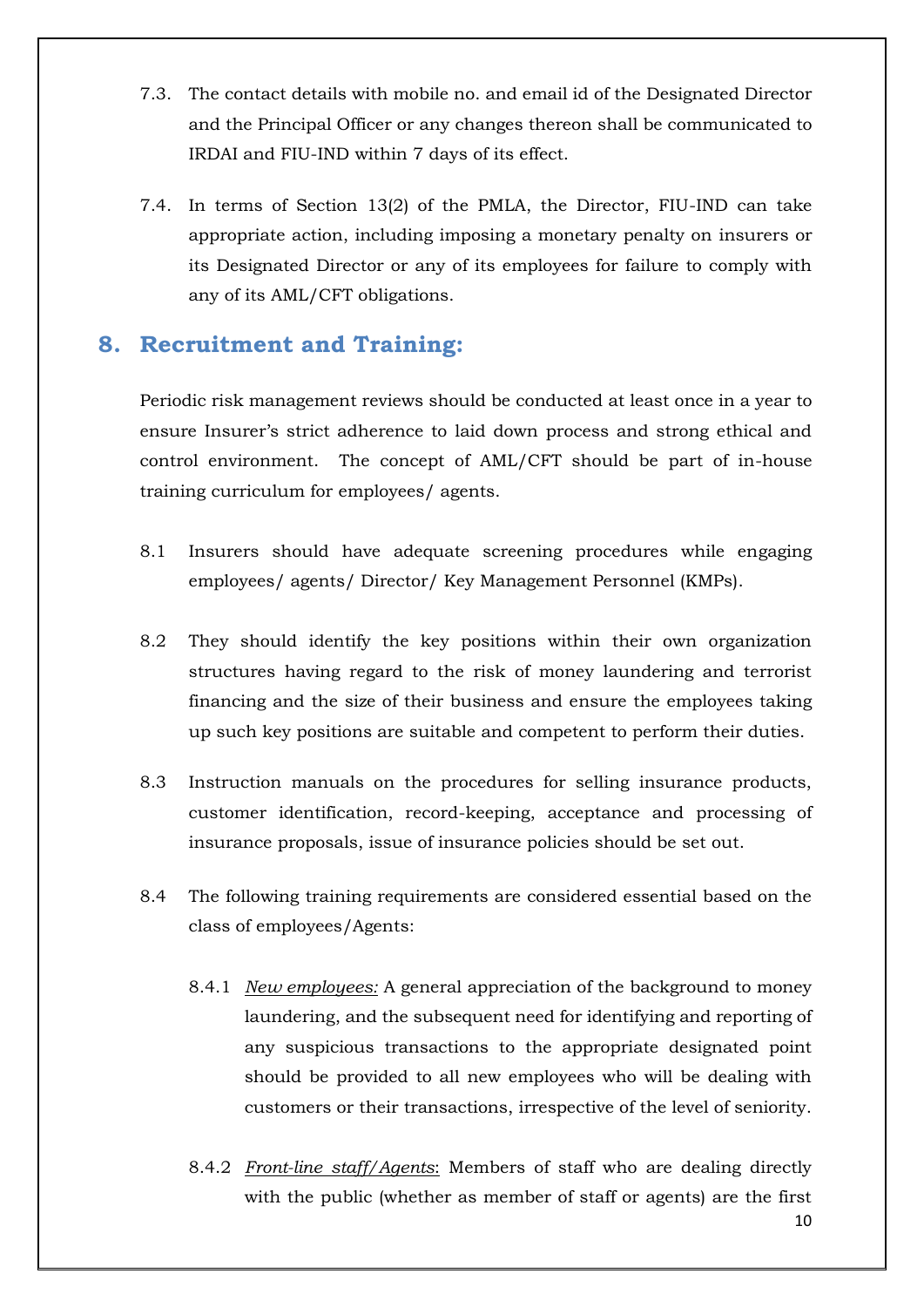point of contact with potential money launderers and their efforts are therefore vital to the strategy in the fight against money laundering. It is vital that "front-line" staff is made aware of the Insurer's policy for dealing with non-regular customers particularly where large transactions are involved, and the need for extra vigilance in these cases.

- 8.4.3 *Processing staff:* Those members of staff who receive completed proposals and cheques for payment of the premium contribution must receive appropriate training in the processing and verification procedures.
- 8.4.4 *Administration/Operations Supervisors and Managers*: A high level of awareness program on money-laundering instances and suitable instructions covering all aspects of anti-money laundering procedures should be provided to those responsible persons for supervising or managing front-line staff.
- 8.4.5 *Ongoing training*: It will also be necessary to make arrangements for refresher training at regular intervals to ensure that employees/ agents are duly updated on their responsibilities. Timing and content of training packages for various levels of employees/ agents will need to be adapted by individual insurers for their own needs.
- 8.4.6 Records of training imparted to employees/ agents in the various categories detailed above shall be maintained.

#### **9. Internal Control/Audit:**

Internal audit/inspection department of insurers shall verify compliance with the extant policies, procedures and controls related to money laundering activities at least on an annual basis. Insurers shall also upgrade its questionnaire and system from time-to-time in accordance with the extant PMLA and PML Rules. The reports should specifically comment on the robustness of the internal policies and processes in this regard and make constructive suggestions where necessary, to strengthen the policy and implementation aspects.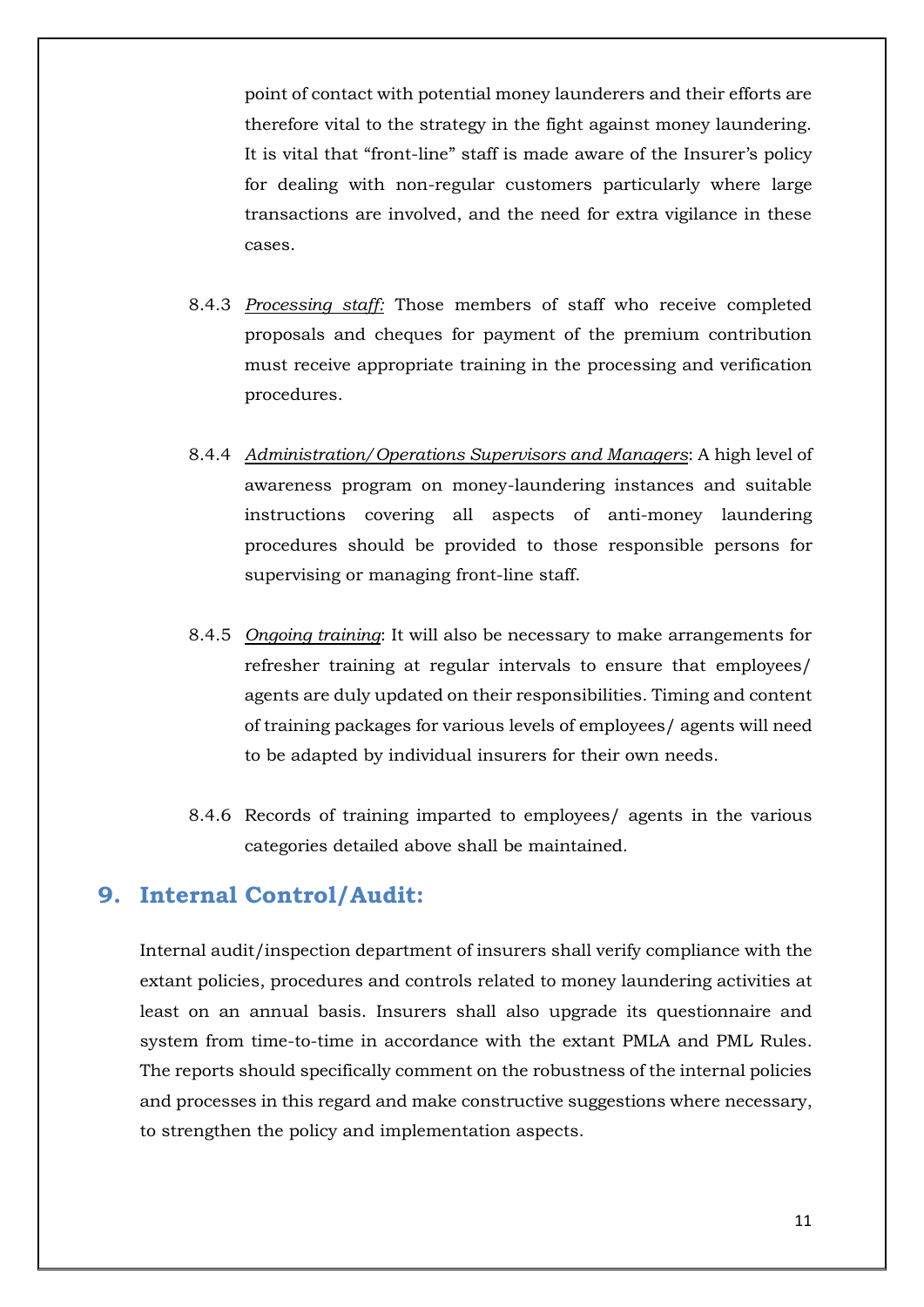#### **10. Know Your Customer (KYC) Norms**

- 10.1 What are KYC Norms?
	- 10.1.1 Considering the potential threat of usage of the financial services by a money launderer, insurers should make reasonable efforts to determine the true identity of customer(s).
	- 10.1.2 Effective procedures should be put in place to obtain requisite details for proper identification of new/ existing customer(s). Special care has to be exercised to ensure that the contracts are not under anonymous or fictitious names.
	- 10.1.3 Where a client is a juridical person, insurers shall take steps to identify the client and its beneficial owner(s) and take all reasonable measures to verify his/her identity to their satisfaction so as to establish the beneficial ownership. Procedures for determination of Beneficial Ownership shall be as prescribed in sub rule (3) of Rule 9 of PML Rules.
	- 10.1.4 While implementing the KYC norms on juridical persons, insurers will have to identify and verify their legal status through various documents (indicated, but not limited to, at **Annexure I** of this guidelines), to be collected in support of
		- 10.1.4.1 The name, legal form, proof of existence,
		- 10.1.4.2 Powers that regulate and bind the juridical persons,
		- 10.1.4.3 Address of the registered office/ main place of business,
		- 10.1.4.4 Authorized individual person(s), who is/ are purporting to act on behalf of such client, and
		- 10.1.4.5 Ascertaining Beneficial owner(s)

No reporting entity shall allow the opening of or keep any anonymous account or account in fictitious names or account on behalf of other persons whose identity has not been disclosed or cannot be verified.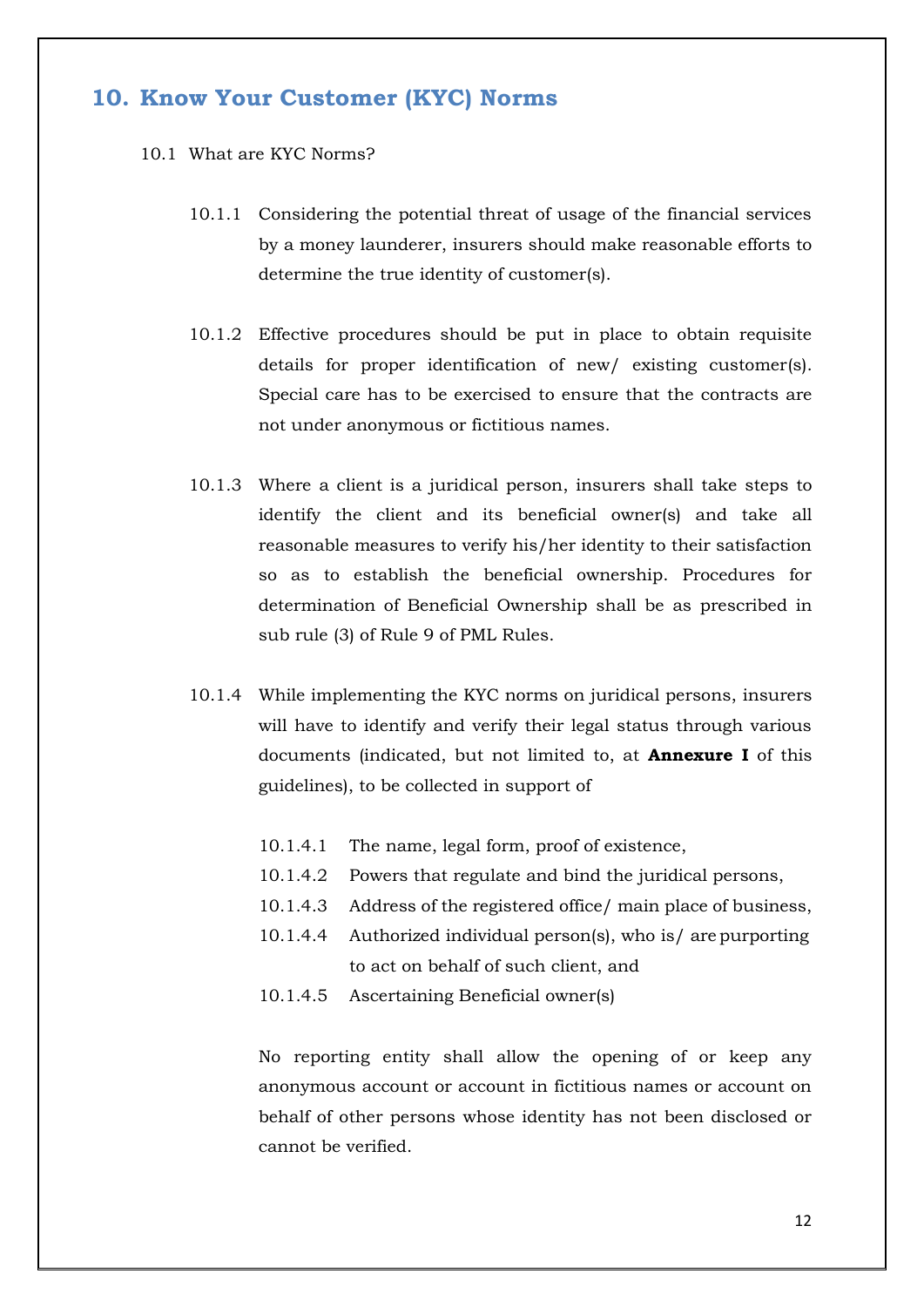- 10.1.5 While implementing the KYC norms on juridical person other than those mentioned in **Annexure I**, insurers shall verify that any person purporting to act on behalf of such client is so authorised and verify the identity of that person.
- 10.1.6 Where a client is an individual person, insurers shall verify the identity, address and recent photograph in order to comply with provision as specified in Rule 9 (4) of the PML Rules.

A list of documents is to be verified and collected under KYC norms for individuals is given in **Annexure II.** 

No further documentation is necessary for proof of residence where the document of identity submitted also includes the proof of residence/address.

Where a customer submits Aadhaar for identification and wants to provide current address different from the address available in the Central Identities Data Repository, the customer may give a selfdeclaration to that effect to the insurer.

- 10.1.7 Insurers may perform KYC process by any of the following methods:
	- 10.1.7.1 Aadhaar based KYC through Online Authentication subject to notification by the Government under section 11A of PMLA

OR

10.1.7.2 Aadhaar based KYC through offline verification

OR

10.1.7.3 Digital KYC as per PML Rules

OR

10.1.7.4 Video Based Identification Process (VBIP) as consent based alternate method of establishing the customer's identity, for customer. The process of VBIP has been specified in **Annexure III**.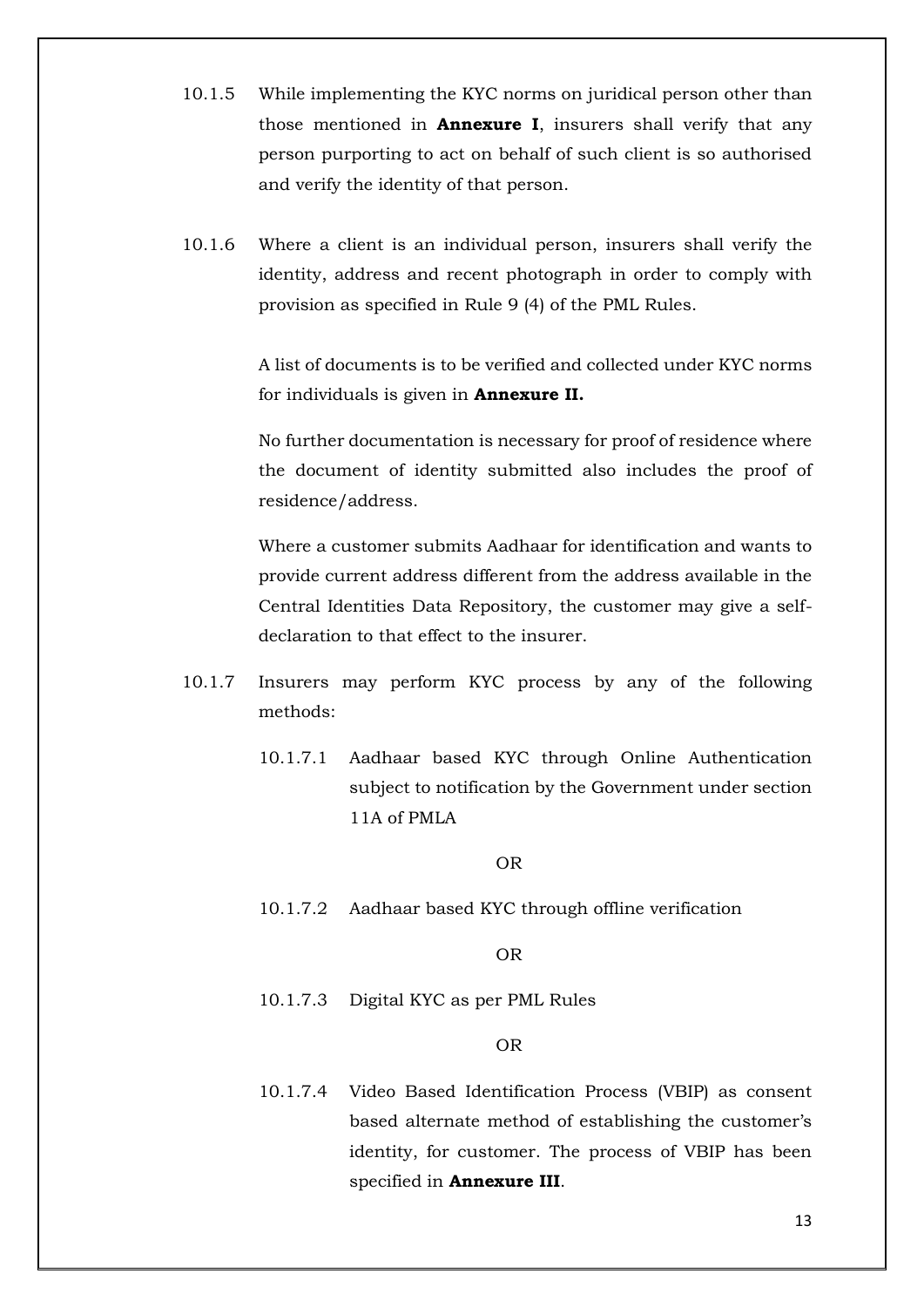- OR
- 10.1.7.5 By using 'KYC identifier' allotted to the client by the **CKYCR**

OR

10.1.7.6 by using Officially Valid documents

AND

- 10.1.7.7 PAN/Form 60 (if the premium amount aggregating to more than fifty thousand rupees in a financial year) and any other documents as may be required by the insurer
- 10.1.8 Customer information should be collected from all relevant sources, including from agents/intermediaries.
- 10.1.9 Care has to be exercised to avoid unwitting involvement in insuring assets bought out of illegal funds.
- 10.1.10 It is imperative to ensure that the insurance premium should not be disproportionate to income/ asset.
- 10.1.11 At any point of time, where insurers are no longer satisfied about the true identity and the transaction made by the customer, a Suspicious Transaction Report (STR) should be filed with Financial Intelligence Unit-India (FIU-IND).

#### 10.2 Client Due Diligence (CDD)

Insurers shall undertake client due diligence (CDD) as per the provisions of Rule 9 of PML Rules. Accordingly, the insurer shall undertake CDD as follows:

#### 10.2.1 Knowing New Customer/ Client

In case of every new contract, necessary Client due diligence with valid KYC documents of the customer/ client shall be done at the time of commencement of account based relationship.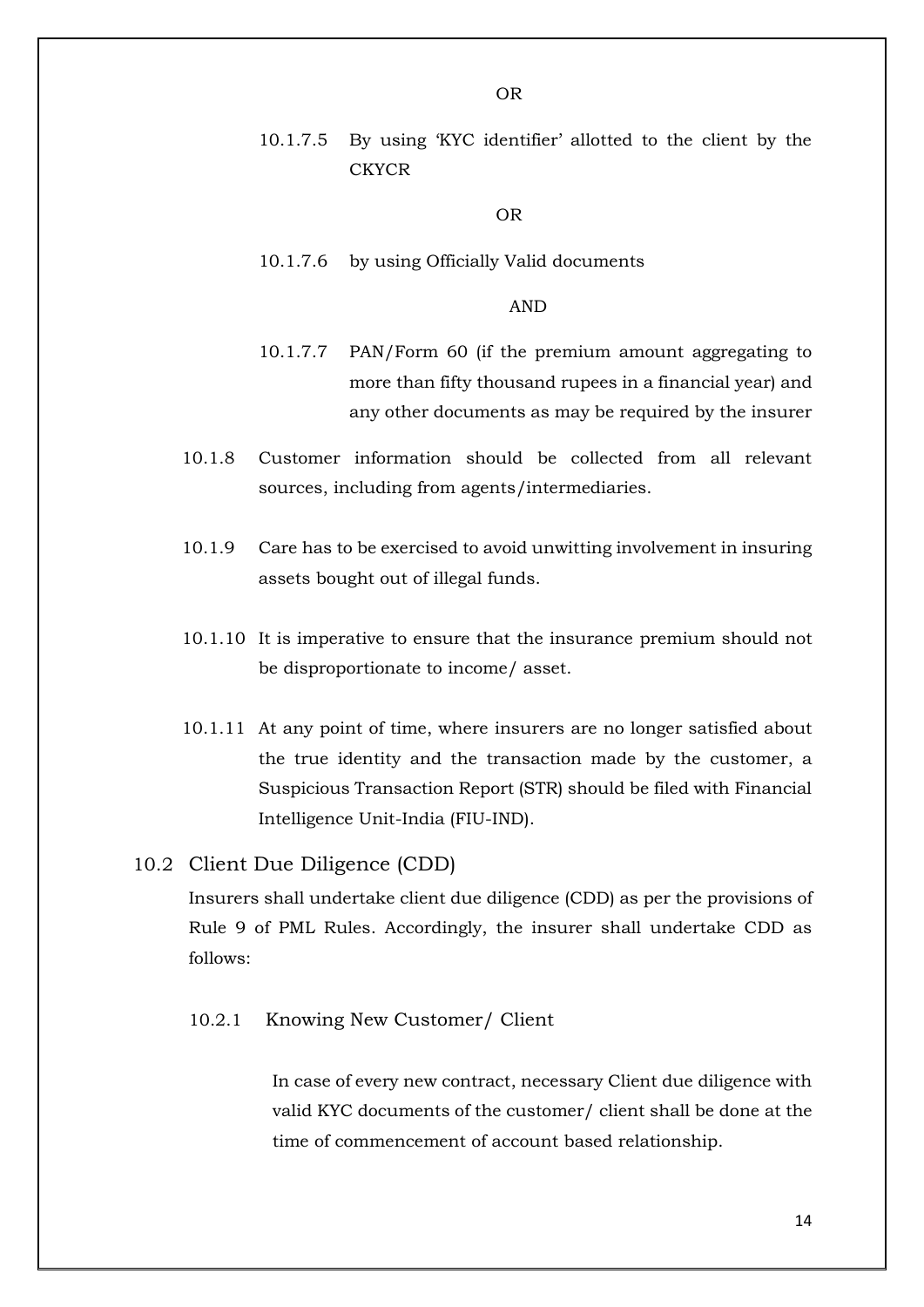#### 10.2.2 Knowing Existing Customer/Client

The AML/ CFT requirements are applicable for all the existing customers/ clients. Hence, necessary Client due diligence with KYC (as per extant PML Rules) shall be done for the existing customers from time to time basis the adequacy of the data previously obtained or as may be specified by the Authority from time to time.

10.2.3 Ongoing Due Diligence

Besides verification of identity of the customer at the time of initial issuance of contract, Risk Assessment and ongoing due diligence should also be carried out (if so required) at times when additional/ subsequent remittances are made.

Any change which is inconsistent with the normal and expected activity of the customer should attract the attention of the insurers for further ongoing due diligence processes and action as considered necessary.

- 10.2.4 Verification at the time of payout/claim stage (redemption/ surrender/ partial withdrawal/ maturity/ death etc.)
	- 10.2.4.1 In insurance business, no payments should be allowed to third parties except as provided in the contract or in cases like superannuation/ gratuity accumulations and payments to beneficiaries/ legal heirs/assignees in case of death benefits.
	- 10.2.4.2 Necessary due diligence should be carried out of the policyholders / beneficiaries/ legal heirs/ assignees before making the pay-outs.
	- 10.2.4.3 Free look cancellations need particular attention of the Insurer especially in cases of client indulging in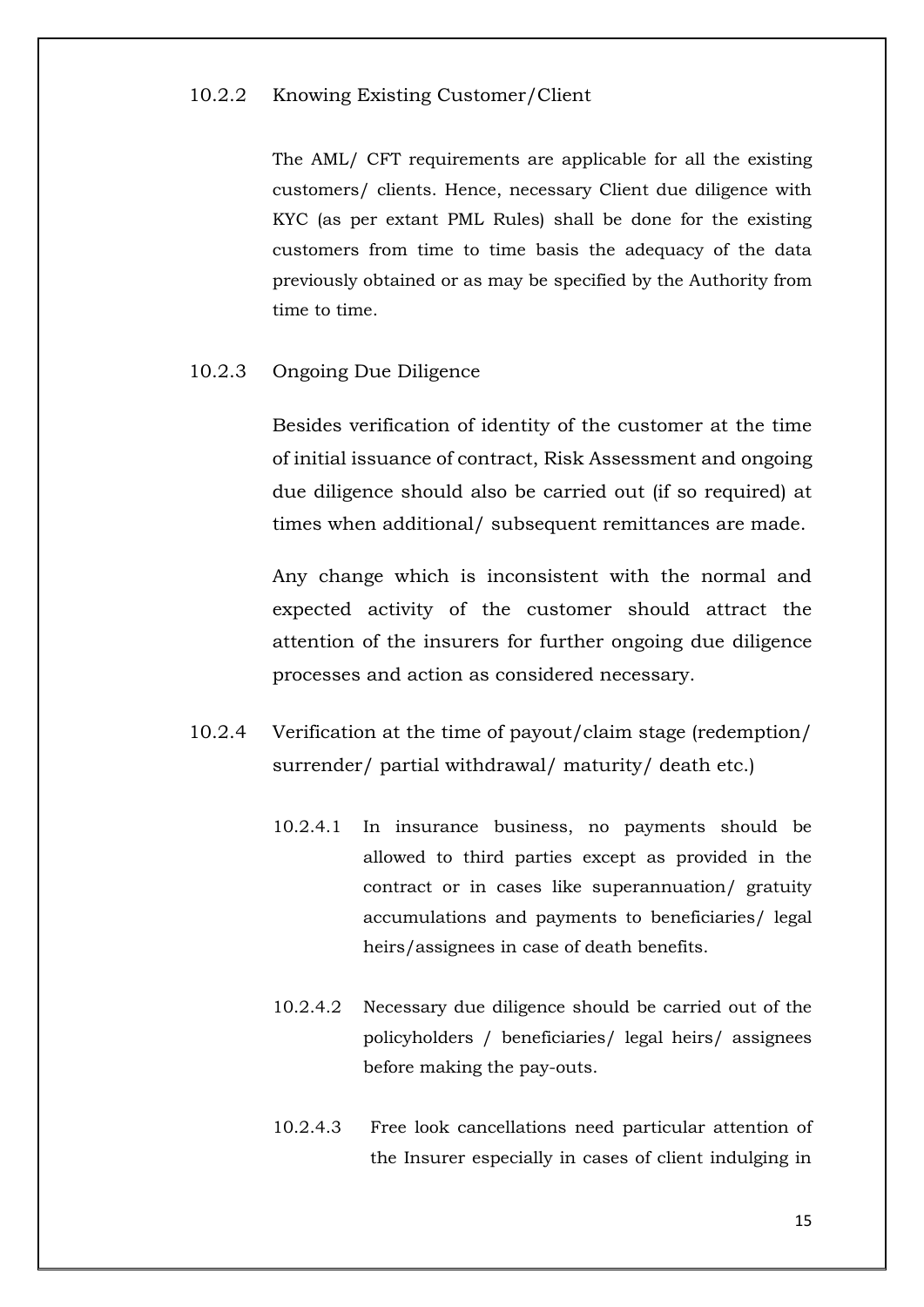free look cancellation on more than one occasion at short intervals frequently.

10.2.4.4 Necessary due diligence become more important in case the policy has been assigned by the policyholder to a third party not related to him (except where insurance policy is assigned to Banks/ FIs/ Capital market intermediaries regulated by IRDAI/RBI/ SEBI). Notwithstanding the above, insurers are required to ensure that no vulnerable cases go undetected, especially, where there is suspicion of money- laundering or terrorist financing, or where there are factors to indicate a higher risk, necessary due diligence will have to be carried out on such assignments and STR should be filed with FIU-IND, if necessary.

#### **11. Simplified Due Diligence (SDD):**

11.1 Simplified measures as provided under sub clause (d) of clause (1) of Rule 2 of PML Rules are to be applied by the insurer in case of individual policies, where the aggregate insurance premium is not more than Rs 10000/ - per annum.

However, simplified Client Due Diligence measures are not acceptable whenever there is a suspicion of money laundering or terrorist financing or where specific higher-risk scenarios apply, based on the Risk Assessment/categorization policy of the insurers.

Risk categorization shall be undertaken based on parameters such as customer's identity, social/financial status, nature of business activity, and information about the clients' business and their location etc. While considering customer's identity, the ability to confirm identity documents through online or other services offered by issuing authorities may also be factored in.

11.2 The list of simplified due diligence documents are listed in Annexure II.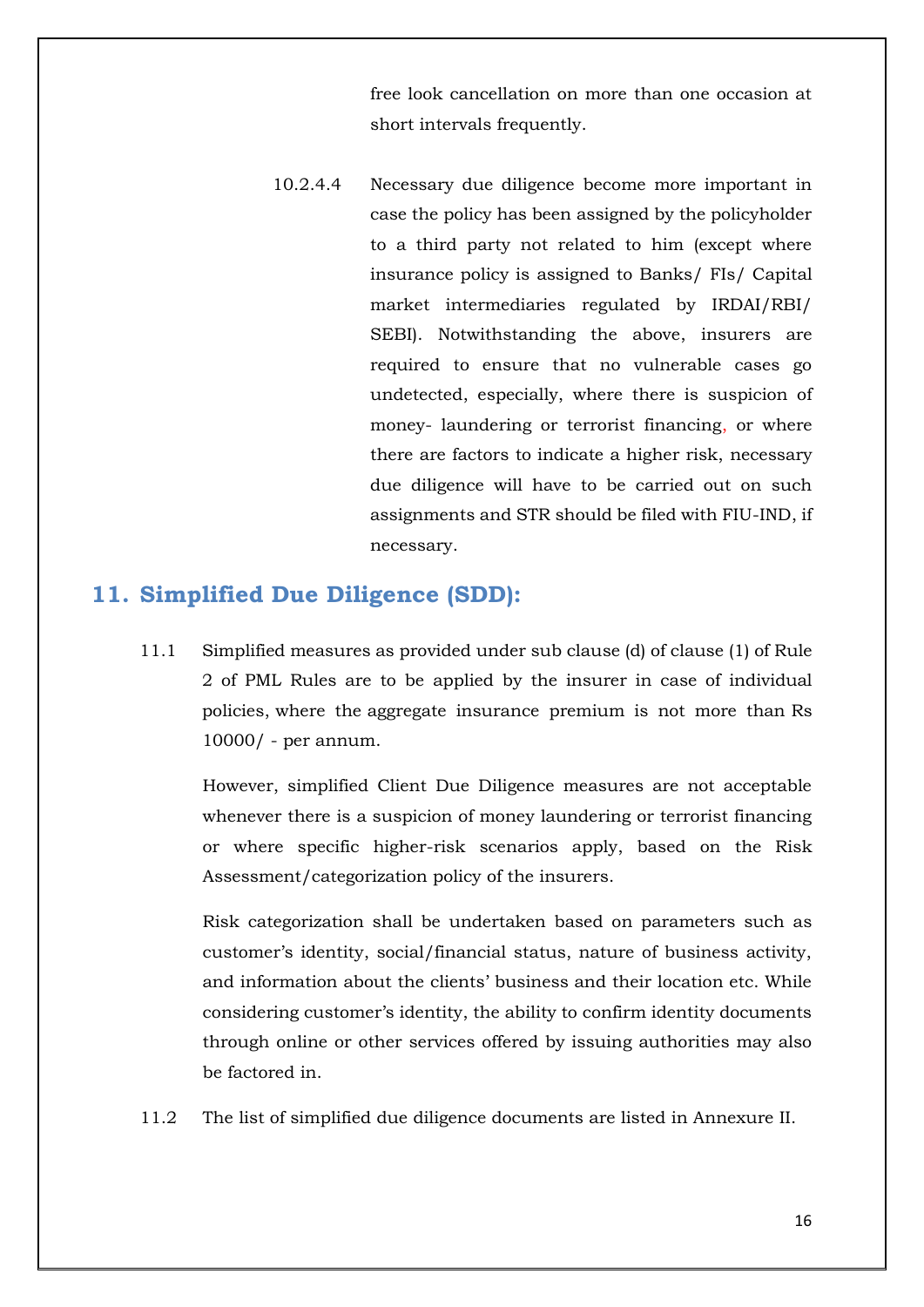## **12. Enhanced Due Diligence (EDD):**

- 12.1 Insurers shall, prior to the commencement of each specified transaction:
	- 12.1.1 Verify the identity of the clients preferably using Aadhaar subject to the consent of customer or;
	- 12.1.2 Verify the client through other modes/ methods of KYC as mentioned above.
- 12.2 Insurer shall examine the ownership and financial position, including client's source of funds commensurate with the assessed risk of customer and product profile which may include:
	- 12.2.1 Conducting independent enquiries on the details collected on/provided by the customer wherever required,
	- 12.2.2 Consulting a credible database, public or other, etc.,
- 12.3 Insurers should examine, as far as reasonably possible, the background and purpose of all complex, unusually large specified transactions, and all unusual patterns of transactions, which have no apparent economic or lawful purpose. Where the risks of money laundering or terrorist financing are higher, insurers should be required to conduct enhanced due diligence measures, consistent with the risks identified. In particular, they should increase the degree and nature of monitoring of the business relationship, in order to determine whether those transactions or activities appear unusual or suspicious.
- 12.4 Insurer shall not allow the specified transaction to be carried out where the client fails to submit the required details / documents, as required by the Insurers.
- 12.5 Conducting enhanced due diligence should not be limited to merely documenting income proofs. It would mean having measures and procedures which are more rigorous and robust than that of normal KYC. These measures should be commensurate to the risk. While it is not exhaustive, the following are some of the reasonable measures in carrying out enhanced due diligence: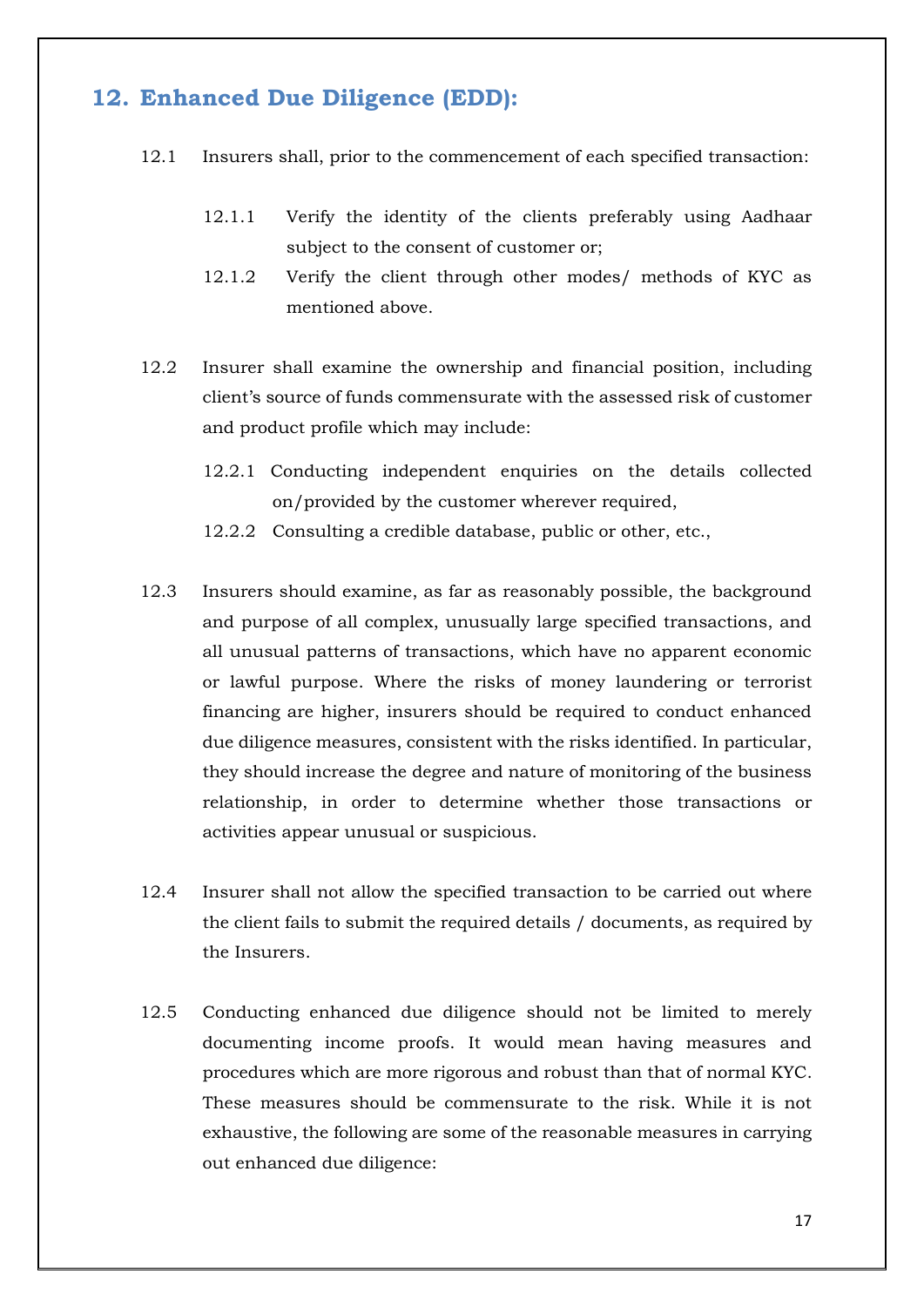- 12.5.1 More frequent review of the customers' profile/transactions
- 12.5.2 Application of additional measures like gathering information from publicly available sources or otherwise
- 12.5.3 Review of the proposal/contract by a senior official of the insurers.
- 12.6 Measures so laid down should be such that it would satisfy competent authorities (regulatory/enforcement authorities), if need be at a future date, that due diligence was in fact observed by the insurers in compliance with the guidelines and the PML Act, based on the assessed risk involved in a transaction/contract.
- 12.7 Insurers shall increase the future monitoring of the business relationship with the client, including greater scrutiny or transactions where any specified transaction or series of specified transactions undertaken by a client is considered suspicious or likely to involve proceeds of crime.

# **13. Sharing KYC information with Central KYC Registry(CKYCR)**

- 13.1 Government of India has notified the Central Registry of Securitisation Asset Reconstruction and Security Interest of India (CERSAI), to act as, and to perform the functions of the CKYCR vide Gazette Notification No. S.O. 3183(E) dated November 26, 2015.
- 13.2 Where a customer submits a "KYC identifier" for KYC, the Insurers shall retrieve the KYC records from CKYCR. In such case, the customer shall not submit the KYC records unless there is a change in the KYC information required by Insurers as per Rule 9(1C) of PML Rules.

However, for the purpose of proper due diligence, Insurers may seek the other necessary documents.

13.3 If KYC is done relying on "KYC identifier" submitted by third party and the Insurer is satisfied with KYC as per Rule 9 of PML Rules, no KYC records requires to be uploaded by the Insurers, unless there is any change in KYC information, provided by the customer.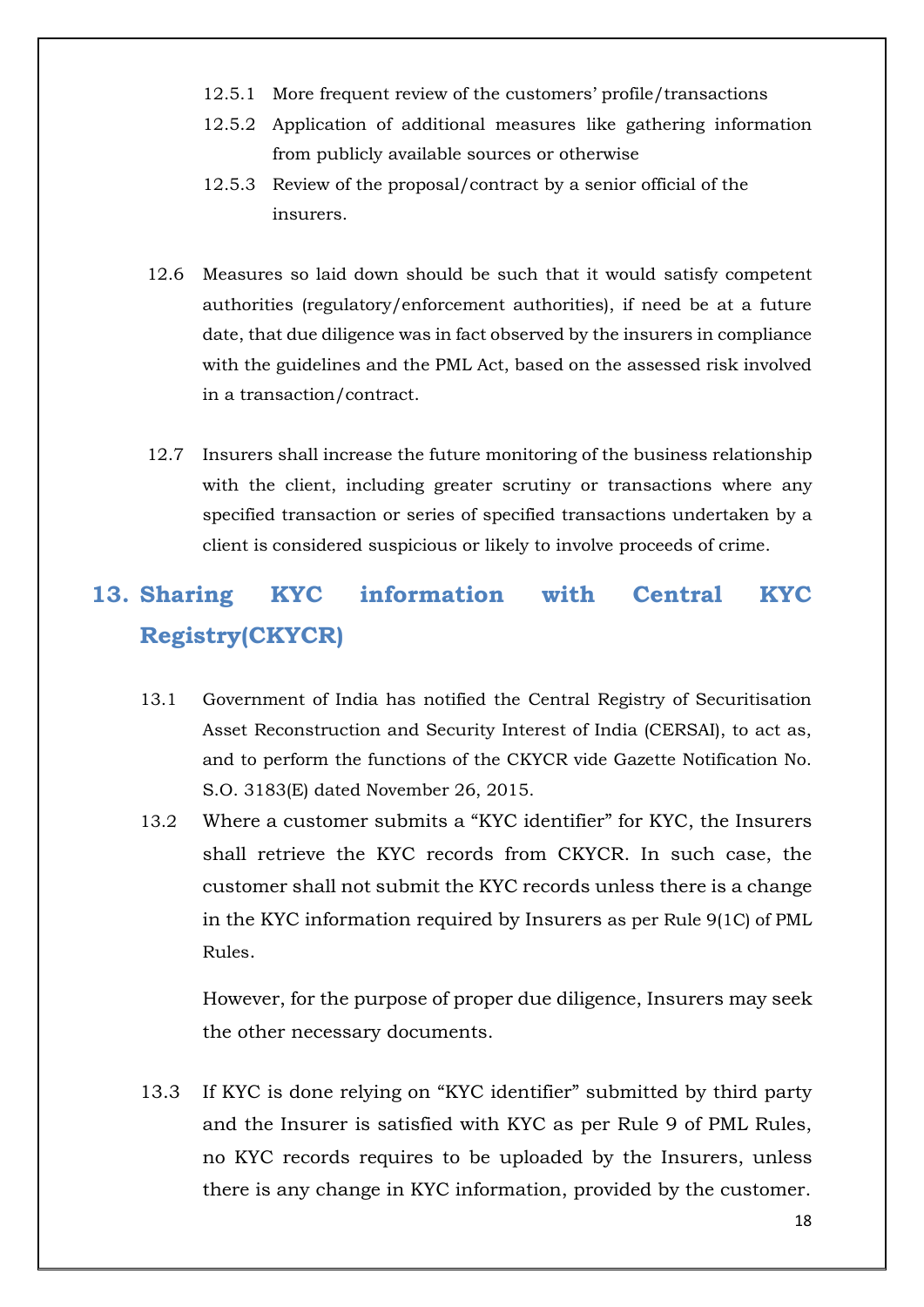- 13.4 If the KYC identifier is not submitted by the client / customer, insurers shall search (with certain credentials) for the same on CKYCR portal and record the KYC identifier of the client/ customer, if available.
- 13.5 If the KYC identifier is not submitted by the client/customer or not available in the CKYCR portal, insurer shall capture the KYC information in the prescribed KYC Template meant for 'Individuals' or 'Legal Entities', as the case may be.
- 13.6 Insurers shall file the electronic copy of the client's KYC records with CKYCR within 10 days after the commencement of account based relationship with a client/ Customer.
- 13.7 Once "KYC Identifier" is generated/ allotted by CKYCR, the Insurers shall ensure that the same is communicated immediately to the respective policyholder in a confidential manner, mentioning its advantage/ use to the individual/legal entity, as the case may be.
- 13.8 The following details need to be uploaded on CKYCR if Verification/Authentication is being done using Aadhaar:

#### 13.8.1 **For online Authentication,**

- a. The redacted Aadhar Number (Last four digits)
- b. Demographic details
- c. The fact that Authentication was done

#### 13.8.2 **For offline Verification**

- a. KYC data
- b. Redacted Aadhaar number (Last four digits)
- 13.9 At the time of periodic updation, it is to be ensured that all existing KYC records of individual customers are incrementally uploaded as per the extant CDD standards, by /before the next transaction on to CKYCR. Insurers shall upload the updated KYC data pertaining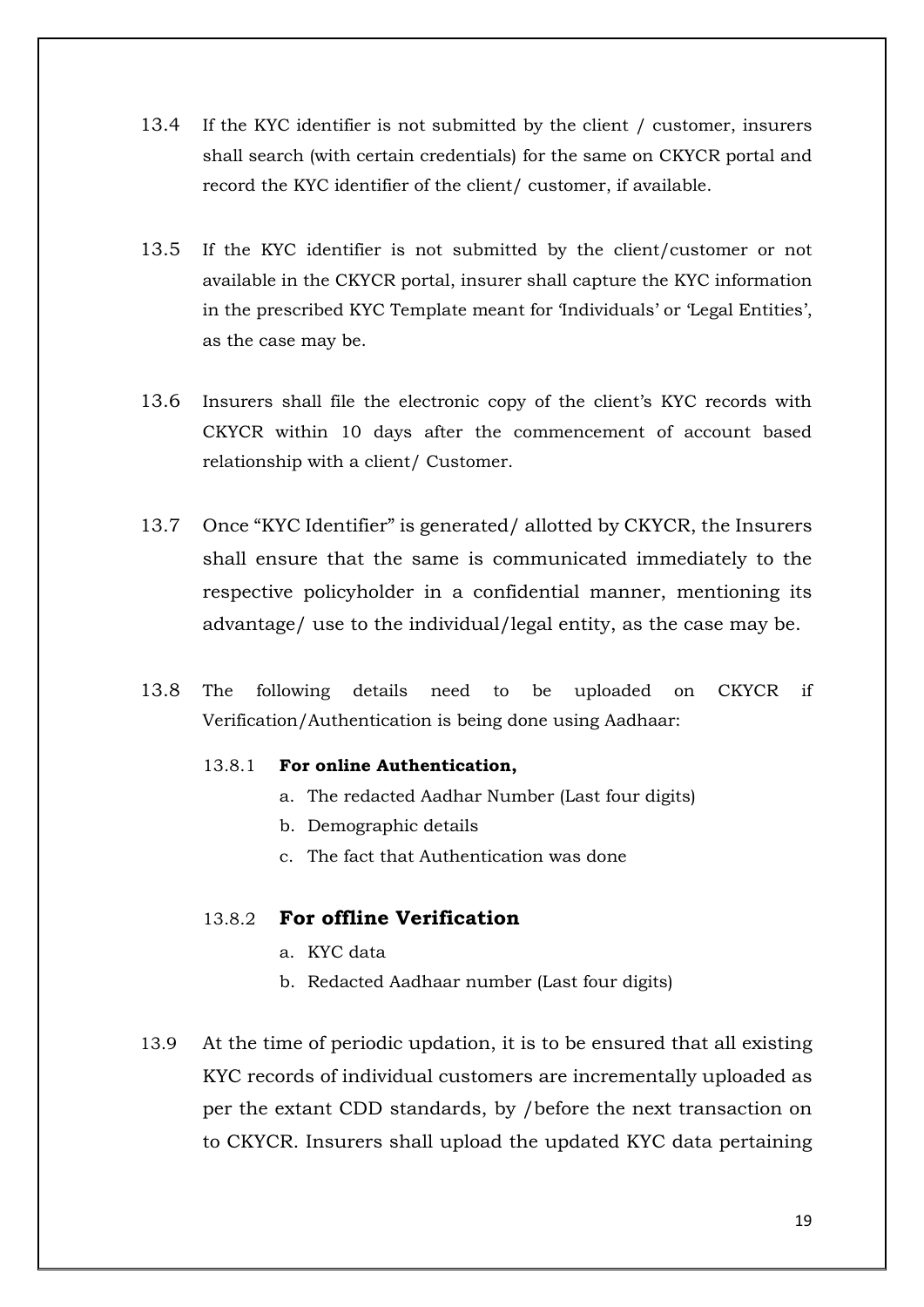to inforce/ paid-up individual policies against which "KYC identifier" are yet to be allotted/ generated by the CKYCR.

- 13.10 Insurer shall not use the KYC records of the client obtained from Central KYC Records registry for purposes other than verifying the identity or address of the client and should not transfer KYC records or any information contained therein to any third party unless authorised to do so by the client or Insurance Regulatory and Development Authority of India(IRDAI) or by the Director(FIU-IND).
- 13.11 Insurers shall upload the KYC data pertaining to accounts of legal entities opened on or after April 1, 2021, on to CKYCR in terms of Rule 9 (1A) of the PML Rules.
- 13.12 Insurers shall also ensure that in case of accounts of legal entities opened prior to April 1, 2021, the KYC records are uploaded on to CKYCR during the process of periodic updation by/ before the next transaction. Insurers shall ensure that during periodic updation, the customers' KYC details are migrated to current Customer Due Diligence (CDD) standards.

#### **14. Reliance on third party KYC:**

For the purposes of KYC norms under clause 10, while insurers are ultimately responsible for customer due diligence and undertaking enhanced due diligence measures, as applicable, insurers may rely on a KYC done by a third party subject to the conditions that-

14.1 the Insurer, within two days from the commencement of the account based relationship, obtains valid KYC documents from the third party or the information of the client due diligence carried out by the third party.

However, where the insurer relies on a third party that is part of the same financial group, they should obtain the KYC documents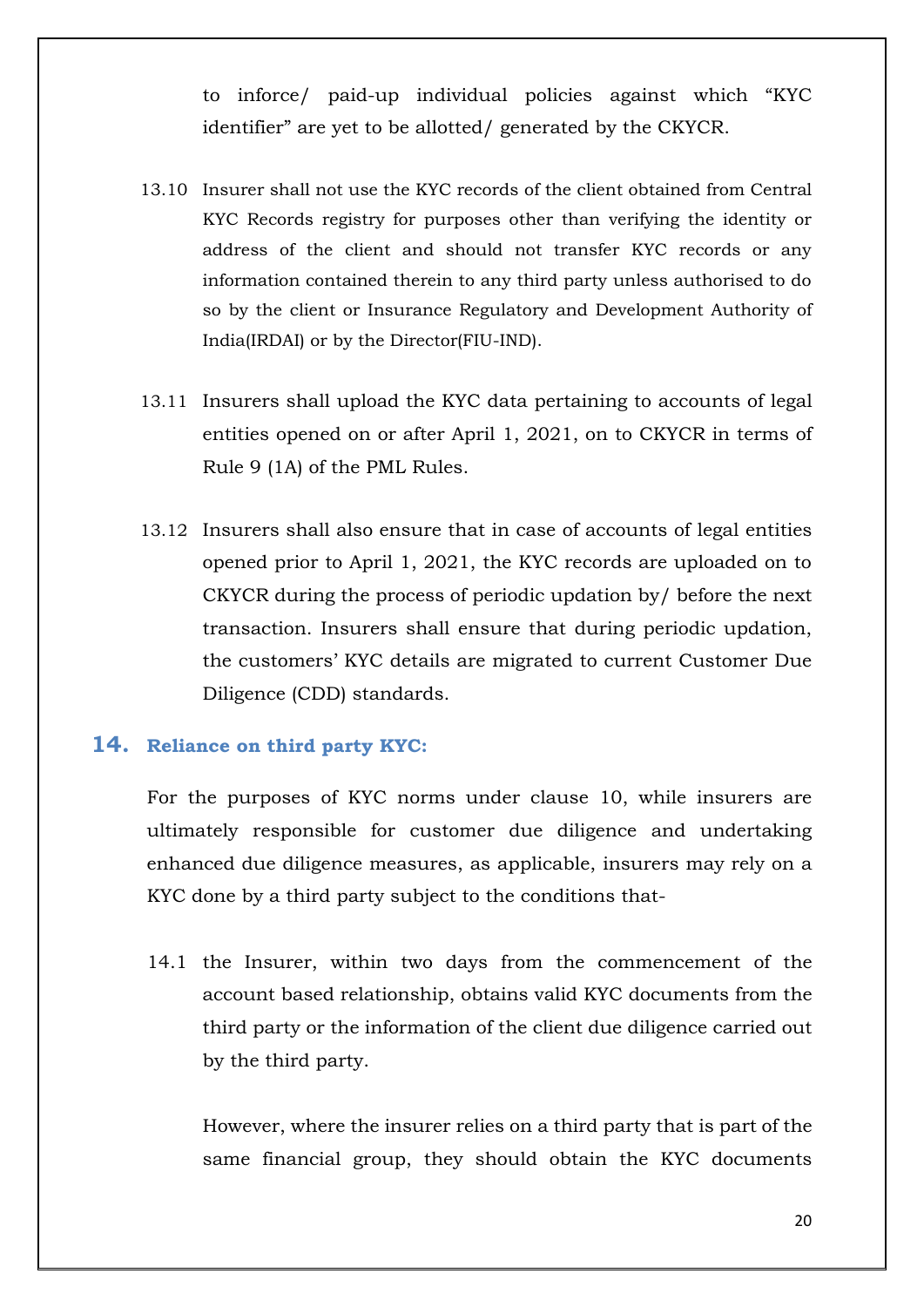within fifteen days from the commencement of the account based relationship.

- 14.2 the Insurer is satisfied that such third party is regulated, supervised or monitored for, and has measures in place for compliance with customer due diligence and record-keeping requirements in line with the requirements and obligations under the Act.
- 14.3 the third party is not based in a country or jurisdiction assessed as high risk.
- 14.4 the Insurer is ultimately responsible for client due diligence and undertaking enhanced due diligence (if required).

### **15. Risk Assessment/ Categorization**

- 15.1 Insurers has to carry out "Money Laundering (ML) and Terrorist Financing (TF) Risk Assessment exercise as provided in sub rule (13) of Rule 9 of PML Rules periodically at least once in a year to identify, assess, document and take effective measures to mitigate its money laundering and terrorist financing risk for clients, customers or geographic areas, products, services, services, nature, volume of transactions or delivery channels etc. While assessing the ML/TF risk, the insurers are required to take cognizance of the overall sector specific and country specific vulnerabilities, if any, that the Government of India / IRDAI may share with insurers from time to time. Further, the internal risk assessment carried out by insurer should be commensurate to its size, geographical presence, complexity or activities/ structure etc.
- 15.2 In the context of the very large base of insurance customers and the significant differences in the extent of risk posed by them, as part of the risk assessment, the insurers shall at a minimum, classify the customer into high risk and low risk, based on the individual's profile and product profile, to decide upon the extent of due diligence.
- 15.3 The documented risk assessment shall be updated from time to time. The insurers shall consider all the relevant risk factors before determining the level of overall risk and the appropriate level and type of mitigation to be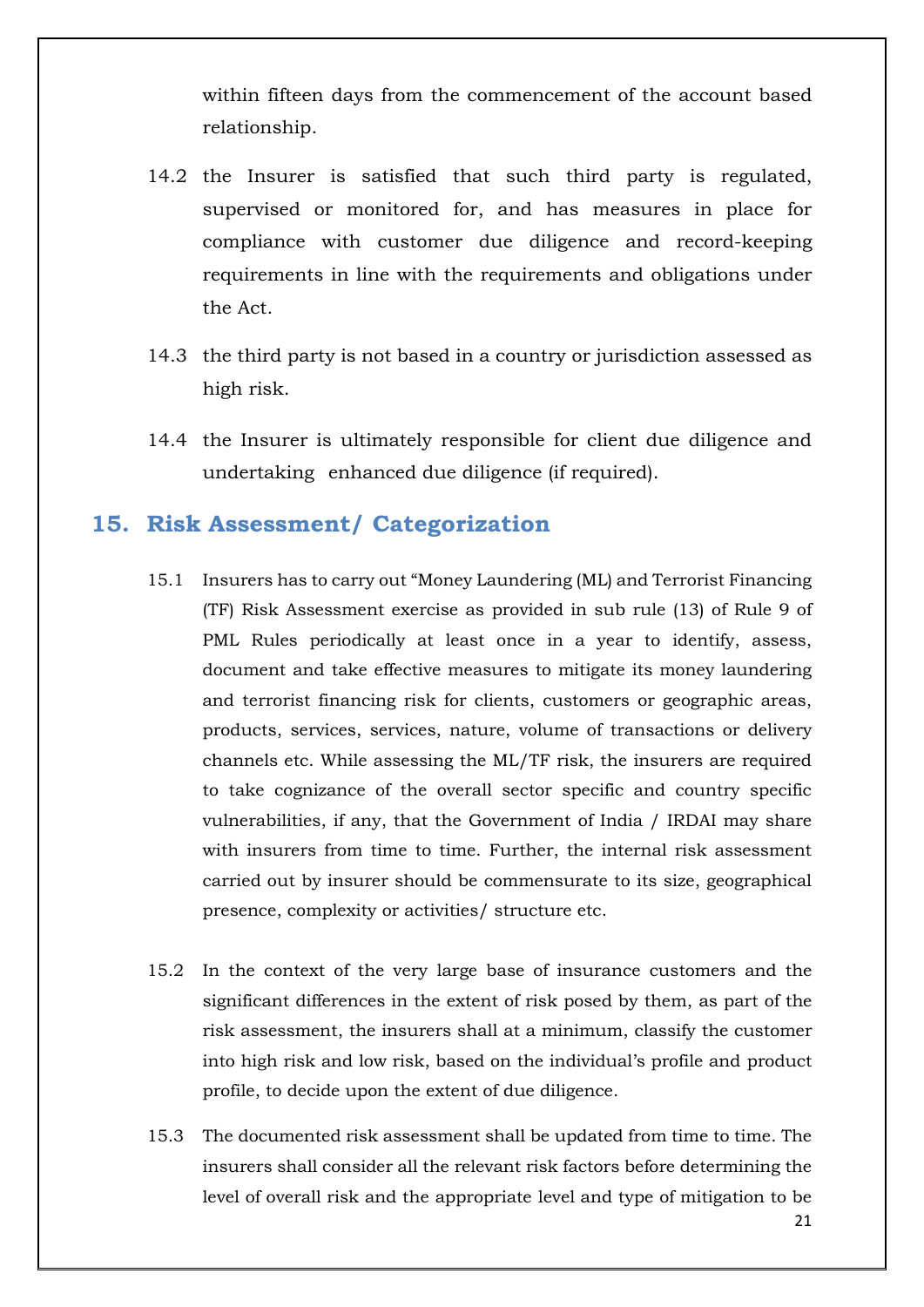applied. It shall be made available to competent authorities and lawenforcement agencies, as and when required.

#### 15.4 Risk Categorization

15.4.1 For the purpose of risk categorization, individuals (other than High Net Worth) and entities whose identities and source of wealth can be easily identified and transactions in whose accounts by and large conform to the known profile may be categorized as low risk. Illustrative examples of low risk customers could be salaried employees whose salary structures are well defined, people belonging to lower economic strata of the society, government departments and government owned companies, regulators and statutory bodies.

> In such cases, the policy may require that only the basic requirements of verifying the identity and location of the customer are to be met. Notwithstanding the above, in case of continuing policies, if the situation warrants, as for examples if the customer profile is inconsistent with this investment through top-ups, a re-look on customer profile is to be carried out.

15.4.2 For the high risk profiles, like for customers who are nonresidents, high net worth individuals, trusts, charities, NGO's and organizations receiving donations, companies having close family shareholding or beneficial ownership, firms with sleeping partners, politically exposed persons (PEPs), and those with dubious reputation as per available public information who need higher due diligence, KYC and underwriting procedures should ensure higher verification and counter checks.

#### **16. Contracts with Politically Exposed Persons (PEPs)**

16.1 Insurers shall devise procedure to ensure that proposals for contracts with high risk customers are concluded only after approval of senior management officials. It is however emphasized that proposals of Politically Exposed Persons (PEPs) (as specified in the AML/CFT Master Circular issued by Reserve Bank of India from time to time) in particular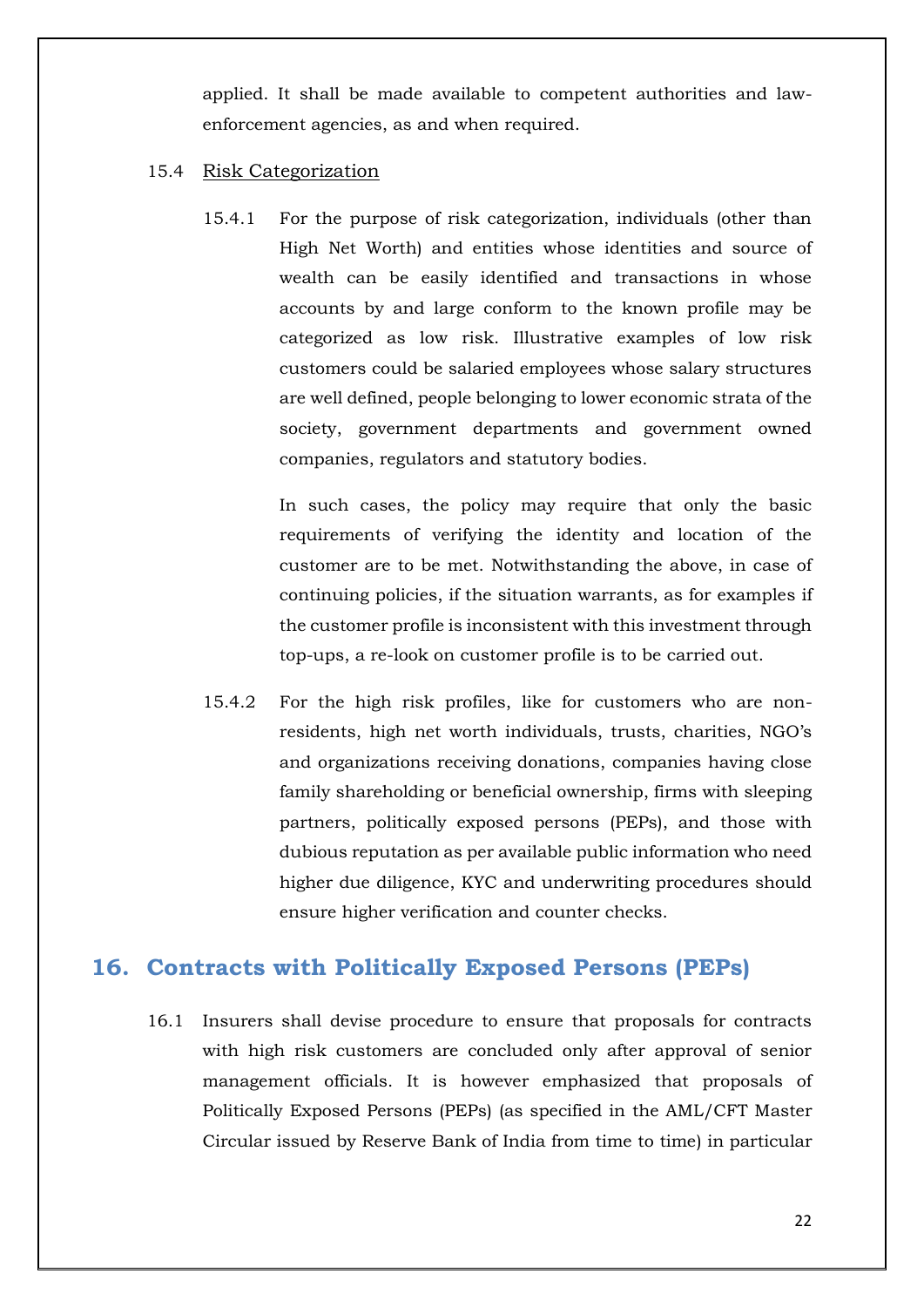requires examination by senior management, not below the level of Head (underwriting) /Chief Risk Officer.

- 16.2 Insurers are directed to lay down appropriate on-going risk management procedures for identifying and applying enhanced due diligence measures on an on-going basis to PEPs and customers who are close relatives of PEPs. These measures are also to be applied to insurance contracts of which a PEP is the ultimate beneficial owner (s).
- 16.3 If the on-going risk management procedures indicate that the customer or beneficial owner(s) is found to be PEP, or subsequently becomes a PEP, the senior management should be informed on this business relationship and apply enhanced due diligence measures on such relationship.

# **17. New Business Practices/Developments:**

- 17.1 Insurers shall pay special attention to money laundering threats that may arise from
	- 17.1.1 Development of new products
	- 17.1.2 New business practices including new delivery mechanisms
	- 17.1.3 Use of new or developing technologies for both new and preexisting products.
- 17.2 Special attention should especially, be paid to the 'non-face-to-face' business relationships brought into effect through these methods.
- 17.3 Insurers should lay down systems to prevent the misuse of money laundering framework. Safeguards will have to be built to manage typical risks associated in these methods like the following:
	- 17.3.1 Ease of access to the facility;
	- 17.3.2 Speed of electronic transactions;
	- 17.2.3 Ease of making multiple fictitious applications without incurring extra cost or the risk of detection;
- 17.4 The extent of verification in respect of such 'non face-to-face' customers will depend on the risk profile of the product and that of the customer.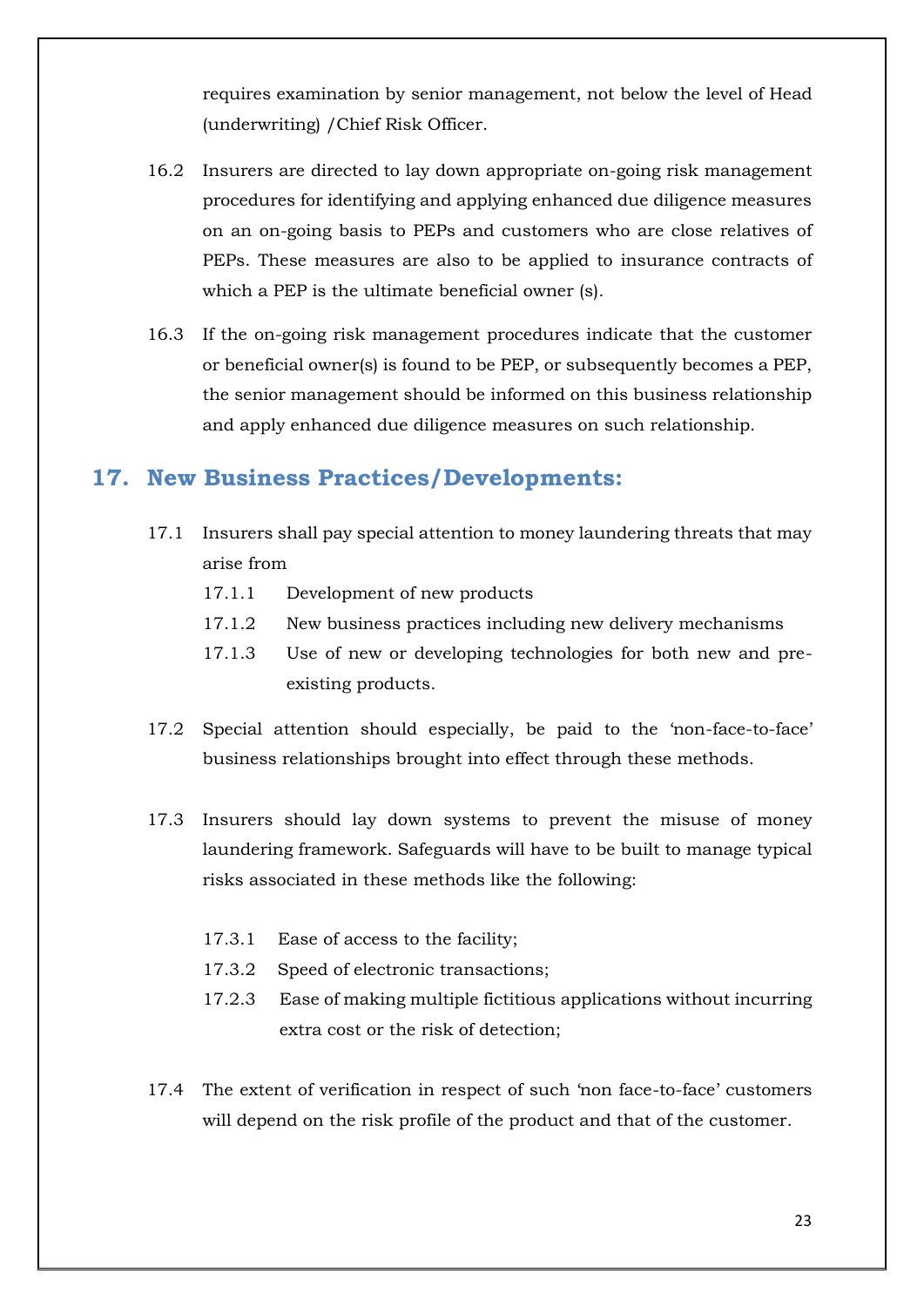17.5 Insurers shall have in place procedures to manage specific increased risks associated with such relationships e.g. verification of details of the customer through on-site visits.

# **18. Implementation of Section 51A of the Unlawful Activities (Prevention) Act, 1967 (UAPA)**

- 18.1 Section 51A of the Unlawful Activities (Prevention) Act, 1967(UAPA), relating to the purpose of prevention of, and for coping with terrorist activities was brought into effect through UAPA Amendment Act, 2008. In this regard, the Central Government has issued an Order dated August 27, 2009 detailing the procedure for the implementation of Section 51A of the UAPA
- 18.2 The insurers should not enter into a contract with a customer whose identity matches with any person in the UN sanction list or with banned entities and those reported to have links with terrorists or terrorist organizations.
- 18.3 Insurers shall periodically check MHA website for updated list of banned entities.
- 18.4 A list of individuals and entities subject to UN sanction measures under UNSC Resolutions (hereinafter referred to as 'designated individuals/ entities') would be circulated to the insurers through Life/ General Insurance Council, on receipt of the same from the Ministry of External Affairs (MEA). This is in addition to the list of banned entities compiled by Ministry of Home Affairs (MHA) that have been circulated to the insurers till date.
- 18.5 Insurers shall maintain an updated list of designated individuals/entities in electronic form and run a check on the given parameters on a regular basis to verify whether designated individuals/entities are holding any insurance policies with the insurers. An updated list of individuals and entities which are subject to various sanction measures as approved by Security Council Committee established pursuant to UNSC 1267 can be accessed regularly from the United Nations website at https://www.un.org/securitycouncil/sanctions/1267/aq\_sanctions\_listand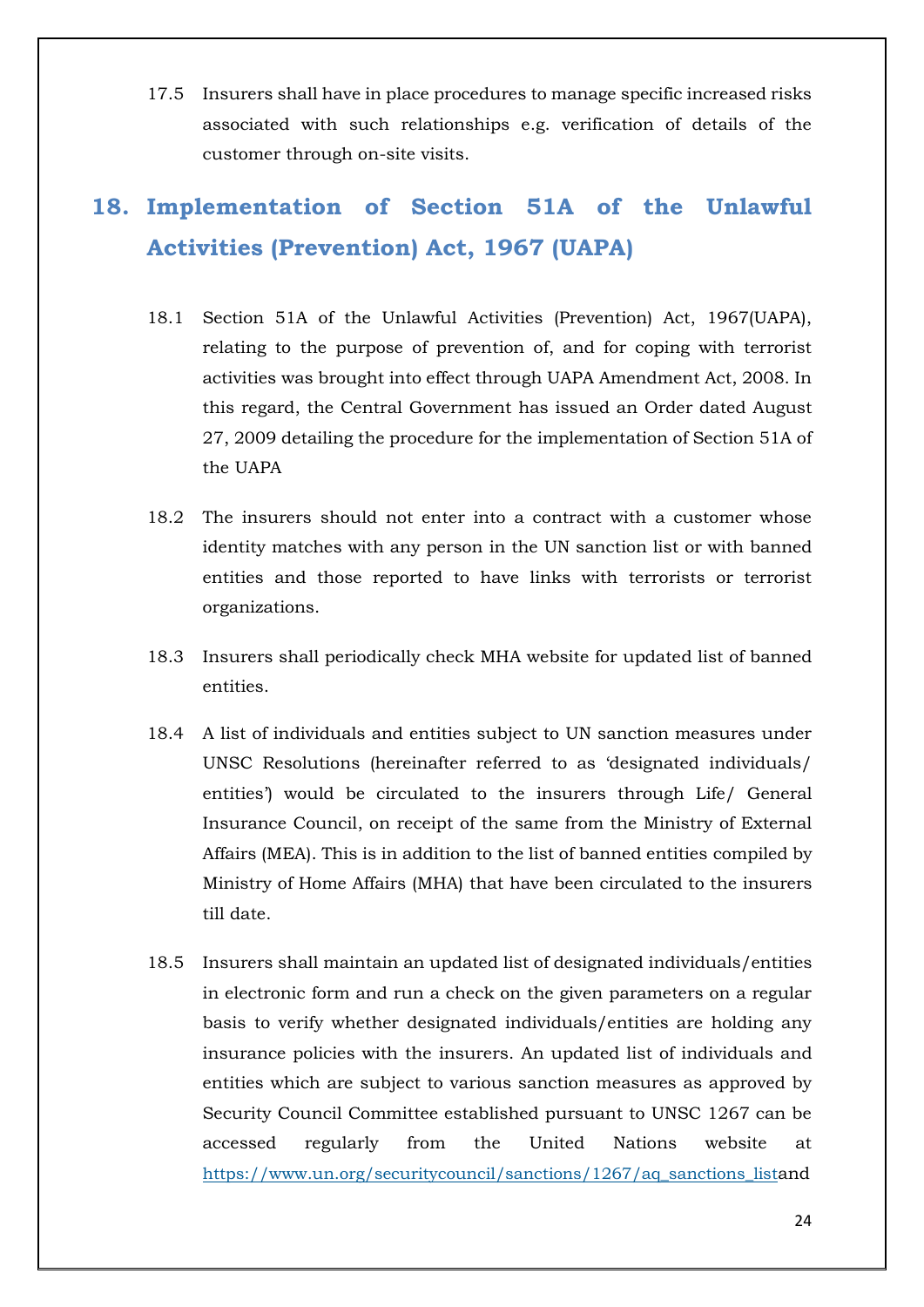UNSC 1988 can be accessed regularly from the United Nations website at https://www.un.org/securitycouncil/sanctions/1988/materials

- 18.6 By virtue of Section 51A of the Unlawful Activities (Prevention) Act, 1967 (UAPA), the Central Government is empowered to freeze, seize or attach funds of and/or prevent entry into or transit through India any individual or entities that are suspected to be engaged in terrorism. [The list is accessible at website http://www.mha.nic.in/BO]. To implement the said section an order reference F. No. 17015/10/2002-IS-VI dated 27<sup>th</sup> August, 2009 has been issued by the Government of India. The salient aspects of the order with particular reference to insurance sector are provided at **Annexure IV**.
- 18.7 Shri Prabhat Kumar Maiti, Sectoral Development Department, Insurance Regulatory and Development Authority of India, Sy. No- 115/1, Financial District, Nanakramguda, Gachibowli, Hyderabad-500032; E-mail: prabhat@irdai.gov.in; Telephone: 040 - 20204866; is the UAPA Nodal Officer for the purposes of implementation in the insurance sector.

# **19. Contracts emanating from countries identified as deficient in AML/CFT regime:**

Insurers are required to:

- 19.1 Conduct enhanced due diligence while taking insurance risk exposure to individuals/entities connected with countries identified by FATF as having deficiencies in their AML/CFT regime.
- 19.2 Pay Special attention to business relationships and transactions, especially those which do not have apparent economic or visible lawful purpose. In all such cases, the background and purpose of such transactions will as far as possible, have to be examined and written findings have to be maintained for assisting competent authorities.
- 19.3 Alert Agents/Brokers/ employees appropriately to ensure compliance with this stipulation.
- 19.4 Go beyond the FATF statements and consider publicly available information when identifying countries which do not or insufficiently apply the FATF Recommendations while using the FATF Public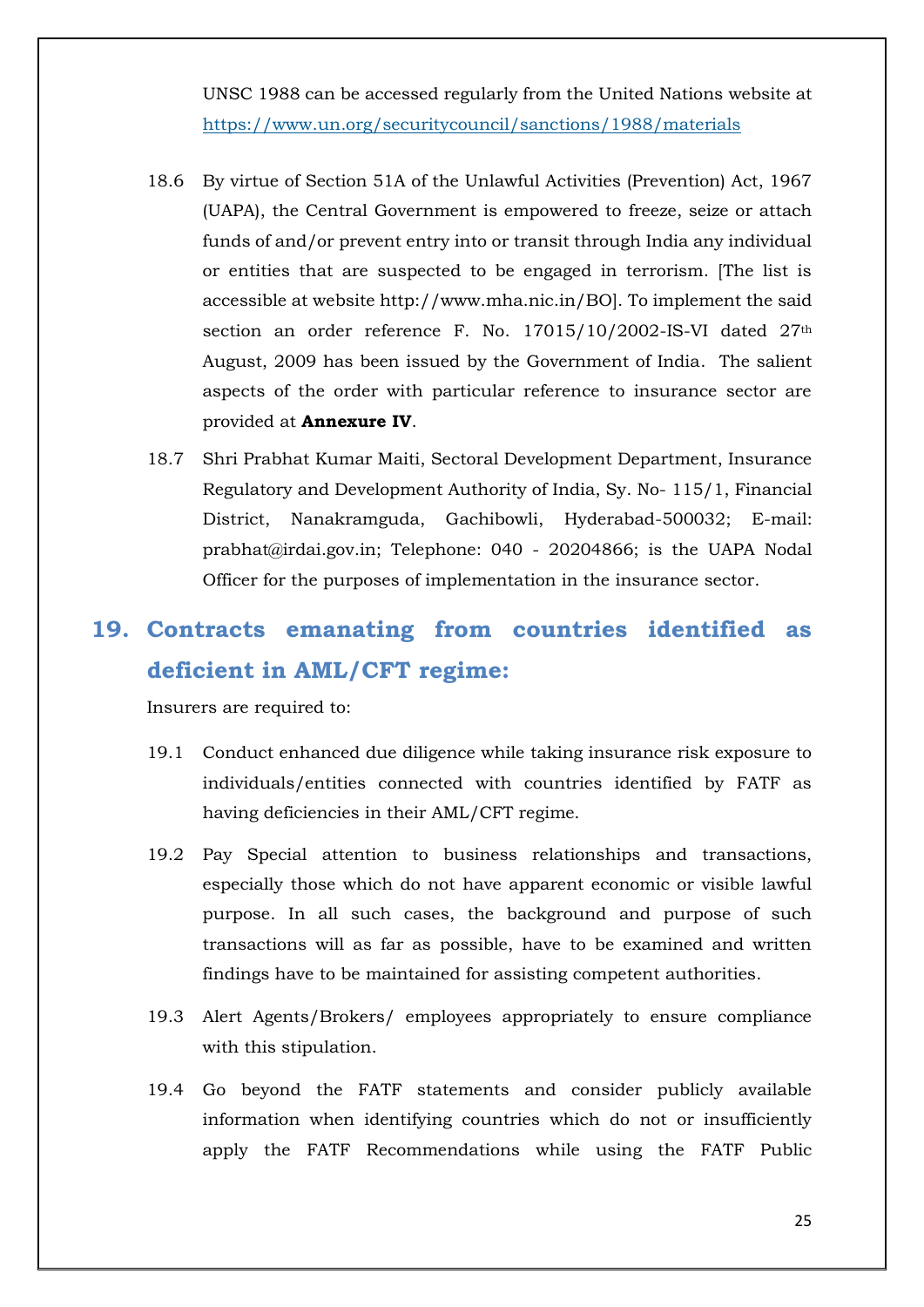Statements, being circulated through the Life/ General Insurance Council.

19.5 Take similar measures on countries considered as high risk from terrorist financing or money laundering perspective based on prior experiences, transaction history or other factors (e.g., legal considerations, or allegations of official corruption).

## **20. Reporting Obligations:**

20.1 Insurers shall furnish to the Director, Financial Intelligence Unit-India (FIU-IND), information referred to in Rule 3 of the PML (Maintenance of Records) Rules, 2005 in terms of Rule 7 thereof.

 Explanation: In terms of Third Amendment Rules notified September 22, 2015 regarding amendment to sub rule 3 and 4 of rule 7, Director, FIU-IND shall have powers to issue guidelines to the Insurers for detecting transactions referred to in various clauses of sub-rule (1) of rule 3, to direct them about the form of furnishing information and to specify the procedure and the manner of furnishing information.

- 20.2 The reporting formats and comprehensive reporting format guide, prescribed/ released by FIU-IND and Report Generation Utility and Report Validation Utility developed to assist insurers in the preparation of prescribed reports shall be taken note of. The editable electronic utilities to file electronic Cash Transaction Reports (CTR) / Suspicious Transaction Reports (STR) **(Annexure V)** which FIU-IND has placed on its website shall be made use of by Insurers which are yet to install/adopt suitable technological tools for extracting CTR/STR from their live transaction data. The Principal Officers of those insurers, whose all branches are not fully computerized, shall have suitable arrangement to cull out the transaction details from branches which are not yet computerized and to feed the data into an electronic file with the help of the editable electronic utilities of CTR/STR as have been made available by FIU-IND on its website http://fiuindia.gov.in.
- 20.3 While furnishing information to the Director, FIU-IND, delay of each day in not reporting a transaction or delay of each day in rectifying a misrepresented transaction beyond the time limit as specified in the Rule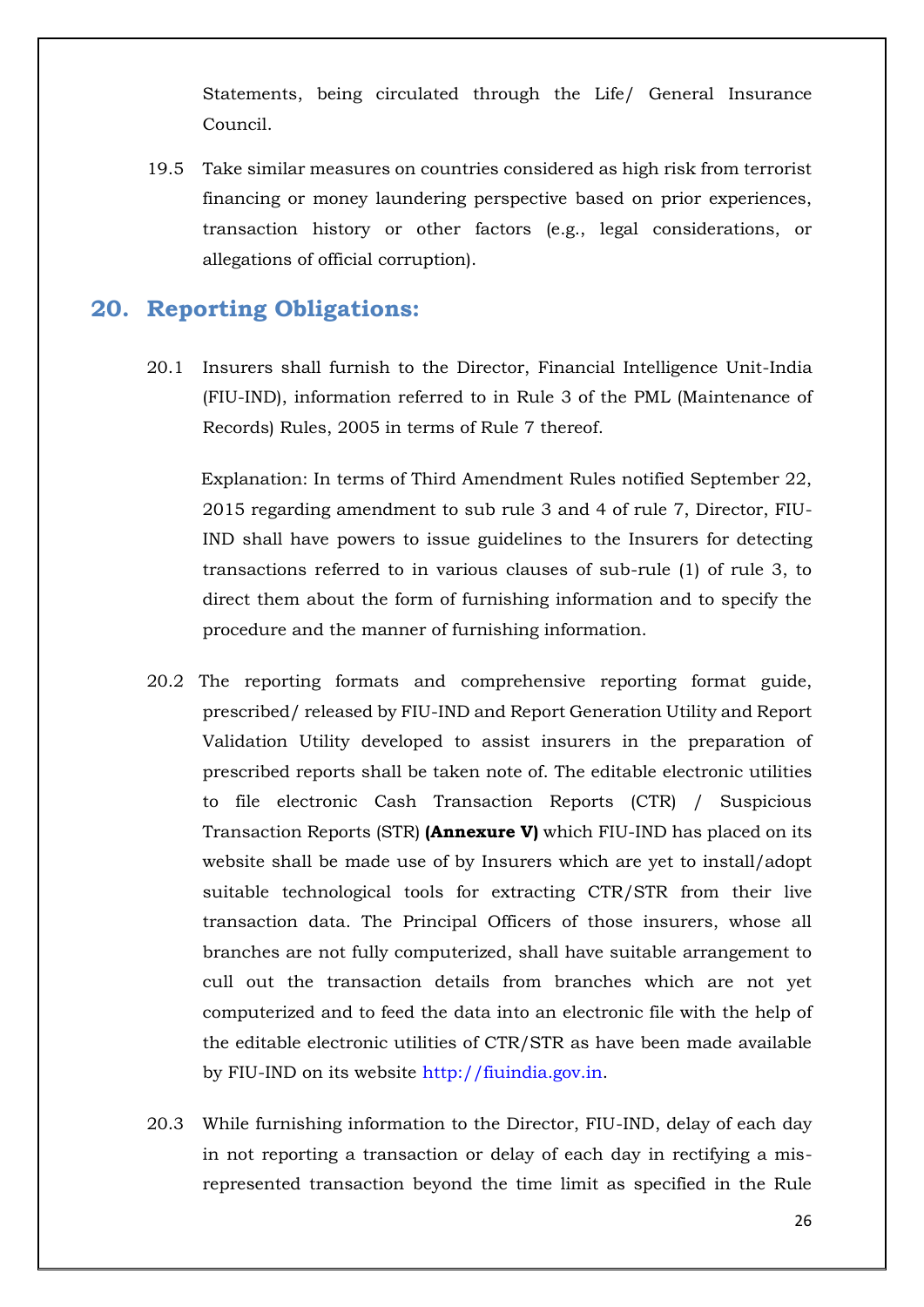shall be constituted as a separate violation. Insurers shall not put any restriction on operations in the accounts where an STR has been filed. Insurers shall keep the fact of furnishing of STR strictly confidential. It shall be ensured that there is no tipping off to the customer at any level.

20.4 Robust software, throwing alerts when the transactions are inconsistent with risk categorization and updated profile of the customers shall be put in to use as a part of effective identification and reporting of suspicious transactions.

#### **21. Record Keeping**

- 21.1 In view of Rule 5 of the PML rules, the insurers, its designated director, Principal Officer, employees are required to maintain the information/records of types of all transactions [as mentioned under Rules 3 and 4 of PML Rules 2005] as well as those relating to the verification of identity of clients for a period of five years. The records referred to in the said Rule 3 shall be maintained for a period of five years from the date of transaction. Records pertaining to all other transactions, (for which insurers are obliged to maintain records under other applicable Legislations/Regulations/Rules) insurers are directed to retain records as provided in the said Legislation/Regulations/Rules but not less than for a period of five years from the date of end of the business relationship with the customer.
- 21.2 Records can be maintained in electronic form and/or physical form. In cases where services offered by a third party service providers are utilized,
	- 21.2.1 Insurers shall be satisfied about the organizational capabilities, and that technology, systems and measures are in place to safeguard the privacy of the data maintained and to prevent unauthorized access, alteration, destruction, disclosure or dissemination of records and data.
	- 21.2.2 The physical or electronic access to the premises, facilities, automatic data processing systems, data storage sites and facilities including back-up sites and facilities and to the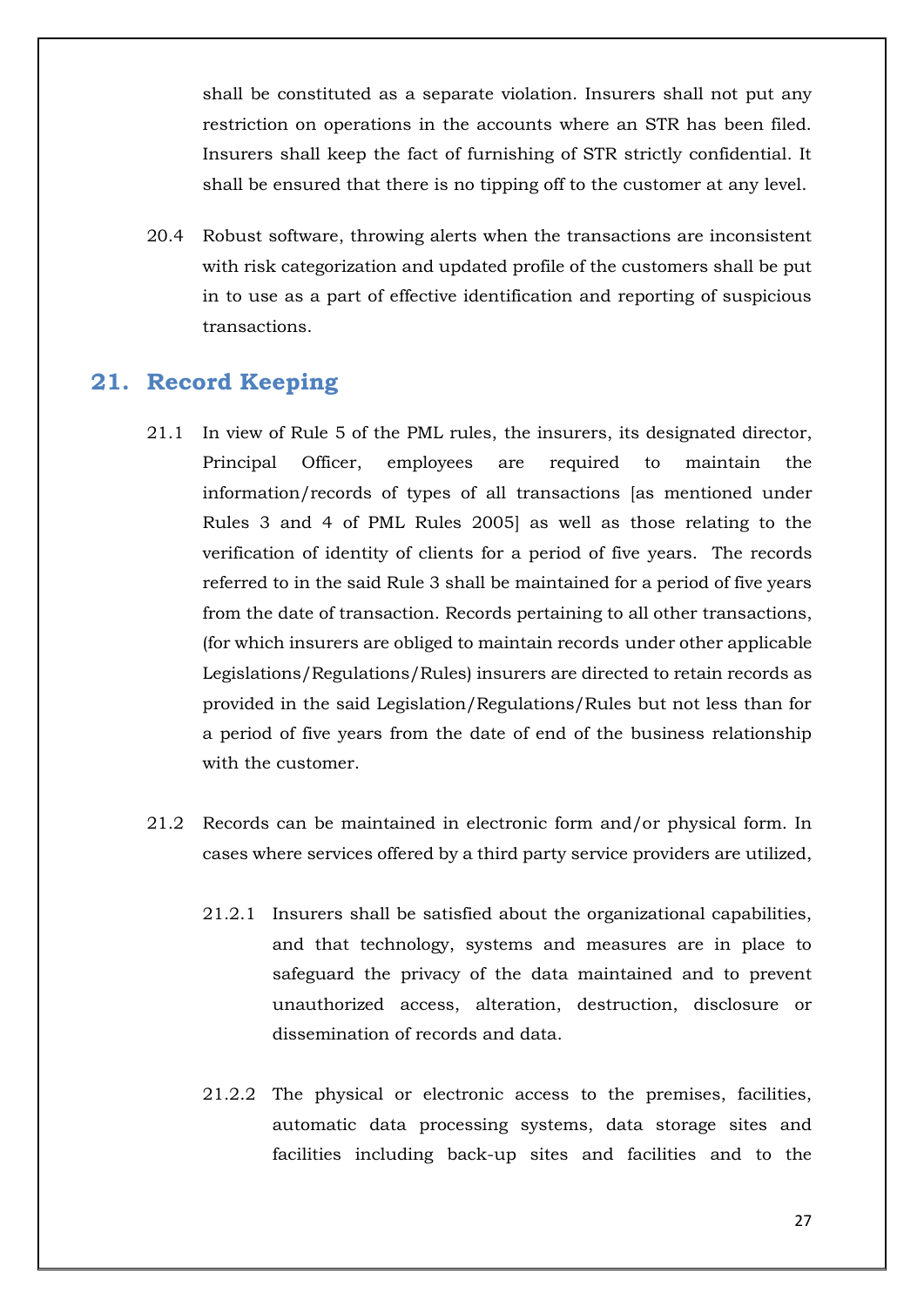electronic data communication network of the service provider is controlled, monitored and recorded.

- 21.2.3 The service provider has established standard transmission and encryption formats and non-repudiation safeguards for electronic communication of data.
- 21.2.4 It should also be ensured that the provisions under the relevant and extant data protection statutes are duly complied with.
- 21.3 Insurers should implement specific procedures for retaining internal records of transactions both domestic or international, to enable them to comply swiftly with information requests from the competent authorities. Such records must be sufficient to permit reconstruction of individual transactions (including the amounts and types of currency involved (if any) so as to provide, if necessary, evidence for prosecution of criminal activity. Insurers should retain the records of those contracts, which have been settled by claim or cancelled, for a period of at least five years after that settlement.
- 21.4 In situations, where the records relate to ongoing investigations, or transactions which have been the subject of a disclosure, they should be retained until it is confirmed that the case has been closed. Wherever practicable, insurers are required to seek and retain relevant identification documents for all such transactions and report such transactions of suspicious funds.
- 21.5 In case of customer identification data obtained through the customer due diligence process, account files and business correspondence should be retained (physically or electronically) for at least five years after the business relationship is ended.
- 21.6 In case of non- availability of KYC of the existing clients as per the extant PML Rules or if the records of the existing client are to be updated to comply with the extant PML Rules, the insurers shall obtain the records by / before the next transaction.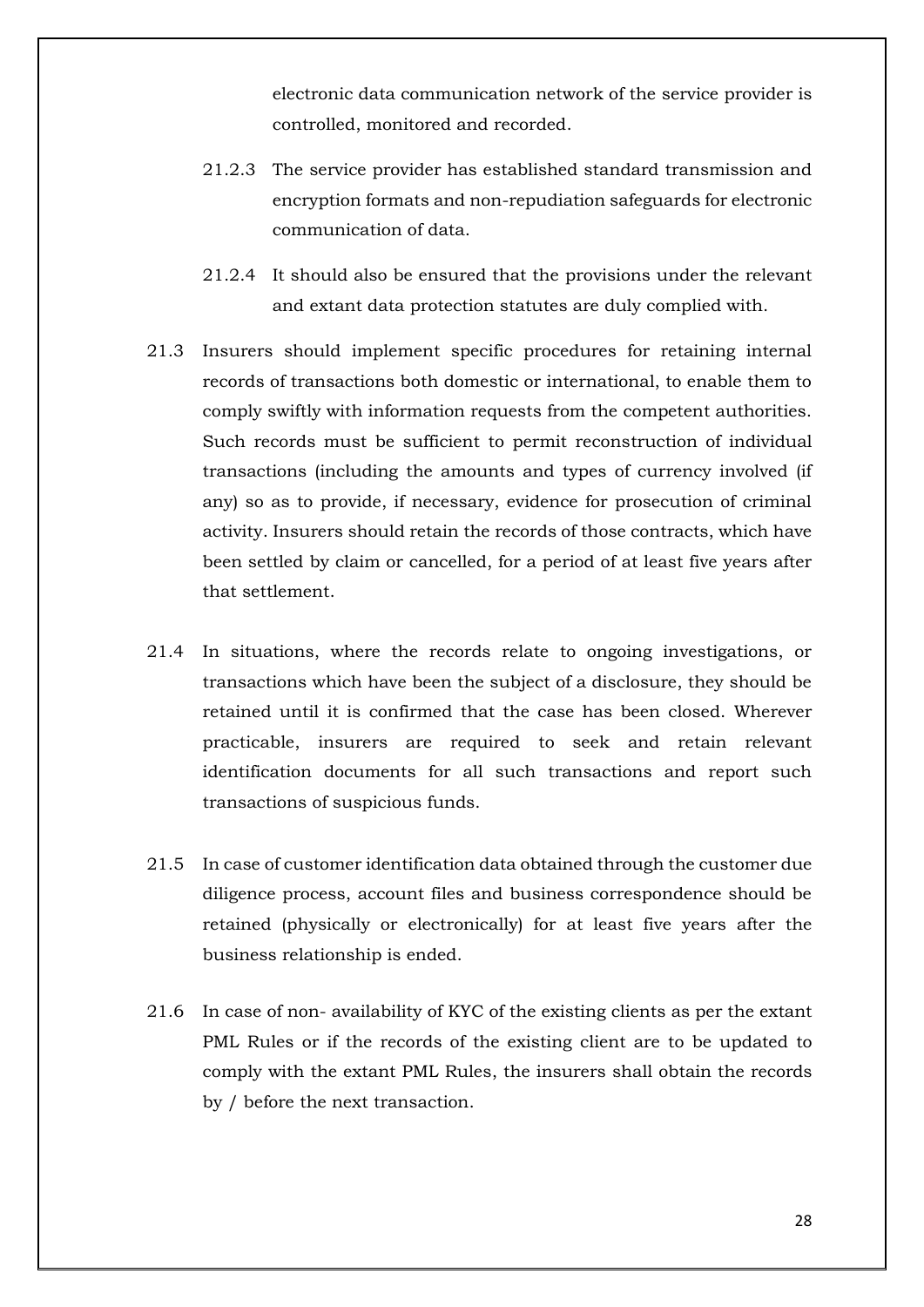#### **22. Information to be maintained**

Insurers are required to maintain and preserve the information as prescribed in Rule 4 of PML Rules in respect of transactions referred in Rule 3 of PML Rules.

#### **23. Sharing of Information:**

Insurers shall maintain secrecy regarding the customer information which arises out of the contractual relationship between the insurer and customer. Sharing of information on customers may be permitted amongst organizations such as Income tax authorities, Law Enforcement authorities and such other authorities as required under law or by the order of court.

#### **24. Monitoring of Transactions**

- 24.1 Regular monitoring of transactions is vital for ensuring effectiveness of the AML/CFT procedures. This is possible only if the insurers has an understanding of the normal activity of the client so that it can identify deviations in transactions/ activities.
- 24.2 Insurers shall pay special attention to all complex large transactions/ patterns which appear to have no economic purpose. The insurers may specify internal threshold limits for each class of client accounts and pay special attention to transactions which exceeds these limits. The background including all documents/ office records/ memorandums/ clarifications sought pertaining to such transactions and purpose thereof shall also be examined carefully and findings shall be recorded in writing. Further such findings, records and related documents shall be made available to auditors and also to IRDAI/ FIU-IND/ other relevant Authorities, during audit, inspection or as and when required. These records are required to be maintained and preserved for a period of five years from the date of transaction between the client and insurers.
- 24.3 The higher authorities of the insurers shall monitor and ensure that Suspicious transactions shall be regularly reported to the Director, FIU-IND.
- 24.4 Further, the compliance cell of insurers shall randomly examine a sample of transactions undertaken by clients to comment on their nature i.e. whether they are in nature of suspicious transactions or not.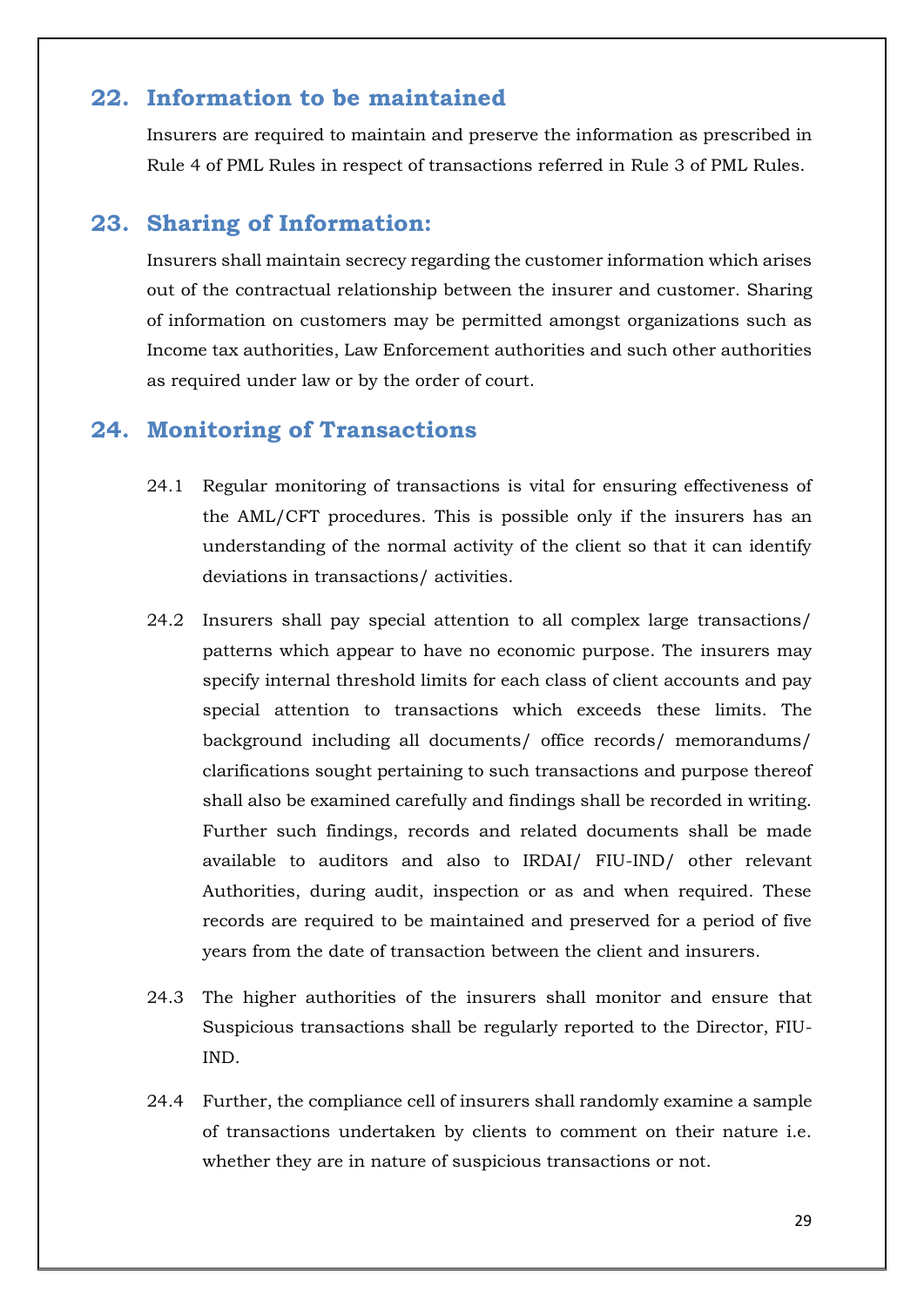## **25. Compliance Arrangements:**

#### 25.1 AML/CFT Program

- 25.1.1 In order to discharge the statutory responsibility and to detect possible attempts of money laundering or financing of terrorism, every Insurer need to have a robust AML/CFT program which shall include a Client Due Diligence Program covering all the above aspects.
- 25.1.2 The Client Due Diligence Program shall include policies, controls and procedures, approved by the senior management, to enable the insurers to manage and mitigate the risk that have been identified either by the insurers or through national risk assessment
- 25.1.3 The program should have the approval of the board and should be reviewed on a periodic basis and suitable changes (if any) be effected based on experience and to comply with the extant Act / Rules / Regulations.
- 25.2 Responsibility of insurers:

The guidelines place the responsibility of a robust AML/CFT program on the insurers. Nonetheless, it is necessary that the following steps are taken to strengthen the level of control on the intermediaries/representative of insurer engaged by the insurers:

- 25.2.1 The list of rules and regulations covering performance of intermediaries /representative of insurer must be put in place. A clause should be added making KYC norms mandatory and specific process document can be included as part of the contracts.
- 25.2.2 Services of defaulting intermediaries /representative of insurer who expose the insurers to AML/CFT related risks on multiple occasions should be terminated/ blacklisted and the details be reported to IRDAI.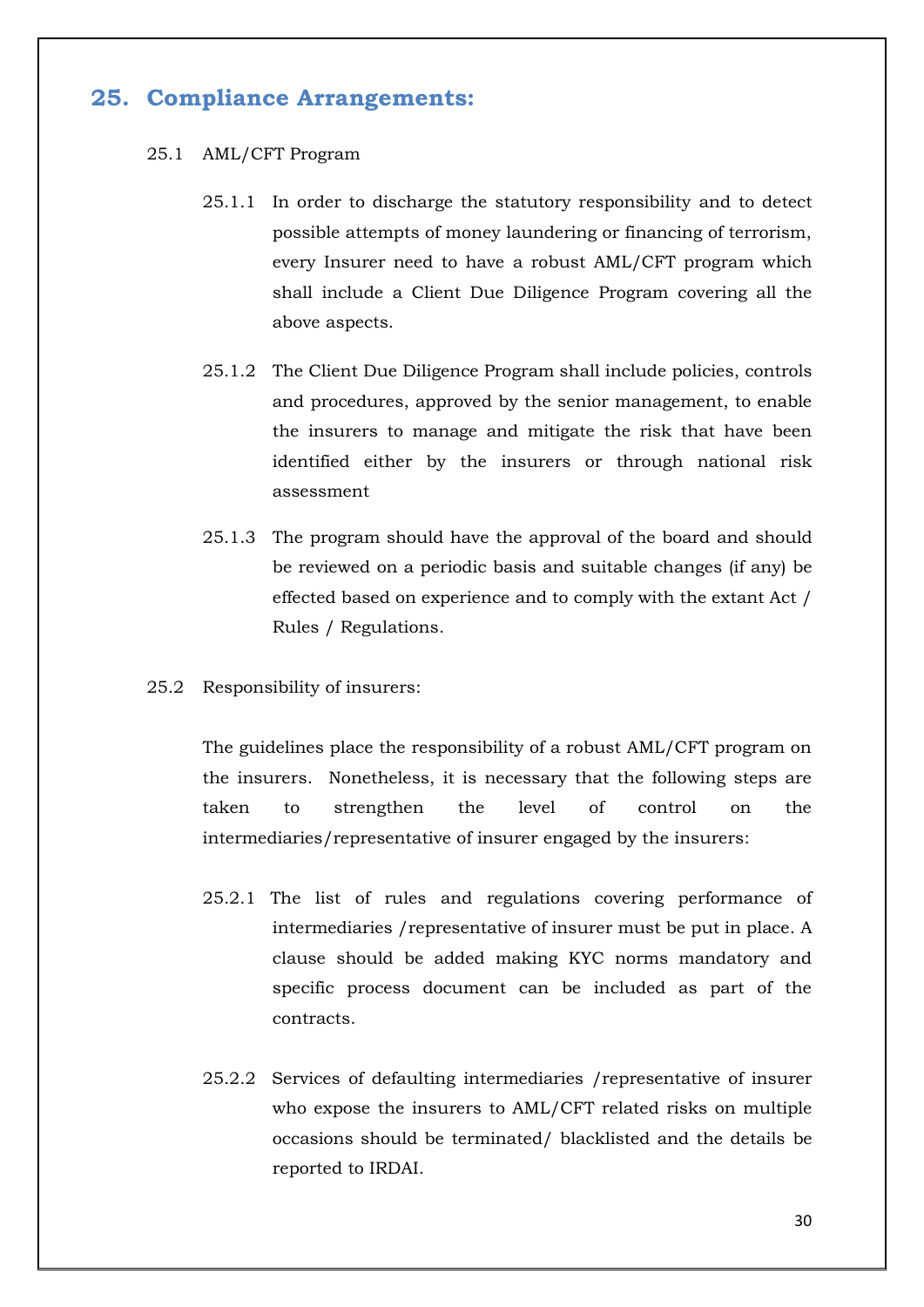- 25.2.3 As most part of the insurance business is through intermediaries /representative of insurer,s the selection process of intermediaries /representative of insurer should be monitored religiously in view of set AML/CFT measures.
- 25.3 Certificate of Compliance:

The insurer shall submit an annual certificate of compliance as prescribed in Annexure VI

#### **26. Exemptions/ Relaxation:**

Notwithstanding the standards mentioned for Simplified Due Diligence in Clause 11 of these guidelines, the insurers may exercise different Exemptions/ Relaxations from the stipulated KYC norms in certain conditions, as mentioned below:

- 26.1 Under Individual Policies, those individuals who are not able to undergo Aadhaar Authentication due to any injury, illness or old age or otherwise, or they do not wish to go for Aadhaar Authentication, they may submit their Officially Valid Documents (OVDs) at the time of commencement of Account based relationship.
- 26.2 For continued operation of accounts of existing customers having insurance policy of not more than aggregate premium of Rs. 50,000/- in a financial year, exemption from PAN/Form 60 may be granted till such date as may be notified by the central government.
- 26.3 Under an Individual Travel Insurance**,** for the 'Policyholder / Insured', KYC may be exempted at the time of commencement of Account based relationship as well as at the time of claim pay out for a value less than Rs. 1,00,000/-.
- 26.4 Under an Individual Health policies, for the 'Policyholder / Insured' , KYC may be exempted at the time of claim pay out for a value less than Rs. 1,00,000/-.
- 26.5 Under All kinds of Group Insurance (Life /General/Health) except Group Credit insurance and Government Schemes, for the member beneficiary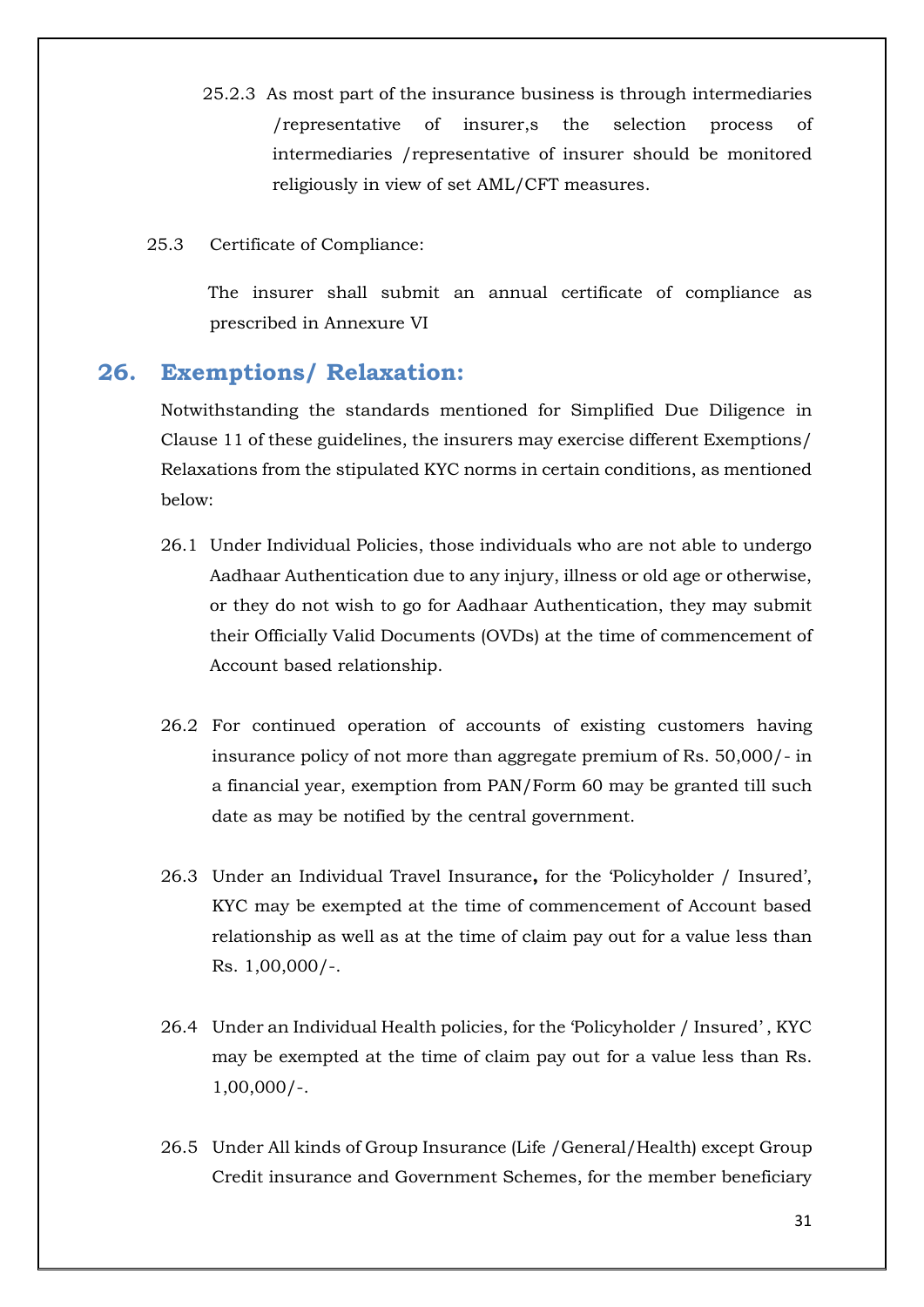/certificate of Insurance (COI) Holders KYC may be exempted at the time of commencement of Account based relationship as well as at the time of claim pay out for a value less than Rs. 1,00,000/-, provided the KYC of Master Policyholders / Juridical Person / Legal Entity and the respective Beneficial Owners (BO) are completed.

However, the above exemptions/relaxations are not acceptable whenever there is a suspicion of money laundering or terrorist financing or where specific higher-risk scenarios apply, basis the Risk Assessment/categorization policy of the insurers.

### **27. Repeal Provisions**

From the date of coming into force of these guidelines, the instructions / guidelines contained in the circulars mentioned in the Appendix, issued by IRDAI shall stand repealed.

28. Notwithstanding anything contained in this guideline, in case of any issue with respect to interpretation of any provision of this guidelines, the provisions/ directives of the FIU India, the PML Act/Aadhaar Act/Income Tax Act and their rules as amended from time to time, will prevail.

The insurers are also advised to refer to the extant relevant directives, rules, laws and provisions mentioned therein on a regular basis to broadly understand, apply, update their AML /CFT program and implement the provisions of this guideline.

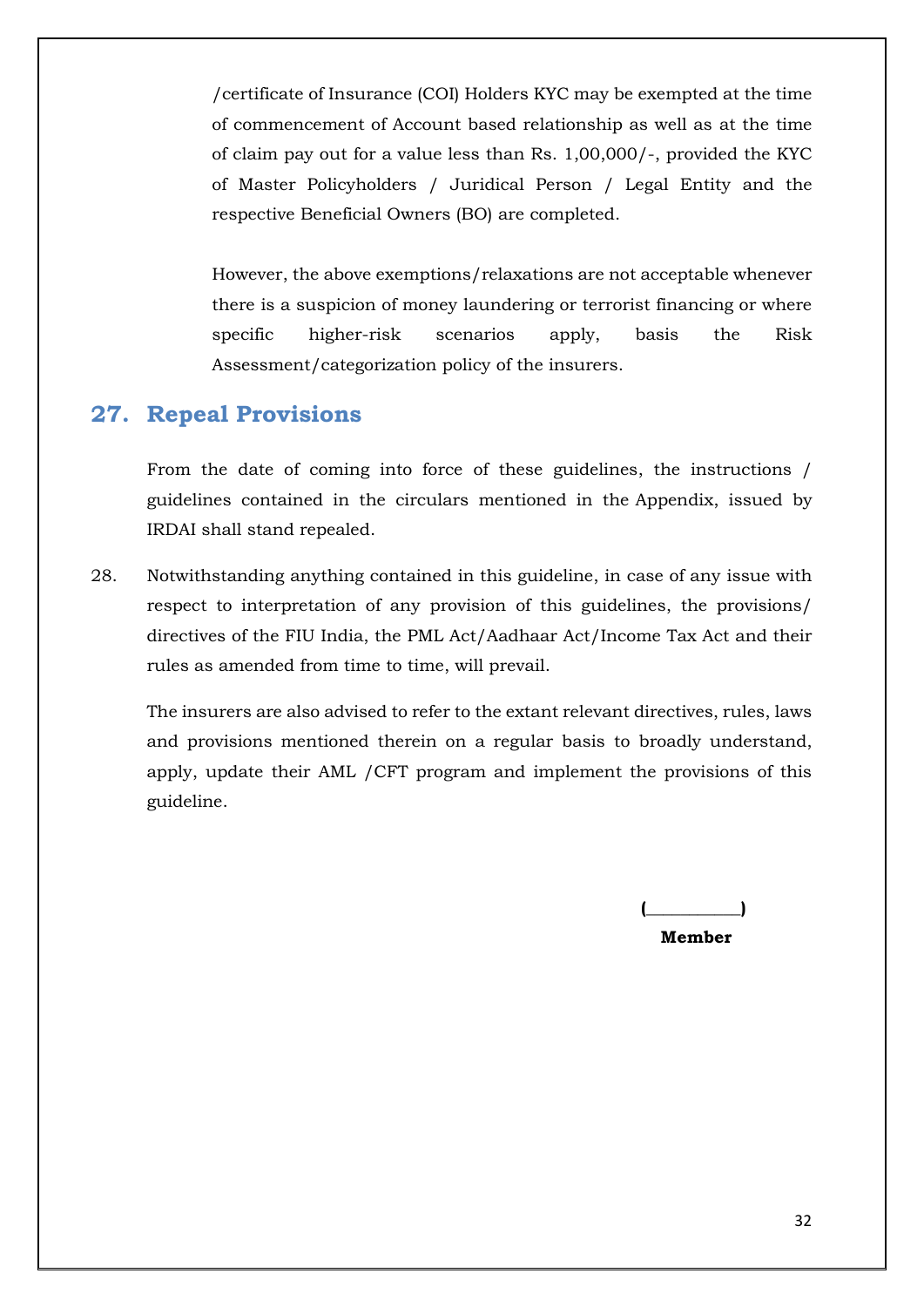### **Annexure I**

# **List of Documents for KYC purposes**

# **Where the Client is other than individual**

| <b>Features</b>                                    |      | <b>Documents</b>                                                                                                                            |  |  |
|----------------------------------------------------|------|---------------------------------------------------------------------------------------------------------------------------------------------|--|--|
| <b>Insurance Contracts with</b>                    |      | Certificate of incorporation                                                                                                                |  |  |
| companies                                          | ii.  | Memorandum<br>&<br>Articles<br>οf<br>Association                                                                                            |  |  |
|                                                    | iii. | Permanent Account Number of the<br>company                                                                                                  |  |  |
|                                                    | iv.  | A resolution of the Board of                                                                                                                |  |  |
|                                                    |      | Directors and Power of Attorney<br>granted to its managers, officers or<br>employees, as the case may be, to<br>transact on its behalf, and |  |  |
|                                                    | v.   | Such documents as are required                                                                                                              |  |  |
|                                                    |      | for an individual under sub-rule                                                                                                            |  |  |
|                                                    |      | (4) of Rule 9 of extant PML Rules                                                                                                           |  |  |
|                                                    |      | 2005 relating to beneficial owner,                                                                                                          |  |  |
|                                                    |      | managers, officers or employees,<br>as the case may be, holding an                                                                          |  |  |
|                                                    |      | to<br>transact<br>the<br>attorney<br>on                                                                                                     |  |  |
|                                                    |      | company's behalf.                                                                                                                           |  |  |
| <b>Insurance Contracts with</b>                    | i.   | Registration certificate,                                                                                                                   |  |  |
| partnership firms                                  | ii.  | Partnership deed                                                                                                                            |  |  |
|                                                    | iii. | Permanent Account Number of the                                                                                                             |  |  |
|                                                    | iv.  | Partnership firm; and<br>Such documents as are required                                                                                     |  |  |
|                                                    |      | for an individual under sub-rule                                                                                                            |  |  |
|                                                    |      | (4) of Rule 9 of extant PML Rules                                                                                                           |  |  |
|                                                    |      | 2005 relating to beneficial owner,                                                                                                          |  |  |
|                                                    |      | managers, officers or employees,                                                                                                            |  |  |
|                                                    |      | as the case may be, holding an                                                                                                              |  |  |
|                                                    |      | the<br>attorney<br>to<br>transact<br>on<br>company's behalf.                                                                                |  |  |
| <b>Insurance Contracts with trusts &amp;</b>       | i.   | Registration Certificate                                                                                                                    |  |  |
| foundations                                        | ii.  | <b>Trust Deed</b>                                                                                                                           |  |  |
|                                                    | iii. | Permanent Account Number<br>or                                                                                                              |  |  |
|                                                    |      | form 60 of the Trust; and                                                                                                                   |  |  |
|                                                    | IV.  | Such documents as are required<br>for an individual under sub-rule                                                                          |  |  |
|                                                    |      | (4) of Rule 9 of extant PML Rules                                                                                                           |  |  |
|                                                    |      | 2005 relating to beneficial owner,                                                                                                          |  |  |
|                                                    |      | managers, officers or employees,                                                                                                            |  |  |
|                                                    |      | as the case may be, holding an                                                                                                              |  |  |
|                                                    |      | attorney<br>the<br>to<br>transact<br>on                                                                                                     |  |  |
| <b>Contracts</b><br>with                           | i.   | company's behalf.                                                                                                                           |  |  |
| Insurance<br>Unincorporated association<br>or<br>a |      | Resolution of the managing body of<br>such association<br>or body of                                                                        |  |  |
| body of individuals                                |      | individuals;                                                                                                                                |  |  |
|                                                    | ii.  | Permanent Account Number<br>or                                                                                                              |  |  |
|                                                    |      | Form 60 of the unincorporated                                                                                                               |  |  |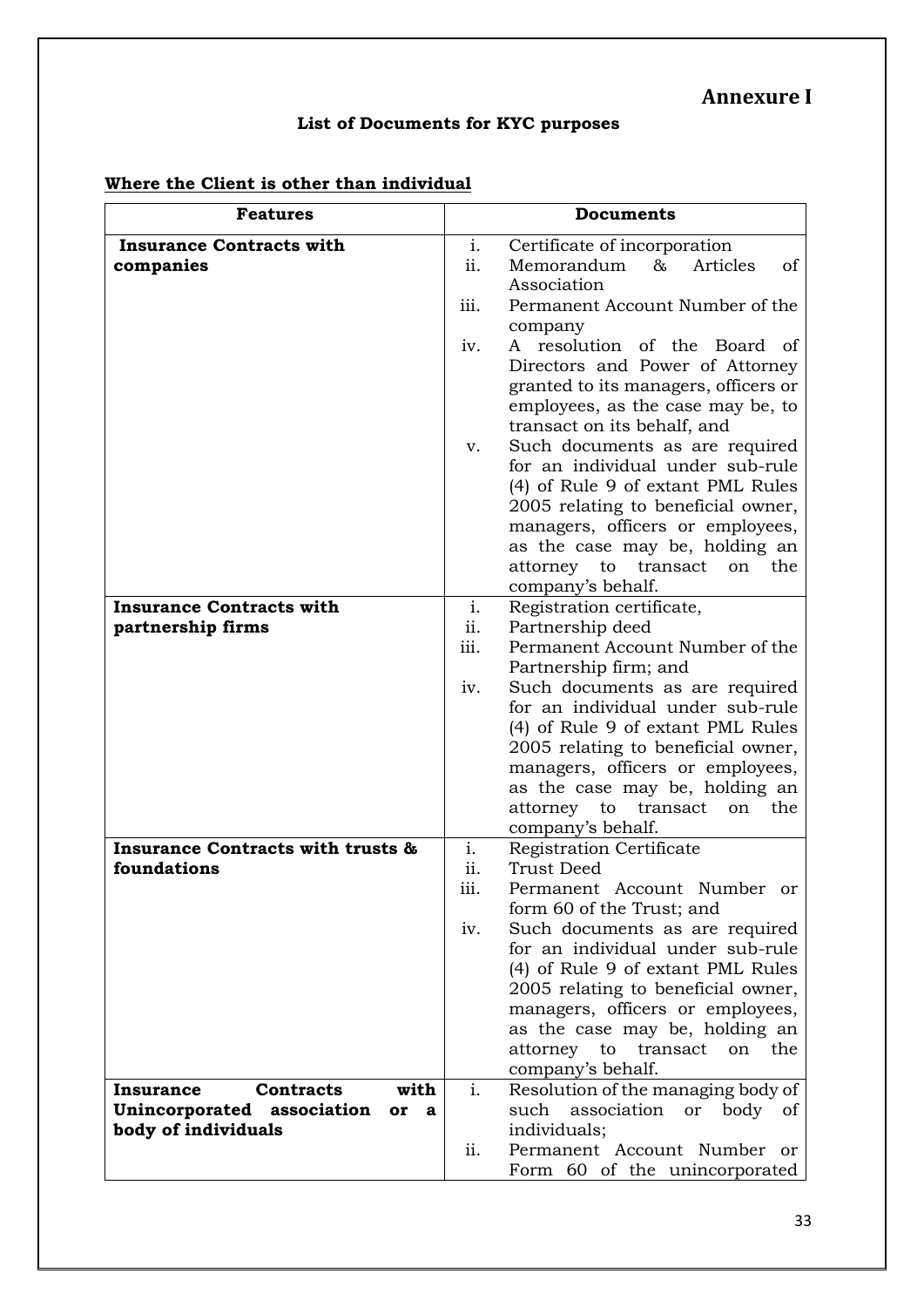|      | associations or<br>οf<br>body<br>a  |
|------|-------------------------------------|
|      | individuals;                        |
| 111. | Power of attorney granted to him to |
|      | transact on its behalf;             |
| 1V.  | Such documents as are required      |
|      | for an individual under sub-rule    |
|      | (4) of Rule 9 of extant PML Rules   |
|      | 2005 relating to beneficial owner,  |
|      | managers, officers or employees,    |
|      | as the case may be, holding an      |
|      | attorney to transact on the         |
|      | company's behalf;                   |
| v.   | Such information as<br>be<br>may    |
|      | required by the insurers<br>to      |
|      | collectively establish the legal    |
|      | existence of such an association or |
|      | body of individuals.                |

Any other Documents that shall be notified by the Central Government, in consultation with the Regulator from time to time.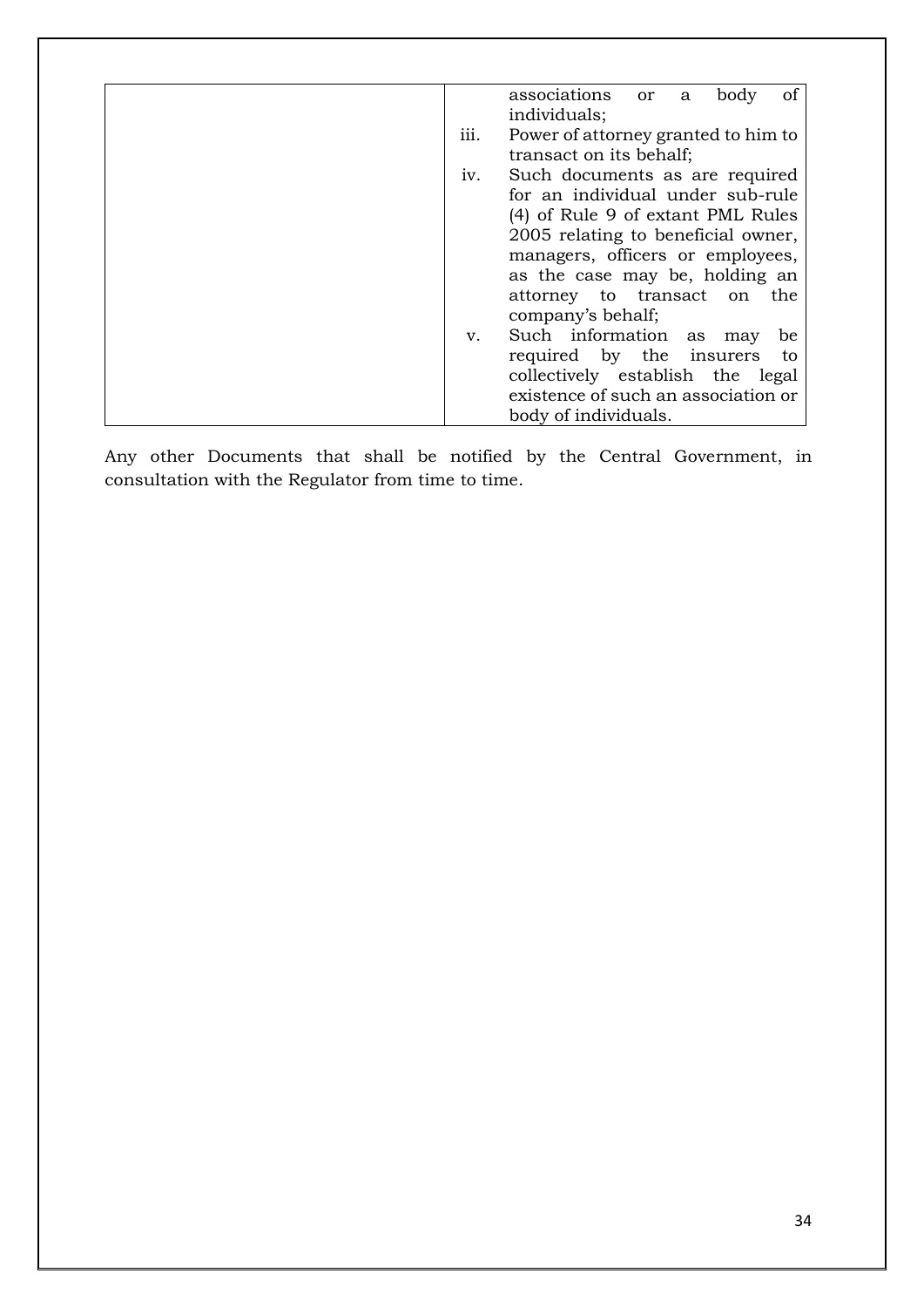#### **Annexure II**

#### **List of Documents for KYC purposes**

#### **Where the Client is an individual**

- i. Passport
- ii. Permanent Account Number or the equivalent e-document thereof or Form No. 60 (mandatory if the premium amount aggregating to more than fifty thousand rupees in a financial year)
- iii. Voter's Identity Card issued by Election Commission of India
- iv. Driving License
- v. Aadhaar number\* (**s**ubject to notification under section 11A of PMLA allowing insurers to perform online authentication)/ Proof of possession of Aadhaar (if offline)
- vi. Job card issued by NREGA duly signed by an officer of the State Government
- vii. Letter issued by the Unique Identification Authority of India or National Population Register containing details of name, address and Aadhaar number.
- viii. Any other documents approved by the government from time to time
- 1. Where simplified measures for due diligence are applied for verifying the identity of the clients the following documents shall be deemed to be 'officially valid documents':
	- a. identity card with applicant's Photograph issued by Central/State Government Departments, Statutory/ Regulatory Authorities, Public Sector Undertakings, Scheduled Commercial Banks, and Public Financial Institutions;
	- b. letter issued by a gazetted officer, with a duly attested photograph of the person;
- 2. In case of officially valid document furnished by the client does not contain updated address, the following documents shall be deemed to be 'officially valid documents' for the limited purpose of proof of address.
	- a) utility bill which is not more than two months old of any service provider (electricity, telephone, post-paid mobile phone, piped gas, water bill);
	- b) property or Municipal tax receipt;
	- c) bank account or Post Office savings account statement;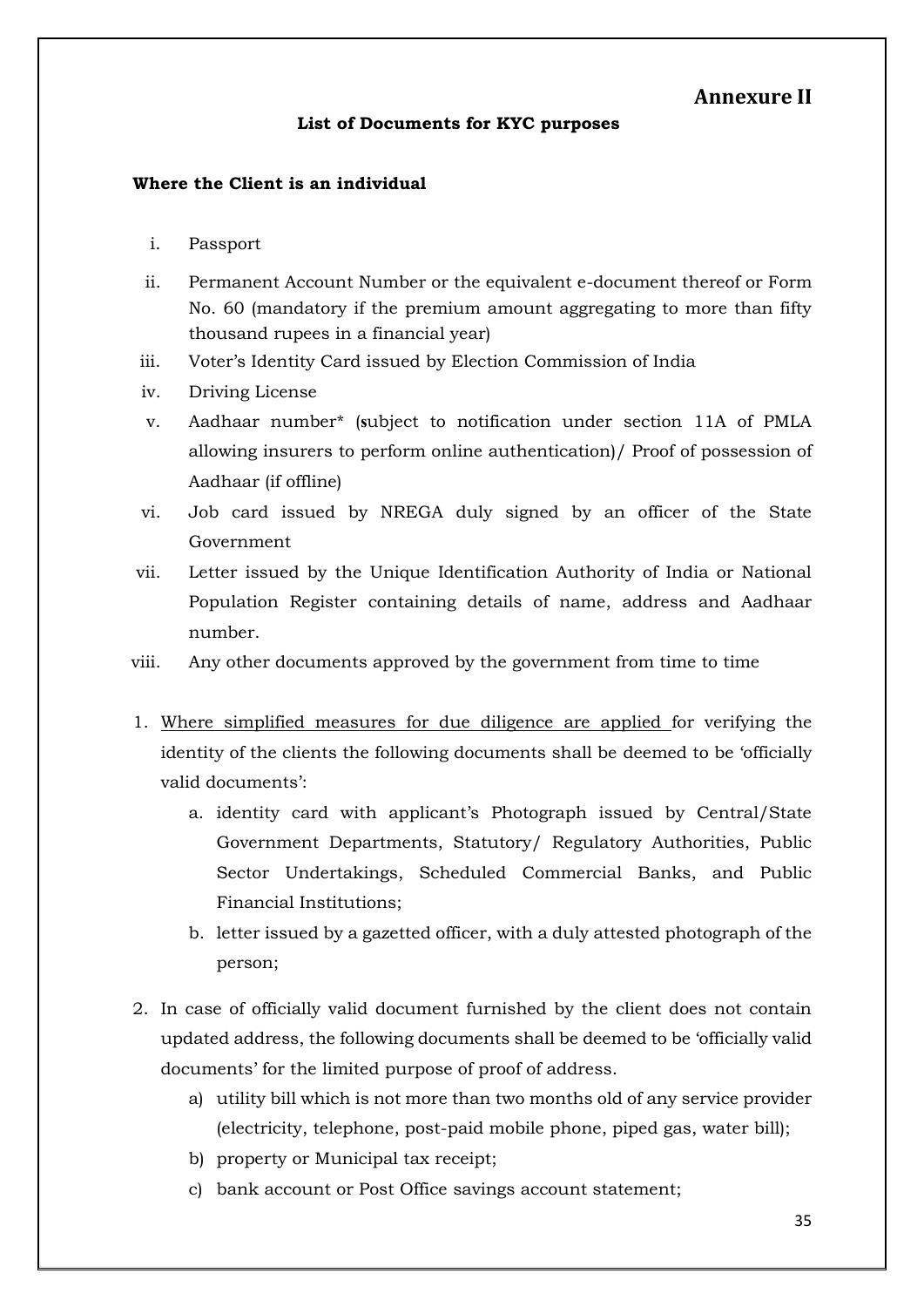- d) pension or family pension payment orders (PPOs) issued to retired employees by Government Department or Public Sector Undertakings, if they contain the address;
- e) letter of allotment of accommodation from employer issued by State or Central Government departments, statutory or regulatory bodies, public sector undertakings, scheduled commercial banks, financial institutions and listed companies. Similarly, leave and licence agreements with such employers allotting official accommodation; and
- f) documents issued by Government departments of foreign jurisdiction and letter issued by Foreign Embassy or Mission in India.

Provided that the client shall submit updated officially valid document or their equivalent e-documents thereof with current address within a period of three months of submitting the above documents.

\*Where a customer submits Aadhaar for identification and wants to provide current address, different from the address available in the Central Identities Data Repository, the customer may give a self-declaration to that effect to the insurer.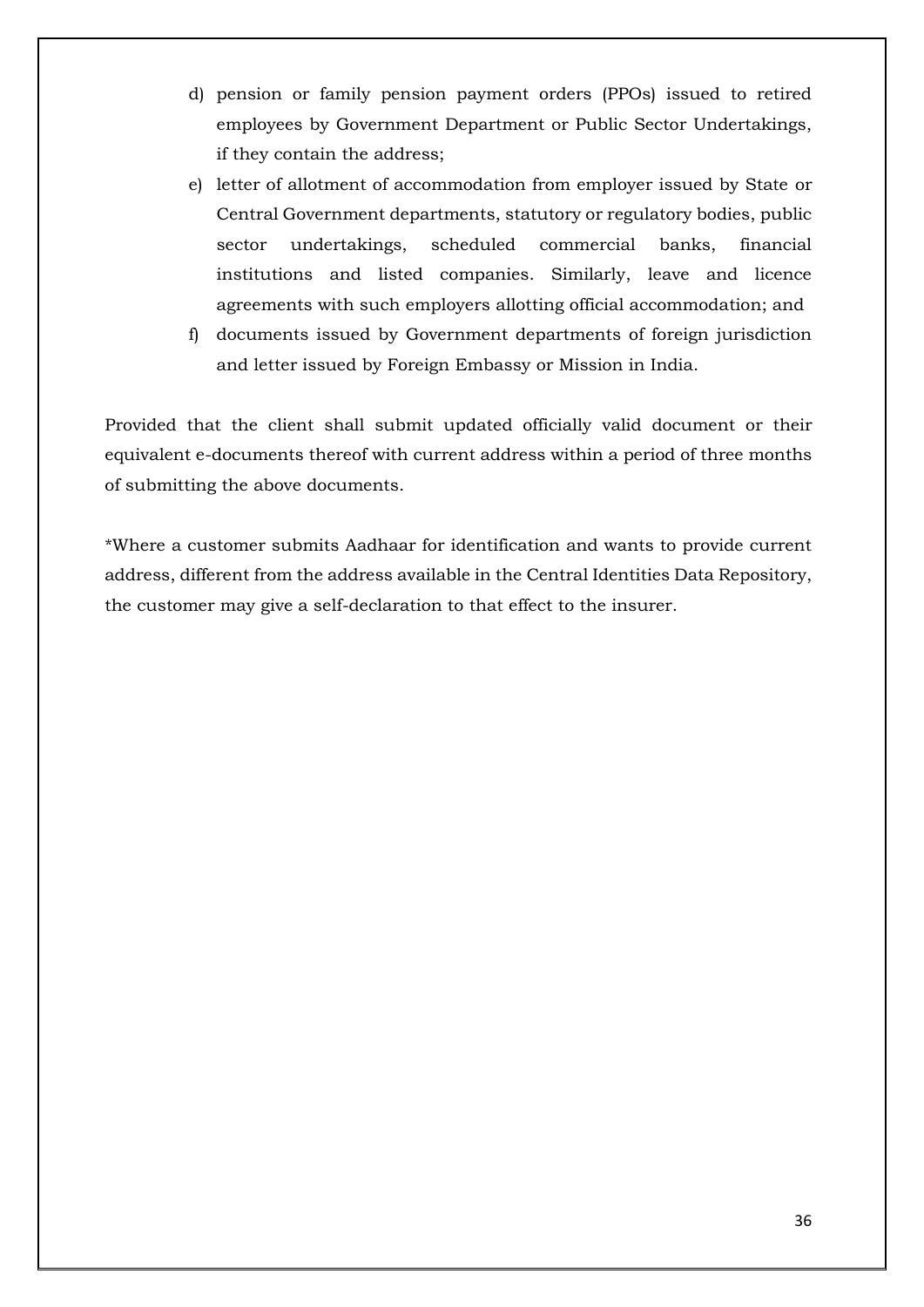#### **Annexure III**

#### **Video Based Identification Process(VBIP)**

Insurers may undertake live VBIP by developing an application which facilitates KYC process either online or face-to-face in-person verification through video. This may be used for establishment/continuation/ verification of an account based relationship or for any other services with an individual customer/beneficiary, as the case may be, after obtaining his/her informed consent and shall adhere to the following stipulations:

- **a)** The Insurer/authorised person while performing the VBIP for KYC shall record clear live video of the customer/beneficiary present for identification and obtain the identification information in the form as below:
	- i. Aadhaar Authentication if voluntarily submitted by the Customer/ beneficiary, subject to notification by the government under Section 11 A of PMLA

**or** 

ii. Offline Verification of Aadhaar for identification, if voluntarily submitted by the Customer/beneficiary

**or**

iii. Officially Valid Documents (As defined in rule 2(d) under PML Rules 2005) provided in the following manner -

> (1) As digitally signed document of the Officially Valid Documents, issued to the DigiLocker by the issuing authority

**or**

(2) As a clear photograph or scanned copy of the original Officially Valid Documents, through the eSign mechanism.

b) The insurer/authorised person shall ensure that the online video is clear and the customer/beneficiary along with the authorised person in the video shall be easily recognisable and shall not be covering their face in any manner.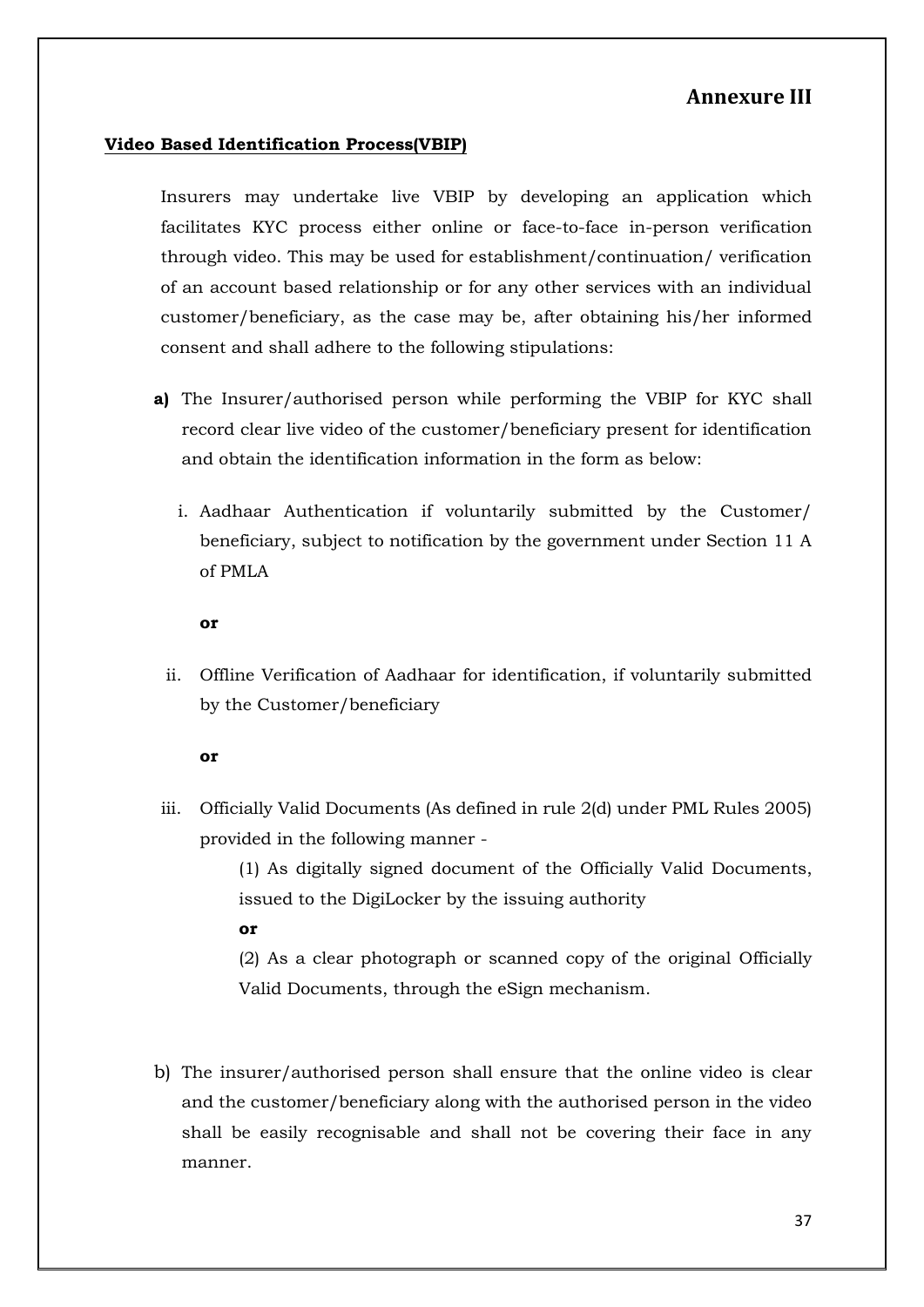- c) Live location of the customer/beneficiary (Geotagging) shall be captured (both for online/ face-to-face VBIP) to ensure that customer/beneficiary is physically present in India.
- d) The authorised person/ Insurer shall ensure that the photograph and other necessary details of the customer/beneficiary in the Aadhaar/ Officially Valid Documents matches with the customer/beneficiary present for the VBIP.
- e) The authorised person/ Insurer shall ensure that the sequence and/or type of questions during video interactions are varied in order to establish that the interactions are real-time and not pre-recorded.
- f) In case of offline verification of Aadhaar using XML file or Aadhaar Secure QR Code, if voluntarily submitted by the Customer/ beneficiary, it shall be ensured that the generation of XML file or QR code is recent and not older than 3 days from the date of carrying out VBIP.
- g) All accounts opened or any service provided based on VBIP shall be activated only after being subject to proper verification by the insurer to ensure that the integrity of process is maintained and is beyond doubt.
- h) Insurers shall ensure that the process is a seamless, real-time, secured, endto-end encrypted audio-visual interaction with the customer/beneficiary and the quality of the communication is adequate to allow identification of the customer/ beneficiary beyond doubt. Insurers shall carry out the liveliness check in order to guard against spoofing and such other fraudulent manipulations.
- i) To ensure security, robustness and end to end encryption, the insurers shall carry out software and security audit and validation of the VBIP application as per extant norms before rolling it out and thereafter from time to time.
- j) The audio-visual interaction shall be triggered from the domain of the insurers itself, and not from third party service provider. The VBIP process shall be operated by the Insurer/authorized persons. The activity log along with the credentials of the official performing the VBIP shall be preserved.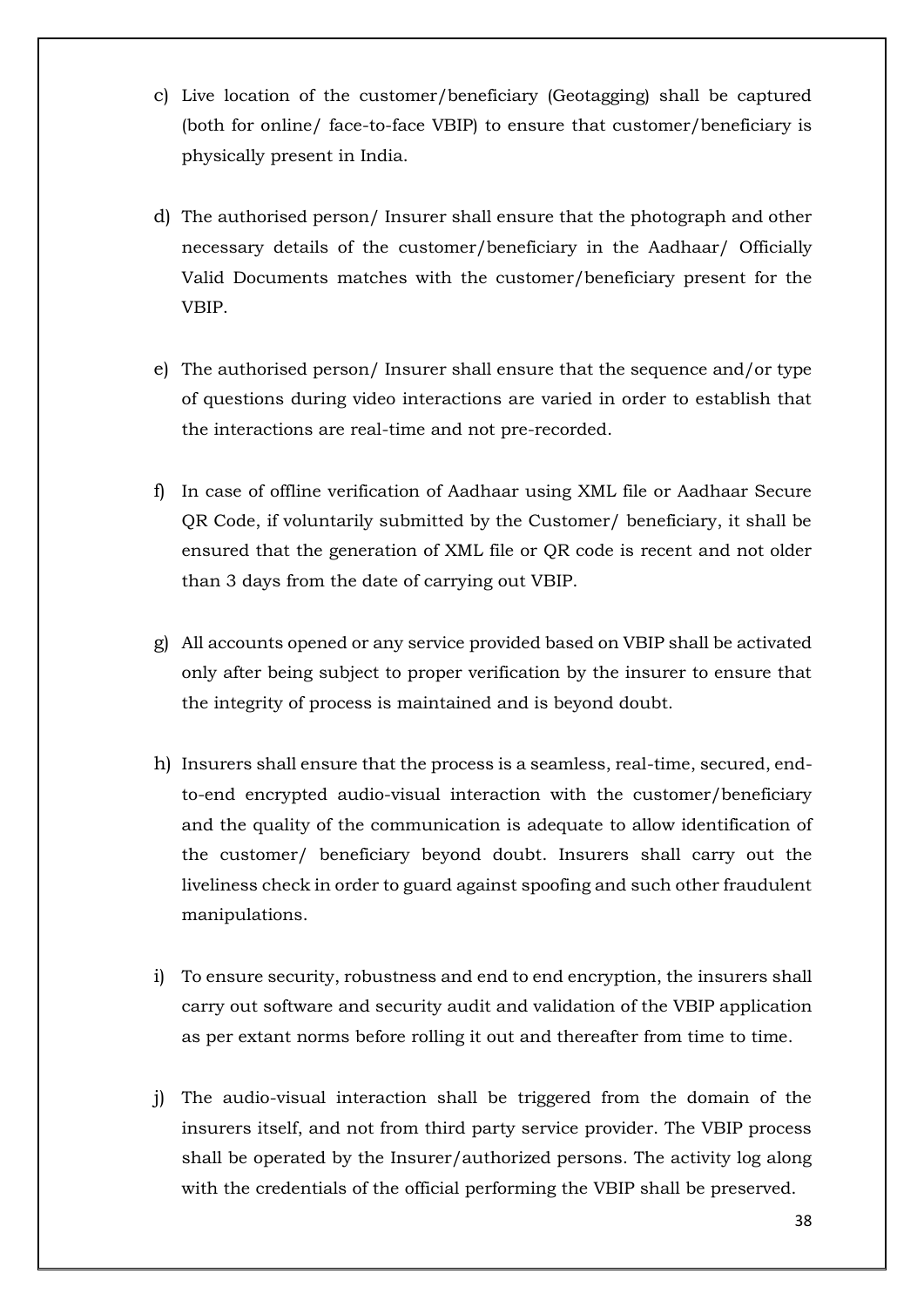k) Insurers shall ensure that the video recording bears the GPS coordinates, date (DD:MM:YY) and time stamp (HH:MM:SS) along with other necessary details, which shall be stored in a safe and secure manner as per PML Rules.

While exercising Online VBIP, the Insurer shall exercise extra caution and the additional necessary details viz. IP address etc. shall be preserved by the insurer to substantiate the evidence at the time of need.

- l) Insurers are encouraged to take assistance of the latest available technology (including Artificial Intelligence (AI) and face matching technologies etc.) to strengthen and ensure the integrity of the process as well as the confidentiality of the information furnished by the customer/beneficiary. However, the responsibility of identification shall rest with the insurer.
- m) Authorized person of the insurer shall facilitate face to face VBIP process only at the customer/beneficiary end.

However, the ultimate responsibility for client due diligence will be with the insurer.

- n) Insurer shall maintain the details of the concerned Authorised person, who is facilitating the VBIP.
- o) Insurers shall ensure to redact or blackout the Aadhaar number as per extant PML Rules.
- p) Insurer will adhere to the IRDAI Cyber security guidelines as amended from time-to-time along with the necessary security features and standard as mentioned below:
	- The Video KYC application and related APIs/Web Services shall undergo application security testing (both gray box and white box) through an CERT-In empanelled vendor and all reported vulnerabilities shall be mitigated before moving into production.
	- The infrastructure components used for hosting Video KYC application shall undergo vulnerability assessment and secure configuration review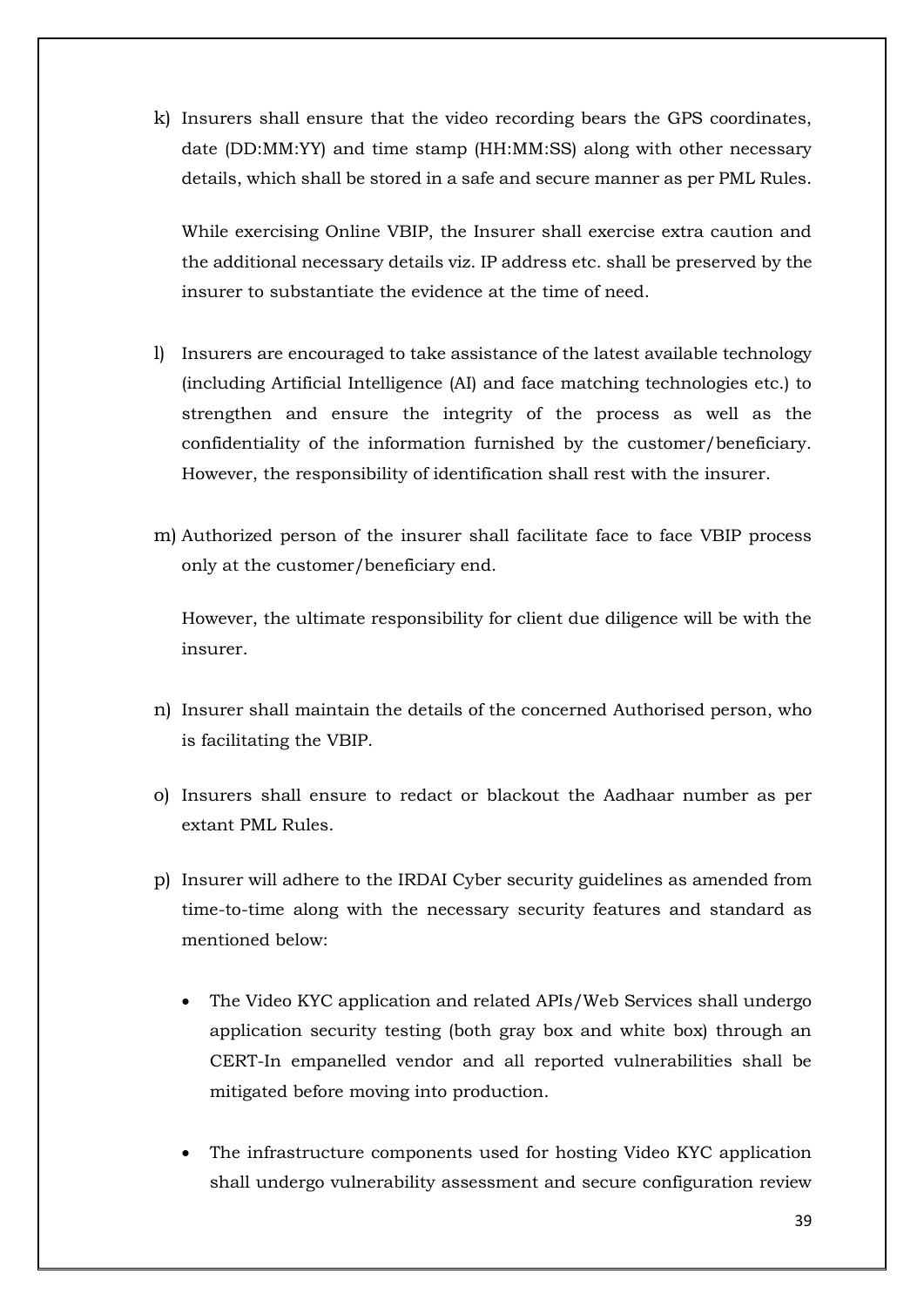through an CERT-In empanelled vendor and all reported vulnerabilities shall be mitigated before moving into production.

- There shall be an end-to-end encryption from the customer/beneficiary to the hosting point of the Video KYC application. The minimum encryption standards and key lengths like AES 256 for encryption should be used.
- If the Video KYC application and video recordings are located at a third party location and/or in Cloud then the third party location and/or cloud hosting location shall be in India.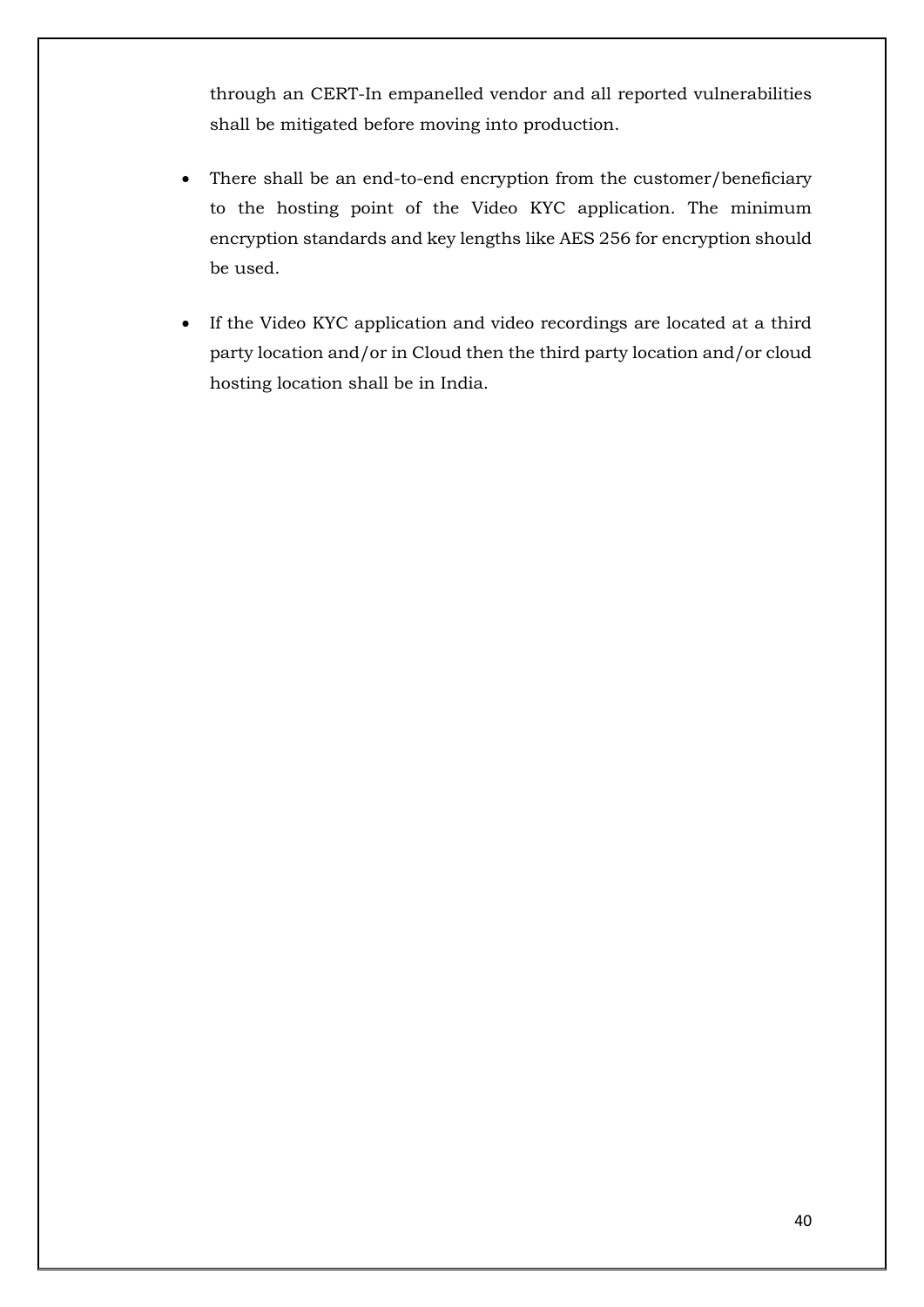#### **Annexure IV**

#### **Implementation of Section 51A of UAPA:**

To implement the said section an order reference F. No. 14014/01/2019/CFT dated 2nd February, 2021, has been issued by the Government of India. The salient aspects of the order with particular reference to insurance sector are detailed in the following paras:

### **i. Procedure for reporting/freezing of insurance policies of 'designated individuals/entities'**

In case any matching records are identified, the procedure required to be adopted is as follows:

- a. To maintain updated designated lists in electronic form and run a check on the given parameters on a daily basis to verify whether individuals or entities listed in the Schedule to the Order, hereinafter, referred to as designated individuals/entities are holding any funds, financial assets or economic resources or related services held in the form of insurance policies with them.
- b. In case, the particulars of any of their customers match with the particulars of designated individuals/entities, the insurers shall immediately inform full particulars of the funds, financial assets or economic resources or related services in the form of insurance policies, held by such a customer on their books to the Central [designated] Nodal Officer for the UAPA, at Fax No. 011-23092551 and also convey over telephone No. 011-23092548. The particulars apart from being sent by post shall necessarily be conveyed on email id: jsctcr-mha@gov.in.
- c. The insurers shall also send a copy of the communication mentioned in (1) (b) above to the UAPA Nodal Officer of the State/UT (where the account is held) and to IRDAI and FIU-IND without delay.
- d. In case, the match of any of the customers with the particulars of designated individuals/entities is beyond doubt, insurers would shall prevent such designated individuals/entities from conducting any transactions, under intimation to the Central [designated] Nodal Officer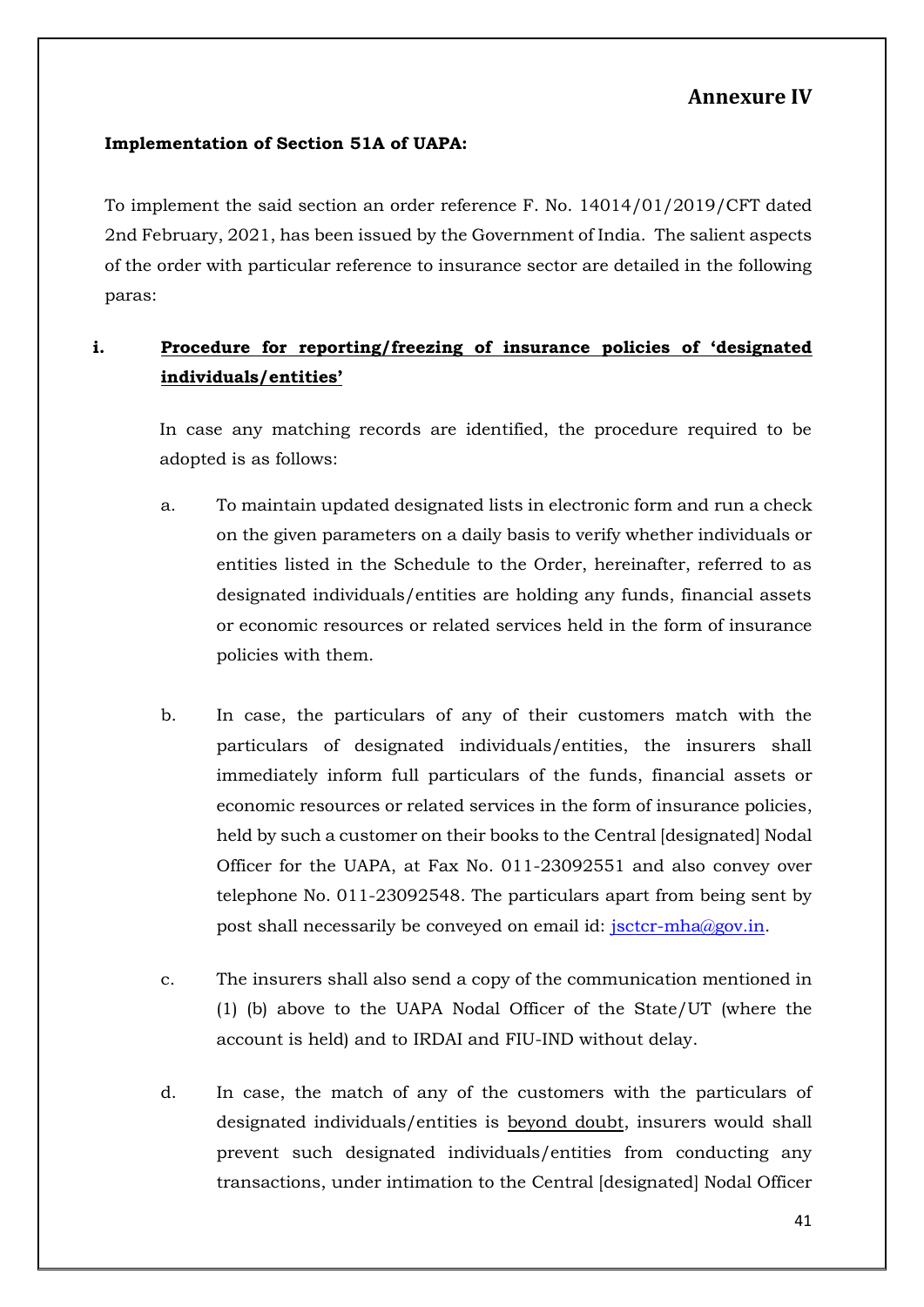for the UAPA at Fax No. 011-23092551 and also convey over telephone No. 011-23092548. The particulars apart from being sent by post should necessarily be conveyed on e-mail id: jsctcr-mha@gov.in, without delay

- e. Insurers shall file a Suspicious Transaction Report (STR) with FIU-IND in respect of the insurance policies covered by paragraph (1) (a) above, carried through or attempted, in the prescribed format.
- f On receipt of the particulars (held in the form of Insurance Policies) of suspected designated individual/entities IS-I Division of MHA (the Central [designated] Nodal Officer for the UAPA) would cause a verification to be conducted by the State Police and/or the Central Agencies so as to ensure that the individuals/entities identified by the insurers are the ones listed as designated individuals/entities and the insurance policies, reported by insurers are held by the designated individuals/entities.
- g In case, the results of the verification indicate that the insurance policies are owned by or are held for the benefit of the designated individuals/entities, an order to freeze these insurance policies under section 51A of the UAPA would be issued within 24 hours of such verification and conveyed electronically by the Central [designated] Nodal Officer for the UAPA to the concerned office of insurers under intimation to IRDAI and FIU-IND.
- f. The said order shall take place without prior notice to the designated individuals/entities.

'Freezing of insurance contracts' would require not-permitting any transaction (financial or otherwise), against the specific contract in question.

## **ii. Procedure for unfreezing of insurance policies of individuals/entities inadvertently affected by the freezing mechanism, upon verification that the individual/ entity is not a designated individual/entity**

a. Any individual or entity, if they have evidence to prove that the insurance policies, owned/held by them has been inadvertently frozen, shall move an application giving the requisite evidence, in writing, to the concerned insurers.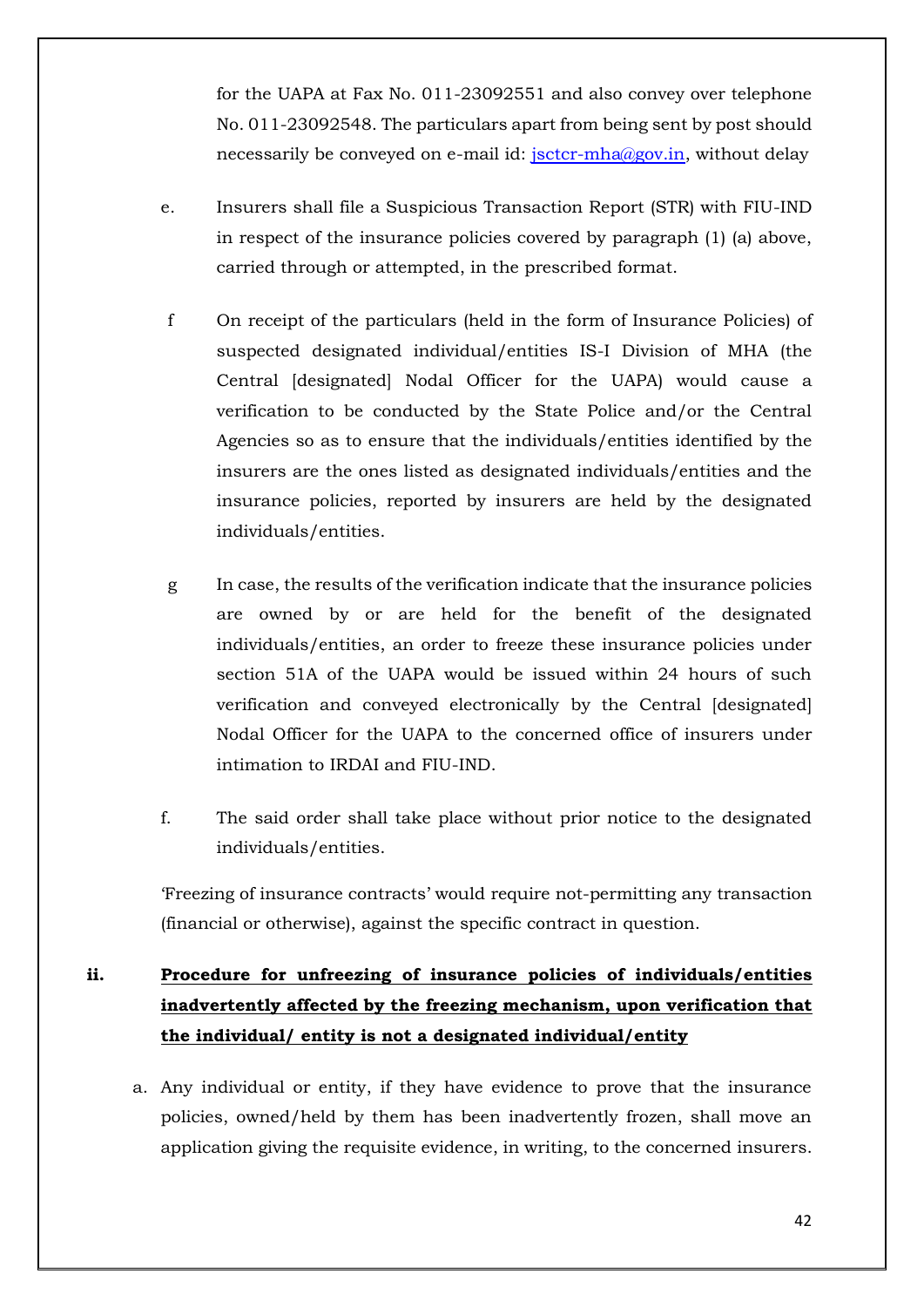- b. Insurers shall inform and forward a copy of the application together with full details of the insurance policies inadvertently frozen as given by any individual or entity, to the Nodal Officer of IS-I Division of MHA within two working days.
- c. The Additional Secretary (IS-I), MHA, the Nodal Officer for IS-I Division of MHA shall cause such verification as may be required on the basis of the evidence furnished by the individual/entity and if he is satisfied, he shall pass an order, without delay, unfreezing the insurance policies owned/held by such applicant, under intimation to the concerned insurers. However, if it is not possible for any reason to pass an Order unfreezing the assets within 5 working days, the Nodal Officer of IS-I Division shall inform the applicant.

#### **iii. Implementation of requests received from foreign countries under U.N. Security Council Resolution 1373 of 2001**

- a. U.N. Security Council Resolution 1373 obligates countries to freeze without delay the funds or other assets of persons who commit, or attempt to commit, terrorist acts or participate in or facilitate the commission of terrorist acts; of entities owned or controlled directly or indirectly by such persons; and of persons and entities acting on behalf of, or at the direction of such persons and entities, including funds or other assets, derived or generated from property owned or controlled, directly or indirectly, by such persons and associated persons and entities.
- b. To give effect to the requests of foreign countries under U.N. Security Council Resolution 1373, the Ministry of External Affairs shall examine the requests made by the foreign countries and forward it electronically, with their comments, to the UAPA Nodal Officer for IS-I Division for freezing of funds or other assets.
- c. The UAPA Nodal Officer of IS-I Division of MHA, shall cause the request to be examined, within 5 working days, so as to satisfy that on the basis of applicable legal principles, the requested designation is supported by reasonable grounds, or a reasonable basis, to suspect or believe that the proposed designee is a terrorist, one who finances terrorism or a terrorist organization, and upon his satisfaction, request would be electronically forwarded to the Nodal Officer in IRDAI. The proposed designee, as mentioned above would be treated as designated individuals/entities.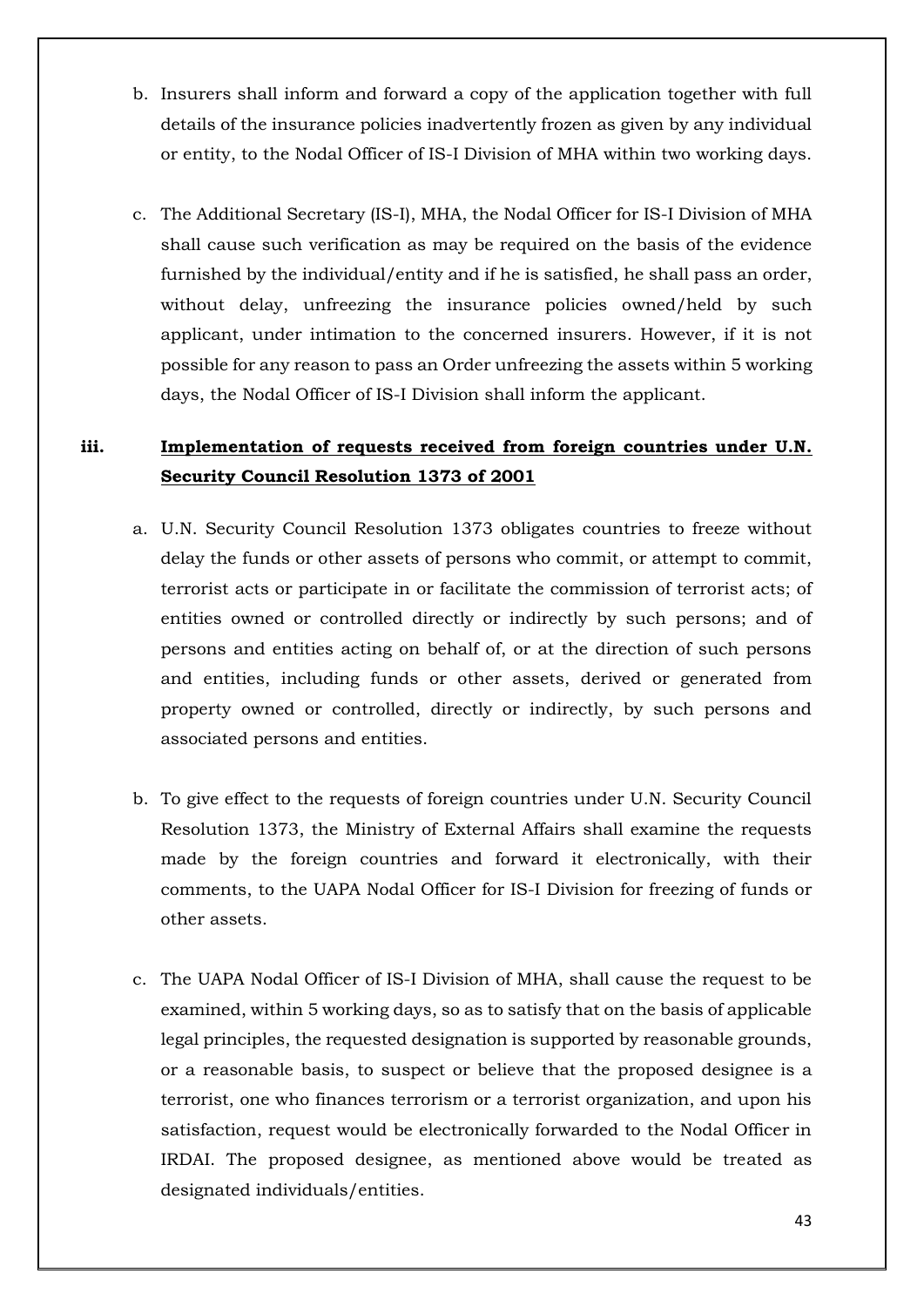- d. Upon receipt of the request by Nodal Officer in IRDAI from the UAPA Nodal Officer of IS-I Division, the request would be forwarded to insurers and the procedure as enumerated at paragraphs (i) above on freezing of insurance policies shall be followed.
- e. The freezing orders shall take place without prior notice to the designated persons involved.

#### **iv. Communication of orders under section 51A of UAPA**

IRDAI would communicate all Orders under section 51A of UAPA relating to insurance policies, to all the insurers after receipt of the same from IS-I Division of MHA.

#### **v. Exemption in accordance with UNSCR 1452**

The above provisions of freezing shall not apply to funds and other financial assets or economic resources that are necessary for paying insurance premiums or exclusively for payment of reasonable professional fees and reimbursement of incurred expenses associated with the provision of legal services or fees or service charges for routine holding or maintenance of frozen funds or other financial assets or economic resources, after notification by the MEA of the intention to authorize, where appropriate, access to such funds, assets or resources and in the absence of a negative decision within 48 hours of such notification.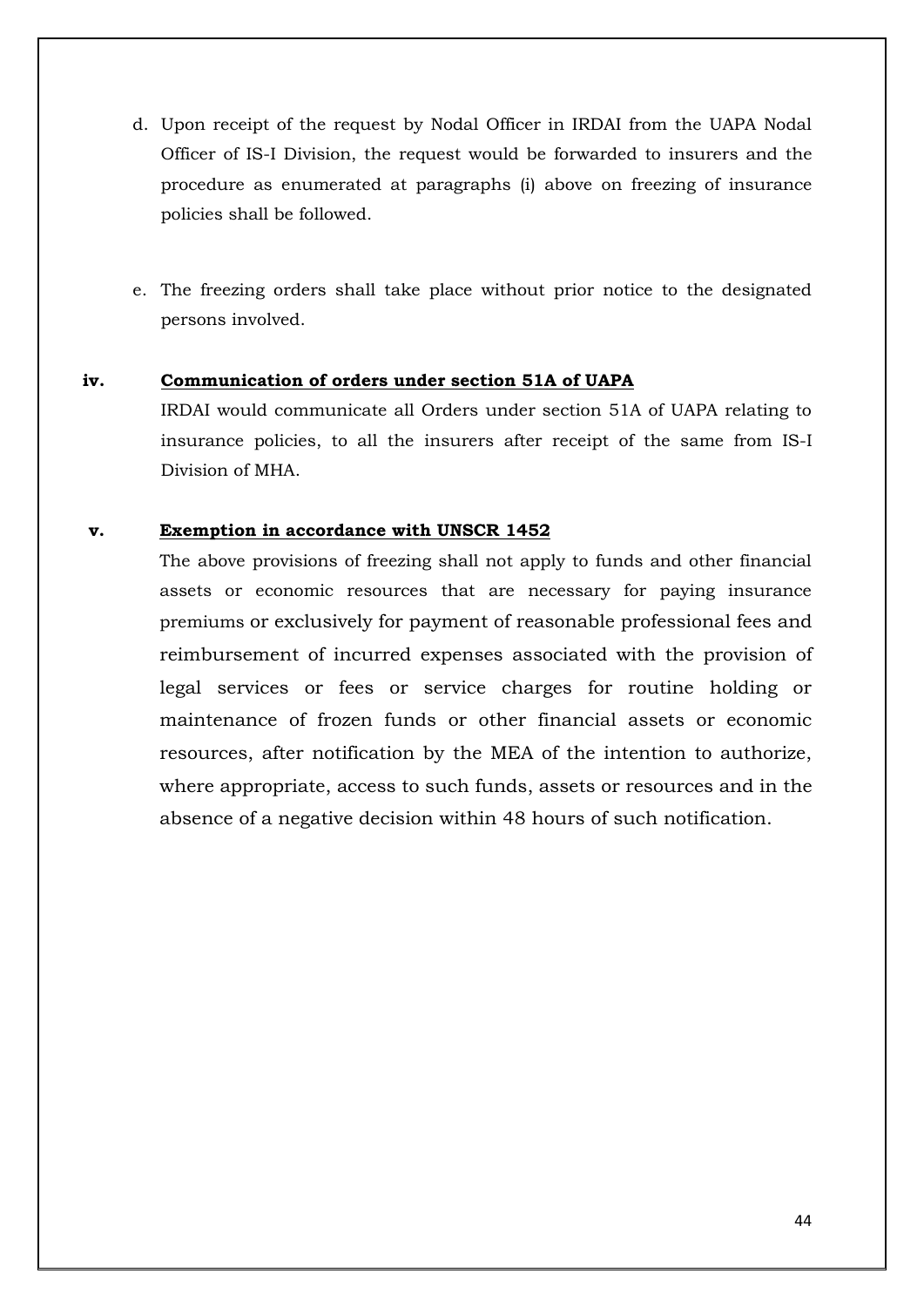#### **Annexure V**

#### **Illustrative list of Suspicious Transactions:**

- 1. Customer insisting on anonymity, reluctance to provide identifying information, or providing minimal, seemingly fictitious information
- 2. Frequent free look cancellation by customers;
- 3. Assignments to unrelated parties without valid consideration;
- 4. Request for purchase of a policy in amount considered beyond apparent need;
- 5. Policy from a place where he does not reside or is not employed;
- 6. Frequent request for change in addresses;
- 7. Inflated or totally fraudulent claims e.g. by arson or other means causing a fraudulent claim to be made to recover part of the invested illegitimate funds
- 8. Overpayment of premiums with a request for a refund of the amount overpaid.
- 9. Refund of proposal deposit by cancelling the proposal on request of the customer;
- 10.Media reports about a customer;
- 11.Information sought by Enforcement agencies;
- 12.Unusual termination of policies;
- 13.Borrowing the maximum loan amount against a policy soon after buying it

**Note: The list is only illustrative and not exhaustive. Red Flag Indicators issued by FIU-IND also be taken in account for Suspicious Transaction wherever necessary. For more examples on Suspicious Transactions please visit http://fiuindia.gov.in.**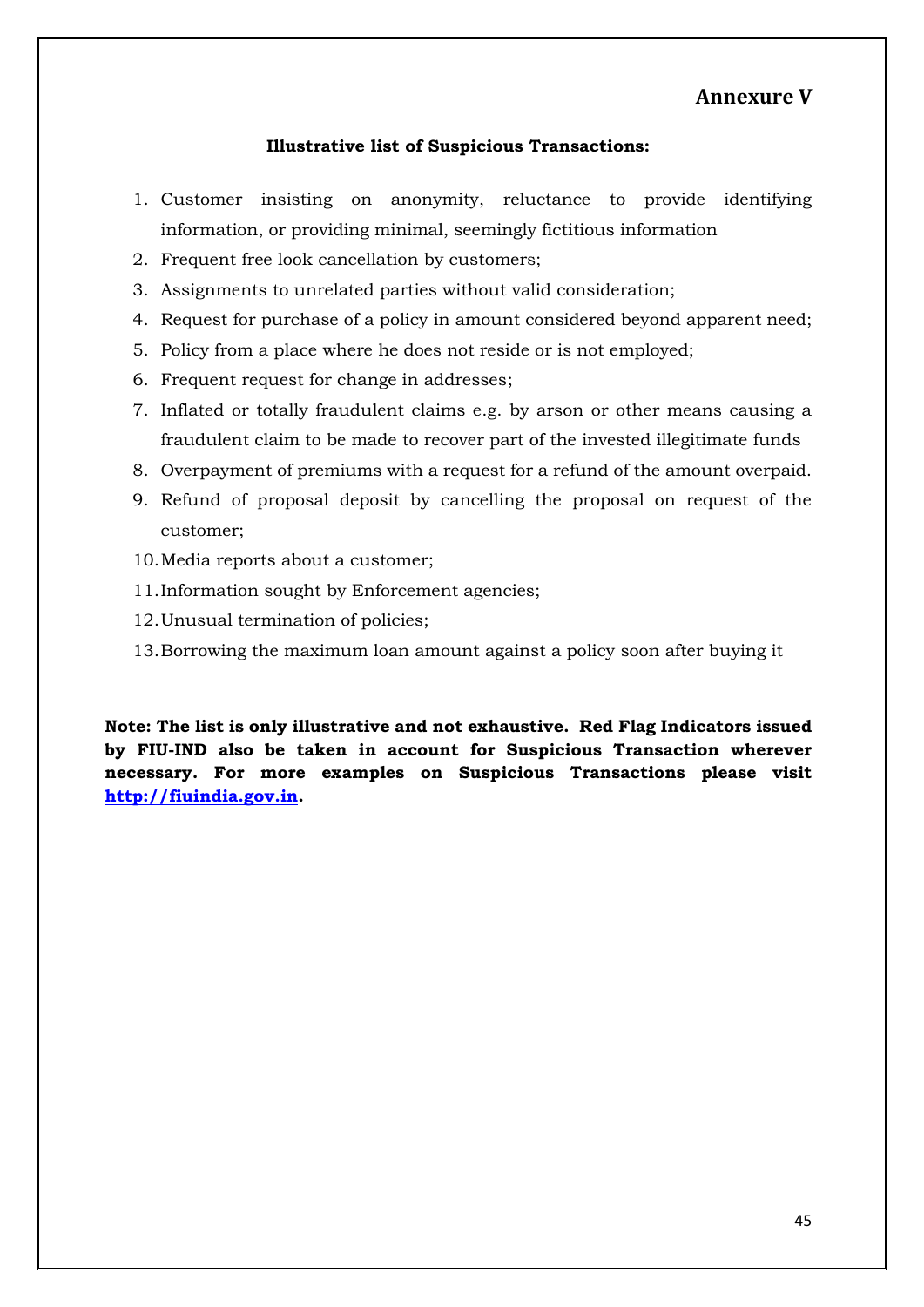## **Annexure VI**

## **Certificate of compliance (Master Guidelines AML/CFT)**

**Name of Insurer: \_\_\_\_\_\_\_\_\_\_\_\_\_\_\_\_\_\_\_\_**

**Period of Report (FY): \_\_\_\_\_\_\_\_\_\_\_\_\_\_\_\_\_\_\_\_**

We do hereby certify that our company ………………………………………………. (name)

1)has fully complied with all the norms laid down under Master AML / CFT guidelines 2022, and the company has set up a robust mechanism to comply with the extant PML Rules / Acts.

or

2) has observed the following deviation as per the norms laid down under Master AML / CFT guidelines 2022

#### **[ Note: Deviation observed, if any, may be highlighted in the following format]**

| SI.<br>No. | <b>Particulars</b><br><b>Clause</b><br>оf<br><b>Principles</b><br>of<br><b>AML/CFT</b> | <b>Nature of</b><br>Non-compliance<br>(in brief) | <b>Reason for</b><br>$non$ - compliance | <b>Corrective</b><br>Action taken (if<br>any) |
|------------|----------------------------------------------------------------------------------------|--------------------------------------------------|-----------------------------------------|-----------------------------------------------|
|            |                                                                                        |                                                  |                                         |                                               |
|            |                                                                                        |                                                  |                                         |                                               |
|            |                                                                                        |                                                  |                                         |                                               |

**Principal Officer/Chief Compliance Officer Chief Executive Officer Chief Executive Officer (Name and Signature) (Name and Signature)**

[**Note**: The insurer should fill up Sl. No. 1 or 2]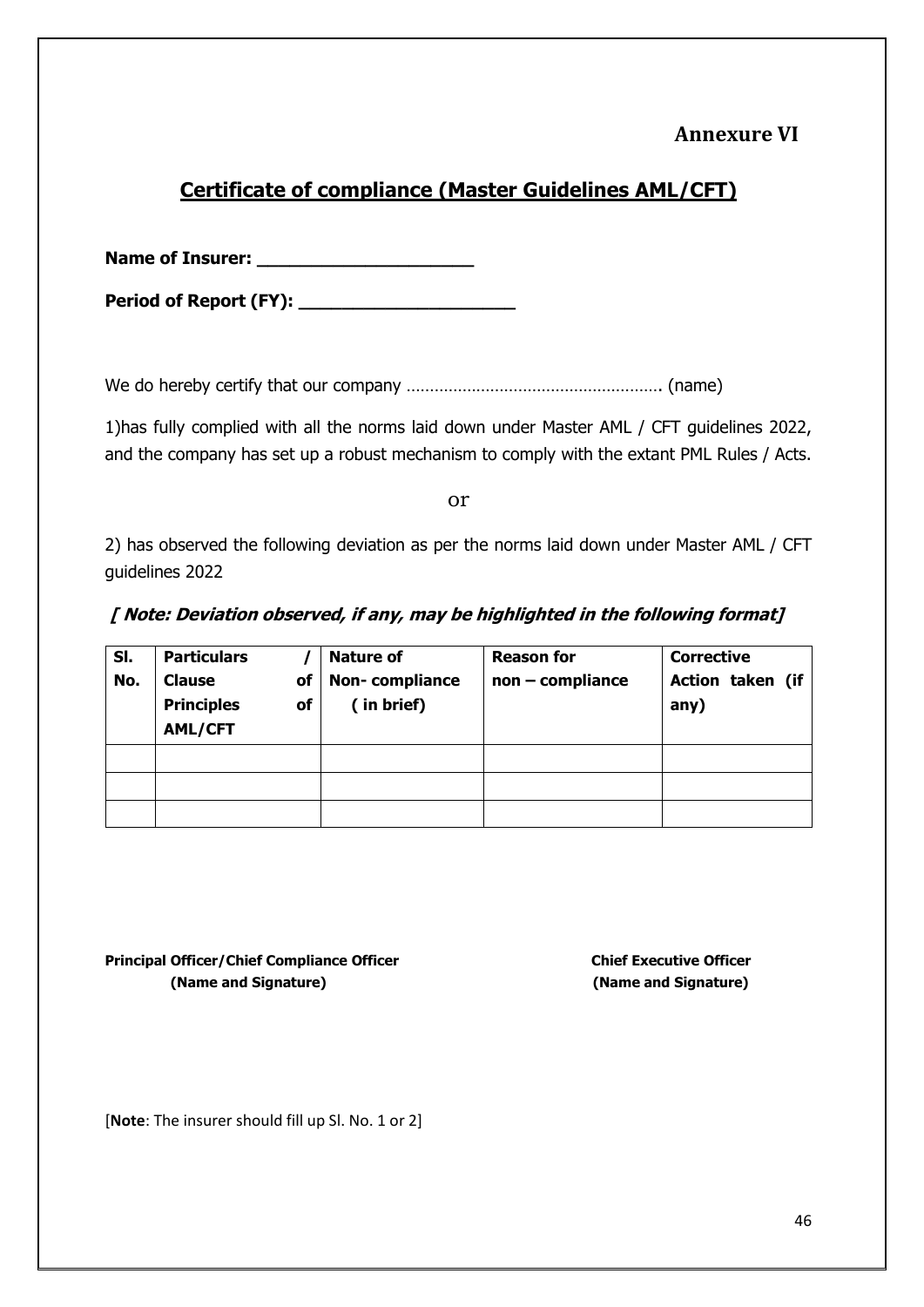# **Appendix**

# **List of Circulars\* (repealed)**

| S1. | <b>Circular Ref</b>                 | <b>Date</b>                           | <b>Contents</b>                                                                                                           |  |
|-----|-------------------------------------|---------------------------------------|---------------------------------------------------------------------------------------------------------------------------|--|
| No. |                                     |                                       |                                                                                                                           |  |
| 1.  | IRDA/SDD/GDL/CIR/020/02/<br>2013    | 7 <sup>th</sup> February 2013         | AML/CFT (Guidelines<br>for<br>General Insurers)                                                                           |  |
| 2.  | IRDAI/SDD/GDL/CIR/175/09/<br>2015   | 28 <sup>th</sup><br>September<br>2015 | circular<br>Master<br><sub>on</sub><br>AML/CFT                                                                            |  |
|     |                                     |                                       | (Guidelines<br>for<br>Life<br>Insurers)                                                                                   |  |
| 3.  | IRDAI/SDD/MISC/CIR/135/07           | 12th July 2016                        | Operationalisation of                                                                                                     |  |
|     | /2016                               |                                       | Central KYC Record                                                                                                        |  |
|     |                                     |                                       | Registry (CKYCR)                                                                                                          |  |
| 4.  | IRDAI/SDD/MISC/CIR/248/11<br>/2017  | 8 <sup>th</sup> November 2017         | The prevention of Money-<br>Laundering (Maintenance<br>of Records) Second<br>Amendment Rules, 2017                        |  |
| 5.  | IRDAI/SDD/CIR/MISC/                 | 18thDecember                          | The prevention of Money-                                                                                                  |  |
|     | 267/12/2017                         | 2017                                  | Laundering (Maintenance<br>of Records) Seventh<br>Amendment Rules, 2017                                                   |  |
| 6.  | IRDAI/SDD / CIR/MISC/047<br>03/2018 | 20th March 2018                       | The prevention of Money-<br>Laundering (Maintenance<br>of Records) Second and<br>Seventh Amendment<br><b>Rules</b> , 2017 |  |
| 7.  | IRDA/SDD/CIR/<br>MISC/020/01/2019   | 29th January 2019                     | Allowing Aadhaar Card as<br>one of the acceptable<br>documents for KYC under<br>certain conditions                        |  |